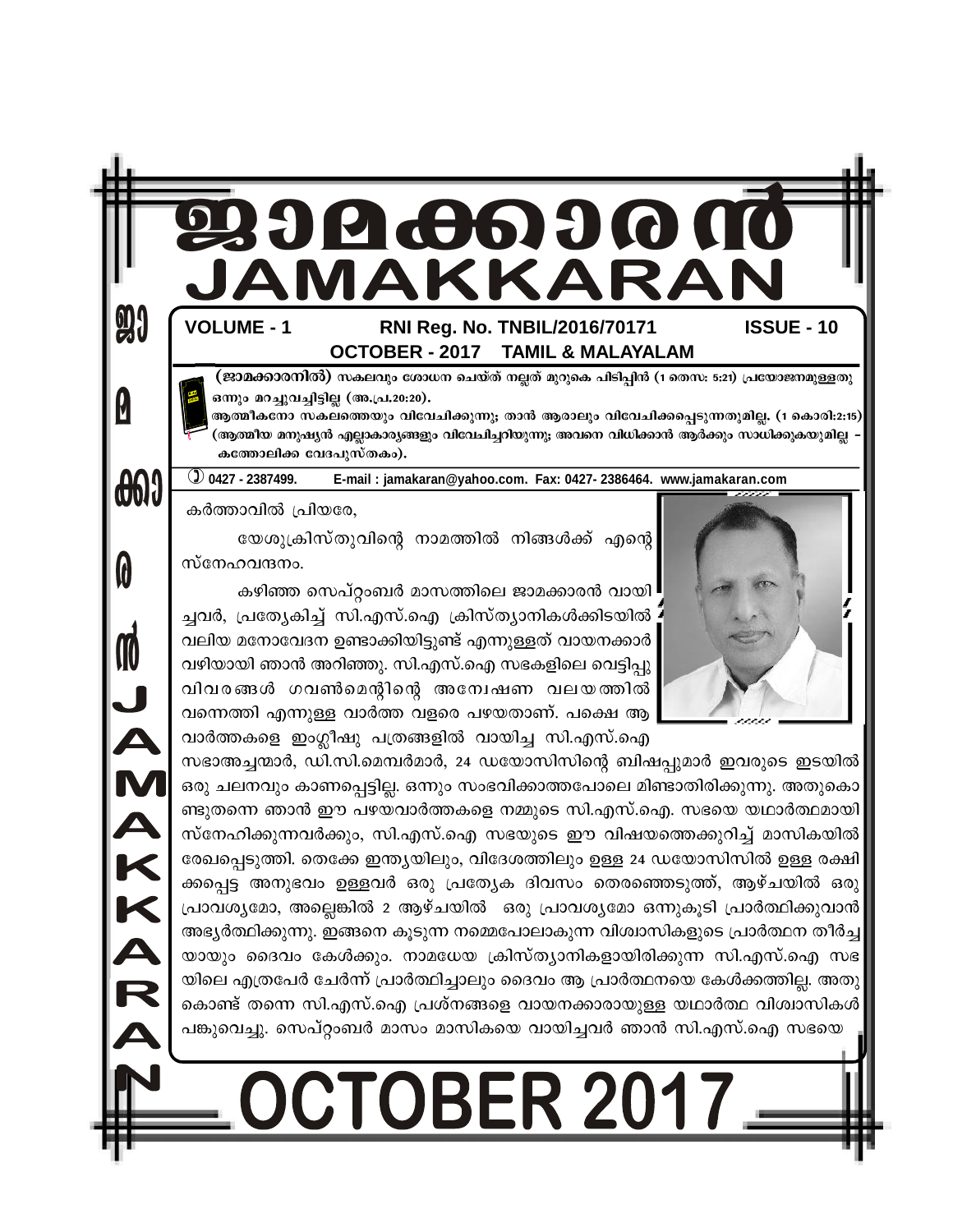അപമാനിക്കുന്നതായി കരുതിയാലും എന്നെ വെറുത്താലും ഞാൻ കാര്യമാക്കുന്നില്ല. കഴിഞ്ഞ കാലങ്ങളിൽ കേരളത്തിലും തമിഴ്നാട്ടിലും മറ്റു ജില്ലകളിലും നടന്ന എന്റെ യോഗങ്ങളിൽ ഒരു പ്രസംഗത്തിലും ഈ പത്രവാർത്തകളെക്കുറിച്ച് ഞാൻ പരസ്യപ്പെടുത്തിയിട്ടില്ല. പ്രാർത്ഥിക്കു വാൻ വേണ്ടി സൂചിപ്പിച്ചിട്ടുമില്ല. അങ്ങനെ ഞാൻ യോഗത്തിൽ പറഞ്ഞിരുന്നാൽ അത് സി.എ സ്.ഐയ്ക്ക് അപമാനത്തെ ഉണ്ടാക്കും എന്ന് പറയാൻ സാധിക്കും. അതുകൊണ്ടാണ് വായന ക്കാരായ നിങ്ങളെ വിശ്വസിച്ച് ഈ വിവരങ്ങളെ പങ്കുവച്ച് ഇപ്പോൾ ഞാൻ എഴുതിയത്. വായിച്ച് എവിടെയെല്ലാം സി.എസ്.ഐ സഭാവിശ്വാസികൾ ഈ പ്രശ്നങ്ങൾക്ക് വേണ്ടി കൂടിപ്രാർത്ഥി ക്കുന്നോ അത് എന്നെ അറിയിക്കണം. എപ്പോൾ ഏത് സമയത്ത് സി.എസ്.ഐയുടെ ഈ വിഷയങ്ങൾക്കു വേണ്ടി പ്രാർത്ഥിക്കുന്നുവോ ആ സമയം എന്നെ അറിയിക്കുക. നിങ്ങൾ പ്രാർത്ഥിക്കുന്നത് ജാമക്കാരനിൽ പരസ്യപ്പെടുത്തും. നിങ്ങൾ പ്രാർത്ഥിക്കുന്ന അതേ സമയത്ത് ജാമക്കാരൻ വായിക്കുന്ന വിശ്വാസികളും പ്രാർത്ഥിക്കുവാൻ ശ്രമിക്കും. ഞാനും നിങ്ങൾ പറ യുന്ന പ്രാർത്ഥന സമയത്തു ഞാൻ ഇരിക്കുന്ന സ്ഥലത്ത് നിങ്ങളോടു ചേർന്ന് പ്രാർത്ഥിക്കു വാൻ സാധിക്കും.

യേശുക്രിസ്തു പറഞ്ഞു: ഭൂമിയിൽ വച്ച് നിങ്ങളിൽ രണ്ടുപേർ ഒരുമനപ്പെട്ടു യാചി ക്കുന്ന ഏതുകാര്യവും സ്വർഗ്ഗസ്ഥനായ എന്റെ പിതാവിൽ നിന്ന് അവർക്ക് ലഭിക്കും. (മ ത്തായി 18:19). വാക്കുമാറാത്ത നമ്മുടെ ദൈവം പറഞ്ഞതുപോലെ ചെയ്യുന്നു.

മഹാത്മാഗാന്ധി : ഇന്ത്യയുടെ സ്വാതന്ത്ര്യ ത്യാഗികളുടെ പിതാവായ ഗാന്ധിജി അവർകളെ

സ്മരിക്കുന്ന മാസമാണ് ഇത്. സൗത്താഫ്രിക്കയിൽ ഗാന്ധിജി അവർകൾ വക്കീൽ തൊഴിൽ ചെയ്യുമ്പോഴാണ് യേശുക്രിസ്തുവിനെ ദൈവമായി മന സ്സിലാക്കിയത്. പുതിയനിയമ വേദപുസ്തകം എപ്പോഴും അദ്ദേഹത്തിന്റെ കൈയിലിരിക്കും. തന്റെ ജീവിതചരിത്രമെഴുതുമ്പോൾ പുതിയ നിയമത്തിലെ 'യേശുക്രിസ്തുവിന്റെ ഗിരിപ്രഭാഷണങ്ങൾ അദ്ദേഹത്തിന്റെ മനസ്സിൽ വലിയ ഭക്തി ഉണ്ടാക്കി. ക്രിസ്തീയ ആരാധനയ്ക്കു ചെന്ന് സംബന്ധിക്കുവാൻ ഗാന്ധി



അവർകൾ ചെന്നപ്പോൾ അവിടുത്തെ വെള്ളക്കാർ അദ്ദേഹത്തെ പള്ളിയുടെ ഉള്ളിൽ കയറ്റിയി ല്ല. കറുത്തവർഗ്ഗക്കാരായ ആഫ്രിക്കക്കാർ പോകുന്ന പള്ളിയിൽ പോകുവാൻ നിർദ്ദേശിച്ചു. ഈ പരാജയവും അപമാനവും ഗാന്ധിയുടെ മനസ്സിനെ വേദനിപ്പിച്ചു. നമ്മുടെ ഭാരതദേശത്തിൽ കോടിക്കണക്കിൽ ജീവിക്കുന്ന പലജാതി ജനങ്ങൾ തങ്ങൾക്കുണ്ടായ ജാതിവൃവസ്ഥയെ മാറ്റു വാൻ യേശുക്രിസ്തുവിന്റെ ഉപദേശത്തെ പരിചയപ്പെടുത്തുവാൻ ആഗ്രഹിച്ച ഗാന്ധിജിയുടെ പദ്ധതിയെ, പള്ളിയിൽ ഉണ്ടായ ഈ അനുഭവം തകർത്തുകളഞ്ഞു. ഈ ക്രിസ്തീയ സഭക ളിൽ ഇങ്ങനെ ഒരു നിലപാടു കാണുന്നുവെങ്കിൽ ഞാൻ ഹൈന്ദവനായി തന്നെ ജീവിക്കും എന്ന് തീരുമാനിച്ചു. ഗാന്ധിജിക്ക് ക്രിസ്തുവിന്റെ രക്ത ത്തെക്കുറിച്ചും, മാനസാന്തരത്തെക്കു റിച്ചും ആരും പറഞ്ഞുകൊടുത്തിട്ടില്ല. ആഫ്രിക്കൻ ക്രിസ്ത്യാനിയുടെ പെരുമാറ്റം ഗാന്ധിജി എന്ന ഒരു ആത്മാവിനെ ക്രിസ്തുവിൽ നിന്നും അകറ്റി.

ഇന്ന് നമ്മുടെ ദേശത്തിലുള്ള ക്രിസ്തീയ സഭകളായ സി.എസ്.ഐ, മർത്തോ മാ, ലൂദറൻ, യാക്കോബായ, കത്തോലിക്ക, പെന്തകോസ്തു സഭകൾ കാണിക്കുന്ന ജാതീയ പ്രശ്നങ്ങൾ വർദ്ധിച്ചുവരുന്നത് നാം കണ്ണുകൊണ്ട് കാണുന്നുണ്ട്. ആന്ധ്രാ, കർണാടക ക്രിസ്തീ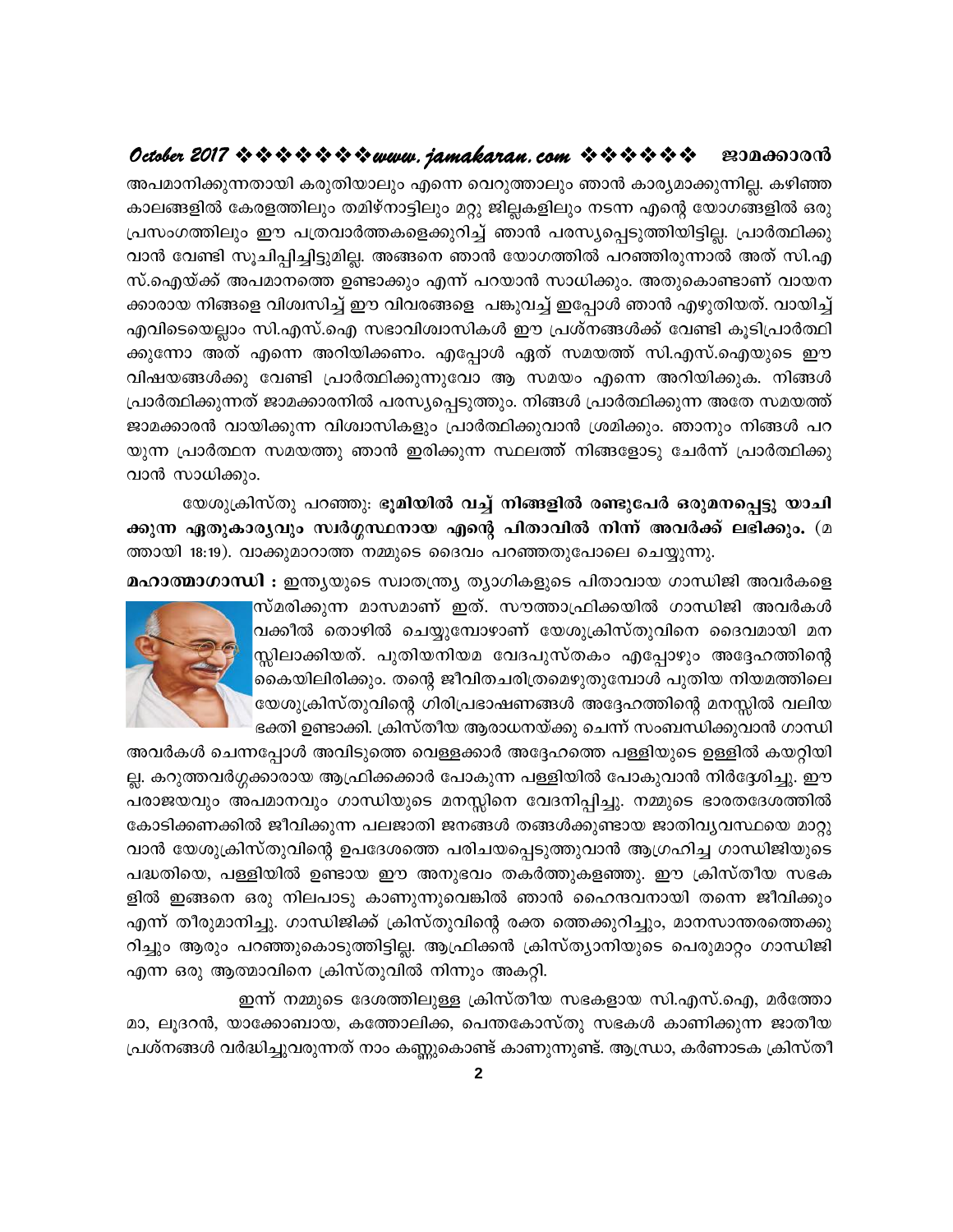യസഭകളിൽ നായിഡു, റെഡ്ഡി എന്നും, കേരളത്തിലും തമിഴ്നാട്ടിലും സുറിയാനി എന്നും നാടാർ എന്നും ദലിത് എന്നും ജാതിപ്രശ്നങ്ങൾ വർദ്ധിച്ചുവരുന്നത് ദുഃഖകരമാണ്. ഇവരെല്ലാം കാണിക്കകൾ ധാരാളം കൊടുക്കുന്നുണ്ട്. പള്ളിപണിക്കു വേണ്ടിയും, ആരാധനാലയം, വൃദ്ധ സദനം, മിഷണറി പ്രവർത്തനം, ആത്മ ആദായം എന്നീ ആത്മീയ പ്രവർത്തനങ്ങൾക്ക് മുൻകൈ യെടുക്കുന്നുണ്ട്. അതോടൊപ്പം ഉപവാസപ്രാർത്ഥനകൾ, കൺവെൻഷനുകൾ, അഗ്നിഅഭി ഷേകകൂട്ടങ്ങൾ ഇങ്ങനെയെല്ലാം ആത്മീക കാര്യങ്ങളിൽ ബന്ധപ്പെട്ടാലും, **ജാതിവ്യവസ്ഥ മാറാ** തിരുന്നാൽ സ്വർഗ്ഗത്തിൽ പോകാൻ കഴിയുമോ? തീർച്ചയായും പോകാൻ കഴിയില്ല. ഇങ്ങനെ യുള്ള ക്രിസ്ത്യാനികൾ മാനസാന്തരപ്പെട്ടവർ ആയാലും **തോലുരിക്കാത്ത ആടുകൾ** ആയി, ബലിപീഠം വരെ എത്തും. പക്ഷെ ജാതി എന്ന തൊലി നീക്കപ്പെടാത്തതുകൊണ്ട് യാഗപീഠംവരെ എത്തിയ ആടിനെ ദൈവം സുഗന്ധബലിയായി സ്വീകരിക്കുന്നു. 40 വർഷം, 80 വർഷം ഒരു നല്ല ക്രിസ്തീയവിശ്വാസി എന്ന് പേരെടുത്തിട്ട് എന്താണ് പ്രയോജനം ? ഇത്ര വർഷം ജീവിച്ച ക്രിസ്തീയ ജീവിതത്തിന് വിലയില്ലാതെ പോയല്ലോ? ക്രിസ്തുവിനുവേണ്ടി ചെയ്ത ത്യാഗം ദൈവവേലയ്ക്കുവേണ്ടി കൊടുത്ത കാണിക്ക എല്ലാം വേസ്റ്റ്!!!

മഹാത്മാഗാന്ധിജിയുടെ ജനനസ്മരണദിവസത്തിൽ ഇവകളെക്കുറിച്ച് ചിന്തിക്കുന്നത് ക്രിസ്ത്യാനികൾക്ക് നല്ലതാണ്. ദൈവം നിങ്ങളെ എല്ലാവരെയും അനുഗ്രഹിക്കുമാറാകട്ടെ!

കർത്തൃശുശ്രുഷയിൽ

ഡോ.പുഷ്പരാജ്

നിങ്ങളുടെ ശ്രദ്ധയ്ക്ക്

# On Line കാണിയ്ക്ക (OFFERING)

നേരത്തെ ഞാൻ അറിയിച്ചിരുന്നതുപോലെ On Line വഴി കാണിയ്ക്ക (Offering) അയയ്ക്കുന്നവരുടെ പേര് ബാങ്ക് പാസ്ബുക്കിൽ വരുന്നില്ല. ചില ബാങ്കുകളിൽ പേര് കാണപ്പെടുന്നു. പണം അയക്കുന്നവരുടെ പേരും വിലാസവും അറിയാത്തതുകൊണ്ട് പണം കിട്ടിയ വിവരത്തെ പണം അയച്ചവരെ അറിയിക്കുവാൻ കഴിയാതെ പോകുന്നു. രസീതും അയയ്ക്കുവാൻ സാധിക്കുന്നില്ല. ചില വായനക്കാരിൽ രസീതു വേണ്ടായെന്ന് അറിയിച്ചവരും ഉണ്ട്. ഓൺലൈനിൽ കാണിയ്ക്ക അയച്ചവർ അതിന്റെ വിവരത്തെ എനിയ്ക്ക് ഇ–മെയിൽ വഴി ആയോ കത്തു മുഖേനയോ അറിയിച്ചാൽ വളരെ ഉപകാരമായിരിക്കും. അതിൽ അയച്ചവരുടെ പേര്, സേലത്തിൽ ഏതു ബാങ്കിലേയ്ക്കാണ് ആ പണം അയച്ചത്, എന്നും എത്ര രൂപ അയച്ചു, ഏത് തീയതിൽ അയച്ചു എന്നും വൃക്തമായിട്ട് എഴുതി ഒപ്പം നിങ്ങളുടെ മൊബൈൽ നമ്പരും എഴുതി അയച്ചാൽ വളരെ ഉപകാരമായിരിക്കും.

പണം എനിക്കു കിട്ടിയ വിവരത്തെക്കുറിച്ച് നിങ്ങൾക്ക് രസീത് അയ്ക്കാതിരുന്നാലും ഫോൺ മുഖേനയെങ്കിൽ ആ വിവരം നിങ്ങളെ അറിയിക്കുവാൻ എനിക്കു സാധിക്കും. ഒപ്പം നിങ്ങളുടെ വിവരങ്ങൾ അന്വേഷിക്കുവാനും ഫോൺ മുഖേന നിങ്ങൾക്കുവേണ്ടി ദൈവത്തോട് പ്രാർത്ഥിക്കുവാനും സാധിക്കുമല്ലോ. നിങ്ങൾ പ്രാർത്ഥനയോടും ഭാരത്തോടും ദൈവവേലയ്ക്കു വേണ്ടി നിങ്ങളയച്ച പണം എനിക്കു കിട്ടിയ വിവരം നിങ്ങളെ അറിയിക്കാതിരിക്കുന്നത് എന്റെ മനസ്സിന് സങ്കടം തോന്നും. അതുകൊണ്ട് ഈ വിഷയത്തിൽ നിങ്ങൾ എന്നോടു ദയവായി സഹകരിക്കണം എന്ന് അഭ്യർത്ഥിച്ചുകൊള്ളുന്നു. ഡോ.പുഷ്പരാജ്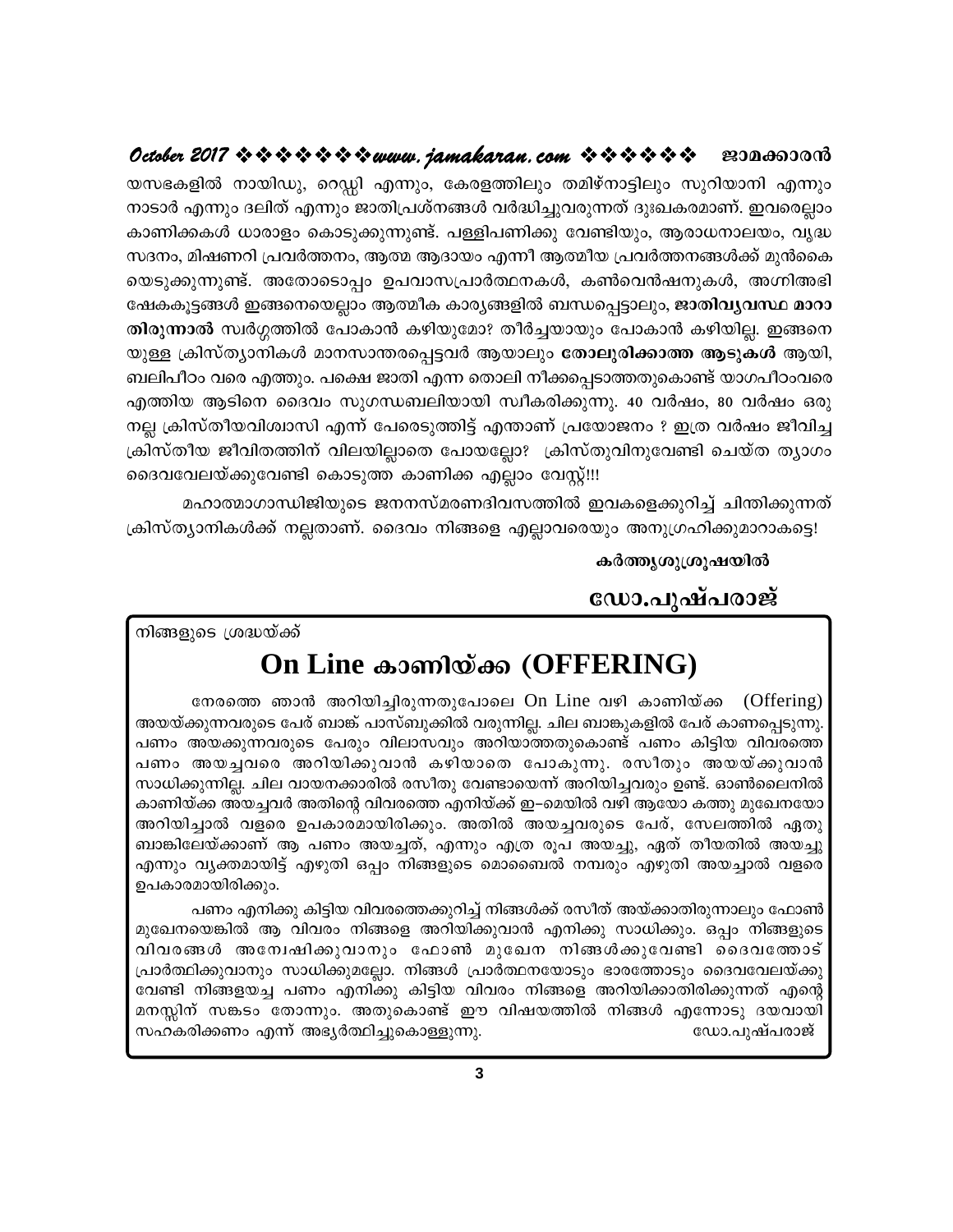# ദൈവം - ത്രിയേകത്വം

പ്രൈസ്തവ വിശ്വാസത്തിന്റെ അടിസ്ഥാനോപദേശമാണ് ദൈവത്തിന്റെ ത്രിയേകത്വം. ദൈവം ഏകനാണെന്നും അതേ സമയം ദൈവത്തിൽ മൂന്നു ആളത്തങ്ങളുണ്ടെന്നും ത്രിയേക ത്വവിശ്വാസം ഏറ്റുപറയുന്നു. ഈ വിശ്വാസം തിരസ്കരിക്കപ്പെട്ടാൽ ക്രിസ്തുമാർഗ്ഗത്തിന്റെ അസ്തിത്വം നഷ്ടപ്പെടും. അതിനാലത്രേ ഈ ഉപദേശസ്ഥാപനത്തിനുവേണ്ടി സഭ നൂറ്റാണ്ടു കൾ നീണ്ടുനിന്ന വാദപ്രതിവാദങ്ങളും ചർച്ചകളും നടത്തിയത്. സഭാചരിത്രത്തിൽ ആദ്യമായി സഭ ശ്രമിച്ചത് ത്രിയേകത്വവിശ്വാസത്തെ നിർണ്ണയീതമായി നിർവ്വചിക്കുവാനും വിശദമാക്കു വാനും ആണ്. സഭയുടെ സന്ദേശം ക്രിസ്തുവിന്റെ ദൈവത്വമാണ്. പിതാവും പുത്രനും തമ്മി ലുള്ള ബന്ധത്തിന്റെ സ്വഭാവം എന്താണെന്ന് തുടക്കത്തിൽ ശരിയായി നിർവ്വചിക്കപ്പെട്ടിരുന്നി ല്ല. പിതാവും പുത്രനും ദൈവമാണെന്ന ഉറച്ച വിശ്വാസത്തിൽ ആയിരുന്നു സഭ. എന്നാൽ ക്രിസ്തുവിന്റെ ദൈവത്വത്തിന്റെ സ്വഭാവവും ക്രിസ്തുവിന് ദൈവത്തോടുള്ള ബന്ധവും പലരും തെറ്റിദ്ധരിക്കയും പ്രശ്നങ്ങൾ അവതരിപ്പിക്കുകയും ചെയ്തു. പല വ്യാഖ്യാനങ്ങളെയും ദുരു പദേശങ്ങൾ എന്ന് സുന്നഹദോസുകൾ വിധികല്പിക്കുകയും പ്രസ്തുത ഉപദേശങ്ങൾക്കു വേണ്ടി വാദിച്ചവരെ സഭയിൽ നിന്ന് ബഹിഷ്കരിക്കുകയും ചെയ്തു. വളരെ ഏറെ വിവാദ ങ്ങൾക്കും വ്യാഖ്യാനങ്ങൾക്കും വിശദീകരണങ്ങൾക്കും പഠനങ്ങൾക്കും ശേഷമാണ് ത്രിയേക വിശ്വാസത്തെ സംബന്ധിച്ച ഒരു ഉറച്ച അടിസ്ഥാനത്തിൽ സഭ എത്തിച്ചേർന്നത്. പിതാവും പുത്രനും പരിശുദ്ധാത്മാവും ദൈവമാണെന്നും അവർ മൂന്നു ദൈവങ്ങളല്ലെന്നും ഏകദൈവ മാണെന്നും എന്നാൽ മൂന്നു ആളത്തങ്ങളും വിഭിന്നരാണെന്നും ത്രിയേകത്വവിശ്വാസം വ്യക്ത മാക്കുന്നു.

മൂന്നും നാലും നൂറ്റാണ്ടുകളിൽ ഇത് ചൂടേറിയ വിവാദവിഷയമായിരുന്നു. ഈ അടുത്ത കാലത്തും ത്രിത്വവിശ്വാസത്തിന് എതിരെയുള്ള വെല്ലുവിളികൾ കുറവല്ല. യഹോവാസാക്ഷി കൾ യേശുവിനെ പൂർണ്ണദൈവമായി അംഗീകരിക്കുന്നില്ല. അതിന്റെ ഫലമാകട്ടെ ത്രിത്വനിരാ സമാണ്. ലിബറൽ ചിന്താഗതിയുളള ക്രിസ്ത്യാനികൾ ദൈവികത്രിത്വത്തെ സ്വീകരിക്കുന്നില്ല. പെന്തക്കോസ്തുകാരിലും ചില വിഭാഗങ്ങൾ ത്രിത്വത്തെ സംബന്ധിച്ച് ദുരുപദേശമാണ് പഠി പ്പിക്കുന്നത്. യേശുനാമക്കാർ ഉദാഹരണം. ക്രിസ്തുമാർഗ്ഗത്തെ മറ്റു മതങ്ങളിൽ നിന്ന് വേർപെ ടുത്തുന്ന സവിശേഷതയാണ് ത്രിയേകദൈവവിശ്വാസം.

## $\mathbf{I}$ . പ്രയോഗം

**Trinity** എന്ന ഇംഗ്ലീഷുപദം **Tres, Unitas** എന്നീ രണ്ടു ലത്തീൻപദങ്ങളിൽ നിന്നു രൂപം കൊണ്ടതാണ്. ത്രിയേകത്വം എന്നാണ് വാച്യാർത്ഥം. മലയാളത്തിൽ ത്രിയേകദൈവം, ദൈവി കത്രിത്വം എന്നിങ്ങനെ വൃവഹരിക്കുന്നു. ത്രിത്വം എന്ന പദത്തിന് 'മൂന്ന് എന്നുള്ള അവസ്ഥ' എന്നർത്ഥം. ദൈവിക ആളത്തങ്ങളെ വൃത്യസ്തങ്ങളായി പരാമർശിക്കുമ്പോൾ ത്രിത്വം എന്ന പദം ഉപയോഗിക്കാമെങ്കിലും ദൈവികസത്തയെ സാകല്യമായി സൂചിപ്പിക്കുമ്പോൾ ത്രിയേ കത്വം അഥവാ ത്രയൈകത്വം എന്നു പ്രയോഗിക്കുന്നതാണ് യുക്തം. ത്രിയേകത്വം ഒരു **നിഗു**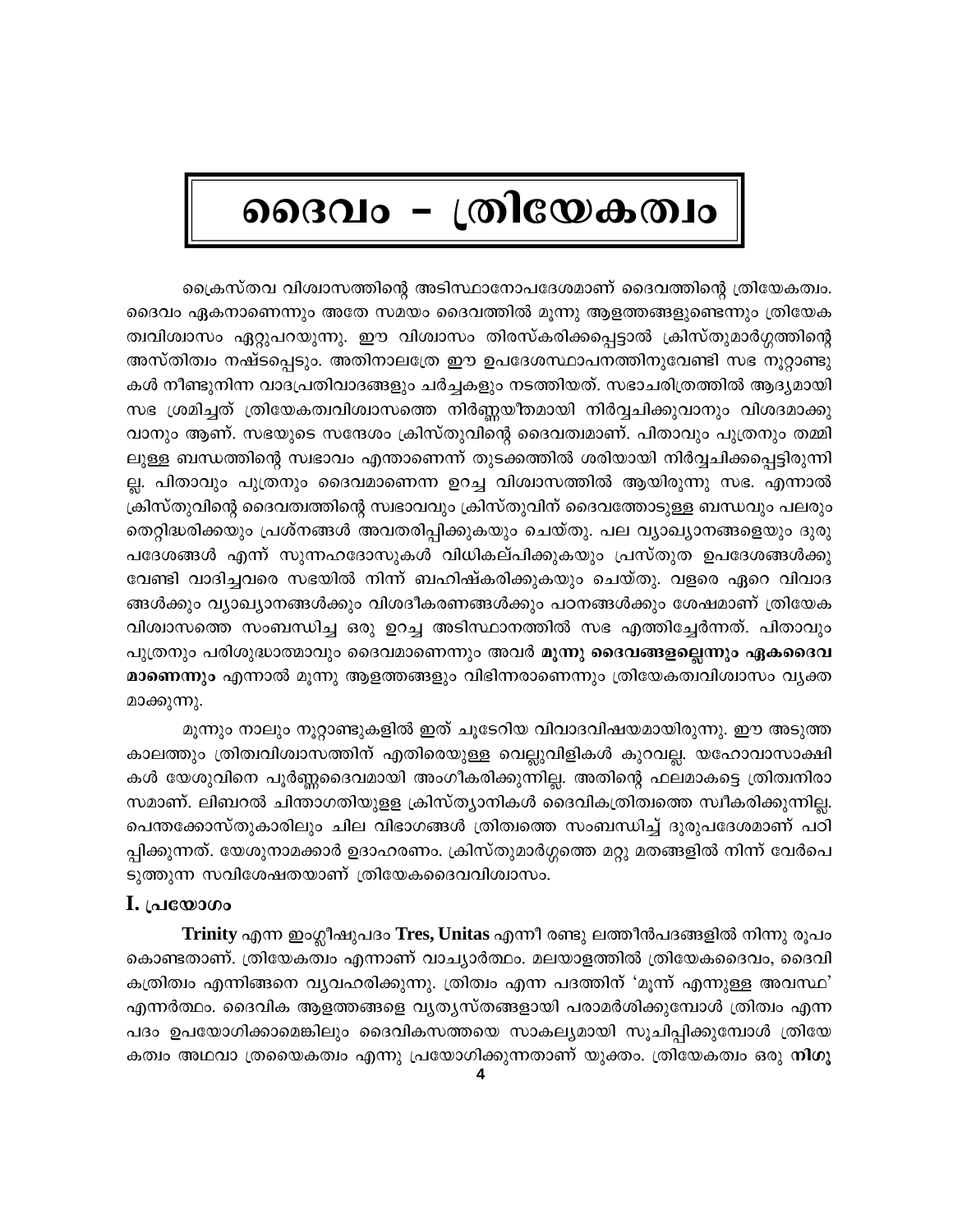ഢവിഷയമാണ്. ദൈവികവെളിപ്പാട് കൂടാതെ യുക്തിവൈഭവത്താൽ അറിയുവാനോ, വെളി പ്പാടിനുശേഷം യുക്തികൊണ്ടു തെളിയിക്കുവാനോ കഴിയുന്ന ഒന്നല്ല അത്. ത്രിയേകത്വം യുക്തി യുക്തിക്കതീതമാണെങ്കിൽ തന്നെയും യുക്തിക്കു വിരുദ്ധമല്ല. ത്രിത്വത്തെക്കുറിക്കുന്ന ട്രയാസ് എന്ന ഗ്രീക്കുപദം ആദ്യമായി പ്രയോഗിച്ചത് അന്ത്യോകൃയിലെ തെയോഫീലസ് ആയിരുന്നു. ക്രൈസ്തവവിശ്വാസത്തിന്റെ സവിശേഷവും സമഗ്രവുമായ ഉപദേശമാണ് ദൈവത്തിന്റെ ത്രിയേ കത്വം. അതിനെ വൃക്തമായി വ്യാഖ്യാനിച്ചത് തെർത്തുല്യൻ, അത്തനേഷ്യസ്, അഗസ്റ്റിൻ എന്നീ സഭാപിതാക്കന്മാരാണ്.

## II. സംക്ഷിപ്ത ചരിത്രം

യേശുവിന്റെ കാലത്ത് യെഹൂദന്മാർ ദൈവത്തിന്റെ ഏകത്വത്തിന് ശക്തമായ ഊന്നൽ നല്കിയിരുന്നു. സഭയിലേക്കും ഈ ചിന്താഗതിയാണ് കടന്നുവന്നത്. ചിലർ ദൈവികത്രിത്വ ത്തിൽ വ്യത്യസ്ത ആളത്തങ്ങളെ നിരസിച്ചു. മറ്റു ചിലർ പുത്രനും പരിശുദ്ധാത്മാവിനും പൂർണ്ണ ദൈവത്വം നൽകുന്നതിൽ വൈമുഖ്യം കാണിച്ചു. ത്രിത്വം എന്ന ഉപദേശം രൂപപ്പെടുത്തിയതും ആപദം ആദ്യം ഉപയോഗിച്ചതും തെർത്തുല്യനായിരുന്നു. അദ്ദേഹത്തിന്റെ സിദ്ധാന്തത്തിന്റെ ഒരു പോരായ്മ പുത്രനെ പിതാവ് കീഴ്പ്പെടുത്തി എന്നതാണ്. ഓറിജൻ ഈ ചിന്താധാരയെ ഒരു പടികൂടെ മുന്നോട്ടുകൊണ്ടുപോയി. പുത്രൻ സാംരാംശത്തിൽ പിതാവിനു താഴെയാണെന്നും പരിശുദ്ധാത്മാവ് പുത്രനും താഴെയാണെന്നും അദ്ദേഹം വിശ്വസിച്ചു. ഈ ചിന്തയാണ് **അറി** യേന്യ ഉപദേശത്തിനു ചവിട്ടുപടിയായത്. അറിയേന്യർ ക്രിസ്തുവിന്റെയും പരിശുദ്ധാത്മാവി ന്റെയും ദൈവത്വം നിഷേധിച്ചു. പിതാവിന്റെ ആദ്യസൃഷ്ടിയായി പുത്രനെയു പുത്രന്റെ ആദ്യ സൃഷ്ടിയായി പരിശുദ്ധാത്മാവിനെയും അവർ കണ്ടു. ഇങ്ങനെ പുത്രനു പരിശുദ്ധാത്മാവി നോടും ദൈവത്തോടും സത്താസമത്വം ഇല്ലെന്നു വാദിച്ചു. മാത്രവുമല്ല, ത്രിത്വത്തിലെ ആള ത്തങ്ങൾ തമ്മിലും പദവിയിൽ വ്യത്യാസം ഉണ്ടെന്ന് വ്യാഖ്യാനിച്ചു. ശാക്തിക ഏകാധിപത്യ വാദം യേശുവിനെ മനുഷ്യനായും പരിശുദ്ധാത്മാവിനെ ദൈവത്തിന്റെ സ്വാധീനശക്തിയായും കണ്ടു. മൂർത്തിവാദപര ഏകാധിപത്യവാദം പിതാവിനെയും പുത്രനെയും പരിശുദ്ധാത്മാവി നെയും ദൈവം മൂന്നു കാലങ്ങളിലായി സ്വീകരിച്ച ആവിഷ്കാരത്തിന്റെ മൂന്നു മൂർത്തികളാ ണെന്നു വാദിച്ചു. മറ്റു ചിലർ ദൈവത്തിന്റെ ഏകത്വത്തെ ഹനിച്ചുകൊണ്ട് ത്രിദൈവവാദത്തിൽ വീണു. പിൽക്കാലത്തുണ്ടായ ഏകസ്വഭാവവാദികളിൽ പലർക്കും ഈ അബദ്ധം സംഭവിച്ചു. സഭ നാലാം നൂറ്റാണ്ടിൽ ത്രിത്വോപദശേഷം രൂപപ്പെടുത്താൻ തുടങ്ങി. **നിഖ്യാസുനഹദോസ്** (എ.ഡി 325) പുത്രന് പിതാവിനോടുള്ള സത്താസമത്വവും, കോൺസ്റ്റാൻഡിനോപ്പിൾ സുന ഹദോസ് (എ.ഡി.381) പരിശുദ്ധാത്മാവ് പിതാവിൽനിന്നും പുത്രനിൽ നിന്നും പുറപ്പെടുന്ന തായും ഔദ്യോഗികമായി അംഗീകരിക്കപ്പെട്ടു. പൗരസ്തൃസഭയിൽ ത്രിത്വോപദേശത്തിനു വൃക്ത മായ വിശദീകരണം നൽകിയത് ദമാസ്ക്കസിലെ ജോണും പാശ്ചാതൃസഭയിൽ അഗസ്റ്റിനും ആണ്.

നവീകരണകാലത്ത് ത്രിത്വോപദേശം സംബന്ധിച്ച് പുതിയ ചിന്താഗതികളൊന്നും രൂപ പ്പെട്ടില്ല. പഴയവാദഗതികൾ തന്നെ പുതിയ രൂപത്തിൽ ആവിർഭവിക്കുകയുണ്ടായി. എപിസ്ക്കൊ പൃസ്, കർസെല്ല്യസ്, ലിംബോർഗ് തുടങ്ങിയവർ ദൈവത്തിന്റെ ഏകത്വം ഉറപ്പിക്കുവാൻ വിധേ യത്വോപദേശം പുനരുജ്ജീവിപ്പിച്ചു. ക്രമത്തിലും മാനത്തിലും പിതാവിന് അവർ വൈശിഷ്ട്യം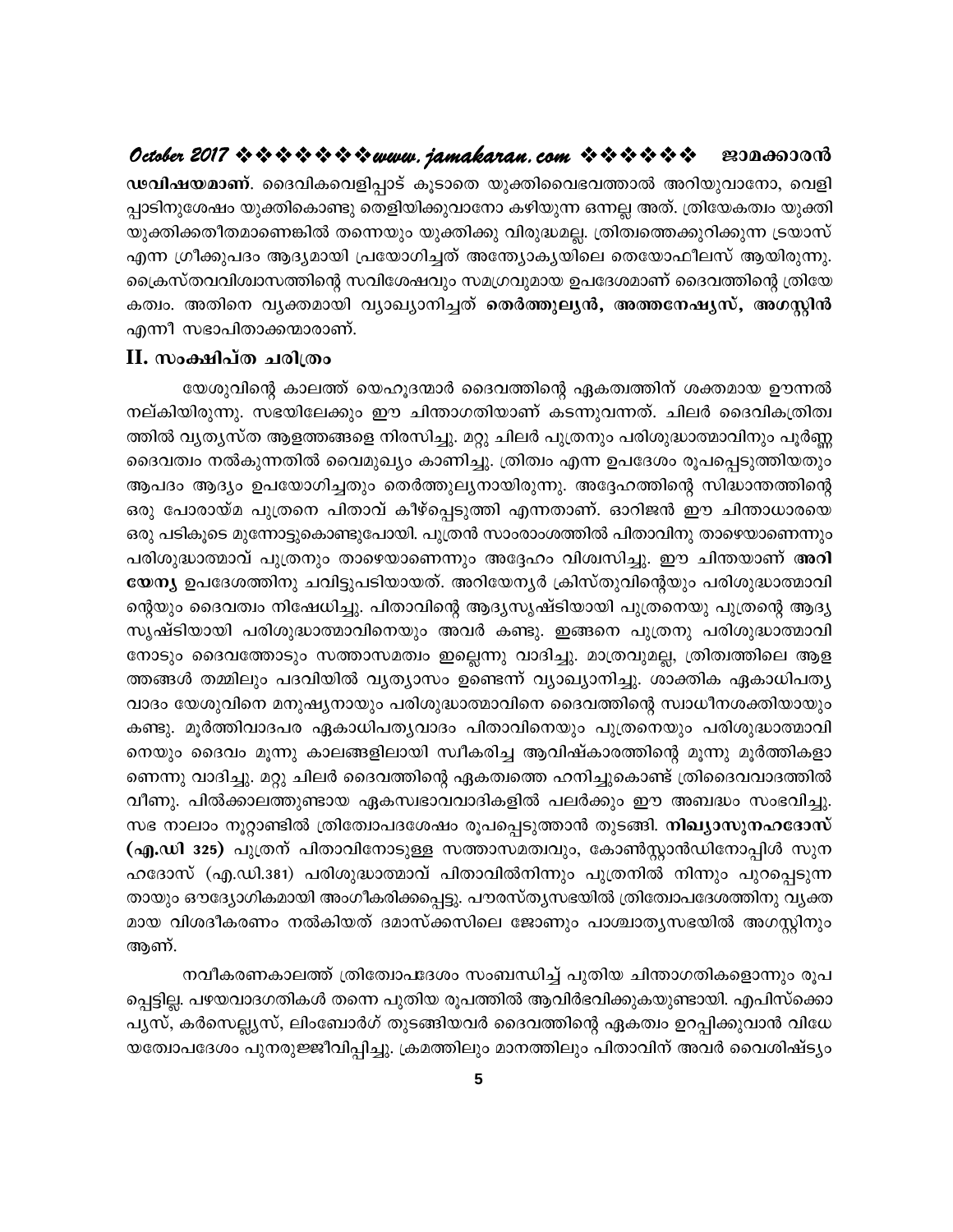# **October 2017 www.jamakaran.com Pma¡mc³**

Iev]n -¨p. slKÂ ]nXm-hn\v kzbw ssZhw F¶pw ]p{Xs\ kzbw ssZh-cq-] -am-b -h³ F¶pw ]cn -ip -²m -ßm -hns\ ssZhw X¶n -te¡p aS -§n -h -cp -¶ -h³ F¶pw ]d -ªp. ്രതിത്വത്തെ ദൈവത്തിന്റെ മൂന്നു പ്രദർശനങ്ങളായി **ഷ്ളയർമാഖർ** കണ്ടു. സർവ്വത്തിനും ആധാ c -amb GI-Xz-ambn ØnXn -sN-¿p¶ ssZh-amWv ]nXm-hv. a\p -jysâ t\_m[-]qÀÆ-amb Bf - കല്പിച്ചു. ഹെഗൽ പിതാവിന് സ്വയം ദൈവം എന്നും പുത്രനെ സ്വയം ദൈവരൂപമായവൻ<br>എന്നും പരിശുദ്ധാത്മാവിനെ ദൈവം തന്നിലേക്കു മടങ്ങിവരുന്നവൻ എന്നും പറഞ്ഞു.<br>ത്രിത്വത്തെ ദൈവത്തിന്റെ മൂന്നു പ്രദർശനങ്ങളായി **ഷ്ളയർമാഖർ** കണ്ടു. സർവ്വത്തിനും ആധ എന്നും പരിശുദ്ധാത്മാവിനെ ദൈവം തന്നിലേക്കു മടങ്ങിവരുന്നവൻ എന്നും പറഞ്ഞു.<br>ത്രിത്വത്തെ ദൈവത്തിന്റെ മൂന്നു പ്രദർശനങ്ങളായി **ഷ്ളയർമാഖർ** കണ്ടു. സർവ്വത്തിനും ആധാ<br>രമായ ഏകത്വമായി സ്ഥിതിചെയ്യുന്ന ദൈവമാണ് പിതാവ്. മനുഷ്യന്റെ ബോധപൂർവ്വ ത്രിത്വത്തെ ദൈവത്തിന്റെ മൂന്നു പ്രദർശനങ്ങളായി **ഷ്ളയർമാഖർ** കണ്ടു. സർവ്വത്തിനും ആധാ<br>രമായ ഏകത്വമായി സ്ഥിതിചെയ്യുന്ന ദൈവമാണ് പിതാവ്. മനുഷ്യന്റെ ബോധപൂർവ്വമായ ആള<br>ത്തത്തിലേക്കു കടന്നുവരുന്ന ദൈവമാണ് പുത്രൻ. സഭയിൽ ജീവിക്കുന്ന ദൈവമ രമായ ഏകത്വമായി സ്ഥിതിചെയ്യുന്ന ദൈവമാണ് പിതാവ്. മനുഷ്യന്റെ ബോധപൂർവ്വമായ ആള<br>അത്തിലേക്കു കടന്നുവരുന്ന ദൈവമാണ് പുത്രൻ. സഭയിൽ ജീവിക്കുന്ന ദൈവമാണ് പരിശു<br>ദ്ധാത്മാവ്. **ലിബറൽ ദൈവശാസ്ത്രജ്ഞന്മാരുടെ** പക്ഷത്തിൽ യേശു ഒരു ദൈവികഗുരുവും<br> ത്തത്തിലേക്കു കടന്നുവരുന്ന ദൈവമാണ് പുത്രൻ. സഭയിൽ ജീവിക്കുന്ന ദൈവമാണ് പരിശു<br>ദ്ധാത്മാവ്. **ലിബറൽ ദൈവശാസ്ത്രജ്ഞന്മാരുടെ** പക്ഷത്തിൽ യേശു ഒരു ദൈവികഗുരുവും<br>പരിശുദ്ധാത്മാവ് സന്നിഹിതനായ ദൈവവുമാണ്. ആധുനികകാലത്ത് ത്രിത്വചിന്തയെ സജീ<br> ദ്ധാത്മാവ്. **ലിബറൽ ദൈവശാസ്ത്രജ്ഞന്മാരുടെ** പക്ഷത്തിൽ യേശു ഒരു<br>പരിശുദ്ധാത്മാവ് സന്നിഹിതനായ ദൈവവുമാണ്. ആധുനികകാലത്ത് ര്ര<br>വമാക്കിയത് **ബ്രൂണറും, കാൾബാർത്തും** ആണ്. തിരുവെഴുത്തുകളുടെ അ<br>ബാർത്ത് ത്രിയോപദേശത്തെ അപഗ്രഥിക്കുന്നത്. ദൈ ദ്ധാത്മാവ സന്നിഹിതനായ ദൈവവുമാദ<br>|യത് **ബ്രൂണറും, കാൾബാർത്തും** ആണ്<br>ത് ത്രിത്വോപദേശത്തെ അപഗ്രഥിക്കുന്നത്ത അടിസ്ഥാനമാക്കി അദ്ദേഹം വിവരി<br>|വെളിപ്പെടുത്തുന്നവൻ പുത്രൻ<br>|വെളിപ്പാട്

| ມ⊘ດນ [orπ\ornyyto* ໝາດດອກກາດ(oronyto_@n)orny_co\ing\ox/πa\(ono)\ໝอ\\ |                   |
|----------------------------------------------------------------------|-------------------|
| ത് ത്രിത്വോപദേശത്തെ അപഗ്രഥിക്കുന്നത്. ദൈവം സംസാരി                    |                   |
| ത്തെ അടിസ്ഥാനമാക്കി അദ്ദേഹം വിവരിക്കുന്നു.                           |                   |
| വെളിപ്പെടുത്തുന്നവൻ                                                  | – പിതാവ്          |
| വെളിപ്പാട്                                                           | – പുത്രൻ          |
| വെളിപ്പെടുത്തപ്പെട്ടത്                                               | – പരിശുദ്ധാത്മാവ് |
| സ്വയം വെളിപ്പെടുത്തുന്നു. അവനാണ് വെളിപ്പാട്. വെളിപ്പാ                |                   |
| ദൈവത്തെയും അവന്റെ വെളിപ്പാടിനെയും ബാർത്ത് താദാര                      |                   |

Ah³ kzbw shfn -s¸ -Sp -¯p -¶p. Ah-\mWv shfn -¸m-Sv. shfn -¸m-Snsâ DÅ -S -¡hpw Ah- \m-Wv. ssZh-s¯bpw Ahsâ shfn -¸m-Sn -s\bpw \_mÀ¯v XmZm-ßy -s¸ -Sp -¯p -¶p.

## $III.$  ത്രിയേകത്വം എന്ന ഉപദേശം

് പ്രച്ച്<br>സ്വയം വെളിപ്പെടുത്തുന്നു. അവനാണ് വെളിപ്പാട്. വെളിപ്പാടിന്റെ ഉള്ളടക്കവും അവ<br>ദൈവം എന്ന ഉപദേശം<br>ദൈവം ഏകനാണെന്നും ആ ഏകനിൽ മൂന്ന് ആളത്തങ്ങൾ (പിതാവ്, പുത്രൻ, പരിശു<br>വ്) ഉൾക്കൊള്ളുന്നുവെന്നും എന്നാൽ അവ മൂന്നു വിഭിന്നവ്യക ംക്ക് പായം കെള്ക്പ്പെടുത്തുന്നു. ക്ഷോണ കെല്പ്പാട് കെല്പ്പാക്ക്യ ഉള്ളാക്ക്മും ക്ഷ<br>നാണ്. ദൈവത്തെയും അവന്റെ വെളിപ്പാടിനെയും ബാർത്ത് താദാത്മ്യപ്പെടുത്തുന്നു.<br>ചെരിയേകത്വം എന്ന ഉപദേശം<br>ദ്ധാത്മാവ്) ഉൾക്കൊള്ളുന്നുവെന്നും എന്നാൽ അവ hyà -am-¡p -¶p. ssZhn -I-k¯ ØnXn -sN-¿p¶ aq¶p -cq-] -§Ä am{X -amWvXv; ssZhn -I-k - III. (തിയേകത്വം എന്ന ഉപദേശം<br>- ദൈവം ഏകനാണെന്നും ആ ഏകനിൽ മൂന്ന് ആളത്തങ്ങൾ (പിതാവ്, പുത്രൻ, പരിശു<br>ദ്ധാത്മാവ്) ഉൾക്കൊള്ളുന്നുവെന്നും എന്നാൽ അവ മൂന്നു വിഭിന്നവൃക്തികളല്ലെന്നും ത്രിത്വം<br>വൃക്തമാക്കുന്നു. ദൈവികസത്ത സ്ഥിതിചെയ്യുന് ്രൈവം ഏകനാണെന്നും ആ ഏകനിൽ മൂന്ന് ആളത്തങ്ങൾ (പിതാവ്, പുത്രൻ, പരിശു<br>ദ്ധാത്മാവ്) ഉൾക്കൊള്ളുന്നുവെന്നും എന്നാൽ അവ മൂന്നു വിഭിന്നവ്യക്തികളല്ലെന്നും ത്രിത്വം<br>വ്യക്തമാക്കുന്നു. ദൈവികസത്ത സ്ഥിതിചെയ്യുന്ന മൂന്നുരൂപങ്ങൾ മാത്രമാണ്ത് ക്കുന്നു എന്നു പറയുമ്പോൾ അർത്ഥമാക്കുന്നത് വൈവിദ്ധ്യത്തിൽ ഏകത്വമാണെന്നും പ്രസ്തുത വൈവിദ്ധ്യം ആളത്തങ്ങളിലും സ്വഭാവങ്ങളിലും പ്രവർത്തനങ്ങളിലും വെളിപ്പെടുമെന്നും അത്രേ. ത്തക്കുള്ളിൽ ആളത്തപരമായ മൂന്നു വ്യത്യാസങ്ങൾ മാത്രം. ദൈവികസത്തയിലെ മൂന്ന് ആള<br>ത്തങ്ങൾ ഒരിക്കലും പരസ്പരവിരുദ്ധമായിരിക്കുന്നില്ല. ദൈവം ഏകത്വത്തിൽ ത്രിത്വമായിരി<br>ക്കുന്നു എന്നു പറയുമ്പോൾ അർത്ഥമാക്കുന്നത് വൈവിദ്ധ്യത്തിൽ ഏകത എന്നു പറയുമ്പോശ അരത്ഥമാക്കുന്നത് വൈവിജുത്തിരെ എ<br>ദ്ധ്യം ആളത്തങ്ങളിലും സ്വഭാവങ്ങളിലും പ്രവർത്തനങ്ങളിലും<br>കത്വോപദേശത്തിൽ അഞ്ച് അടിസ്ഥാന പ്രമേയങ്ങളുണ്ട്.<br>A. ദൈവം ഏകനാണ്.<br>B. പിതാവും പുത്രനും പരിശുദ്ധാത്മാവും ഖ്യതൃസ്ത ആള<br>D. ത്രി പ്രൂം ആളാത്തപ്പെട്ടും രാടാപ്പെട്ടുകൂട്ട പ്രവര്ത്തനങ്ങളിലൂം കെള്ച്ചെടുക്കാനും കോക്ക<br>കത്വോപദേശത്തിൽ അഞ്ച് അടിസ്ഥാന പ്രമേയങ്ങളുണ്ട്.<br>A. ദൈവം ഏകനാണ്.<br>C. പിതാവും പുത്രനും പരിശുദ്ധാത്മാവും ദൈവമാണ്.<br>D. ത്രിത്വത്തിലെ വിഭിന്ന ആളത്

 $A.$  ദൈവം ഏകനാണ്.

- 
- A. ദൈവം ഏകനാണ്.<br>B. പിതാവും പുത്രനും പരിശുദ്ധാത്മാവും ദൈവമാണ്.<br>C. പിതാവും പുത്രനും പരിശുദ്ധാത്മാവും വൃത്യസ്ത ആളത്തങ്ങള<br>D. ത്രിത്വത്തിലെ ആളത്തങ്ങൾക്കു തമ്മിൽ സത്താസമത്വം ഉണ്ട്.<br>ROLO ഏകനാണ് : ദൈവത്തിനെ ഏകത്വം വിവക്ഷിക്കുന്നത
- 
- 

B. പിതാവും പുത്രനും പരിശുദ്ധാത്മാവും ദൈവമാണ്.<br>C. പിതാവും പുത്രനും പരിശുദ്ധാത്മാവും വൃതൃസ്ത ആളത്തങ്ങളാണ്.<br>D. ത്രിത്വത്തിലെ വിഭിന്ന ആളത്തങ്ങൾ നിതൃമാണ്.<br>B. ത്രിത്വത്തിലെ ആളത്തങ്ങൾക്കു തമ്മിൽ സത്താസമത്വം ഉണ്ട്.<br>3വം **ഏകനാണ് :** C. പിതാവും പുത്രനും പരിശുദ്ധാത്മാവും വ്യത്യസ്ത ആളത്തങ്ങളാണ്.<br>D. ത്രിത്വത്തിലെ വിഭിന്ന ആളത്തങ്ങൾ നിത്യമാണ്.<br><del>A. ദൈവം ഏകനാണ് :</del> ദൈവത്തിന്റെ ഏകത്വം വിവക്ഷിക്കുന്നത് ദൈവം ഏകനാണെന്നും<br>ദൈവത്തിന്റെ പ്രകൃതി അവിഭക്തവും, അവിഭാജ്യവു  $\,$  D. ത്രിത്വത്തിലെ വിഭിന്ന ആളത്തങ്ങൾ നിത്യമാണ്.<br> $\,$  E. ത്രിത്വത്തിലെ ആളത്തങ്ങൾക്കു തമ്മിൽ സത്താസമത്വം ഉണ്ട്.<br>**A. ദൈവം ഏകനാണ് :** ദൈവത്തിന്റെ ഏകത്വം വിവക്ഷിക്കുന്നത് ദൈവം ഏകനാണെന്നും<br>ദൈവത്തിന്റെ പ്രകൃതി അവിഭക്തവും, അവി  $P$ . ശ്രീതിത്തിലെ ആളത്തങ്ങൾക്കു തമ്മിൽ സത്താസമത്വം ഉണ്ട്.<br>**A. ദൈവം ഏകനാണ് :** ദൈവത്തിന്റെ ഏകത്വം വിവക്ഷിക്കുന്നത് ദൈവം ഏ<br>ദൈവത്തിന്റെ പ്രകൃതി അവിഭക്തവും, അവിഭാജ്യവും ആണെന്നും അത്രേ. പ<br>പുതിയനിയമവും ഒന്നുപോലെ വെളിപ്പെടുത്തുന 1. ഗ്രഹംഗ്രഹ് ആള്ത്തായെ<sub>ഗ്</sub> രാമ്മരം സ്താസമേശാ ഉണ്ട.<br>**A. ദൈവം ഏകനാണ് :** ദൈവത്തിന്റെ ഏകത്വം വിവക്ഷിക്കുന്നത് ദൈവം ഏ<br>ദൈവത്തിന്റെ പ്രകൃതി അവിഭക്തവും, അവിഭാജ്യവും ആണെന്നും അത്രേ. പ<br>പുതിയനിയമവും ഒന്നുപോലെ വെളിപ്പെടുത്തുന്ന സത്യ

2. ആകയാൽ മീതെ സ്ഥർഗ്ഗത്തിലും താഴെ ഭൂമിയിലും യഹോവ തന്നേ ദൈവം, മറ്റൊരുത്തന്നുമില്ല (ആവ 4:39).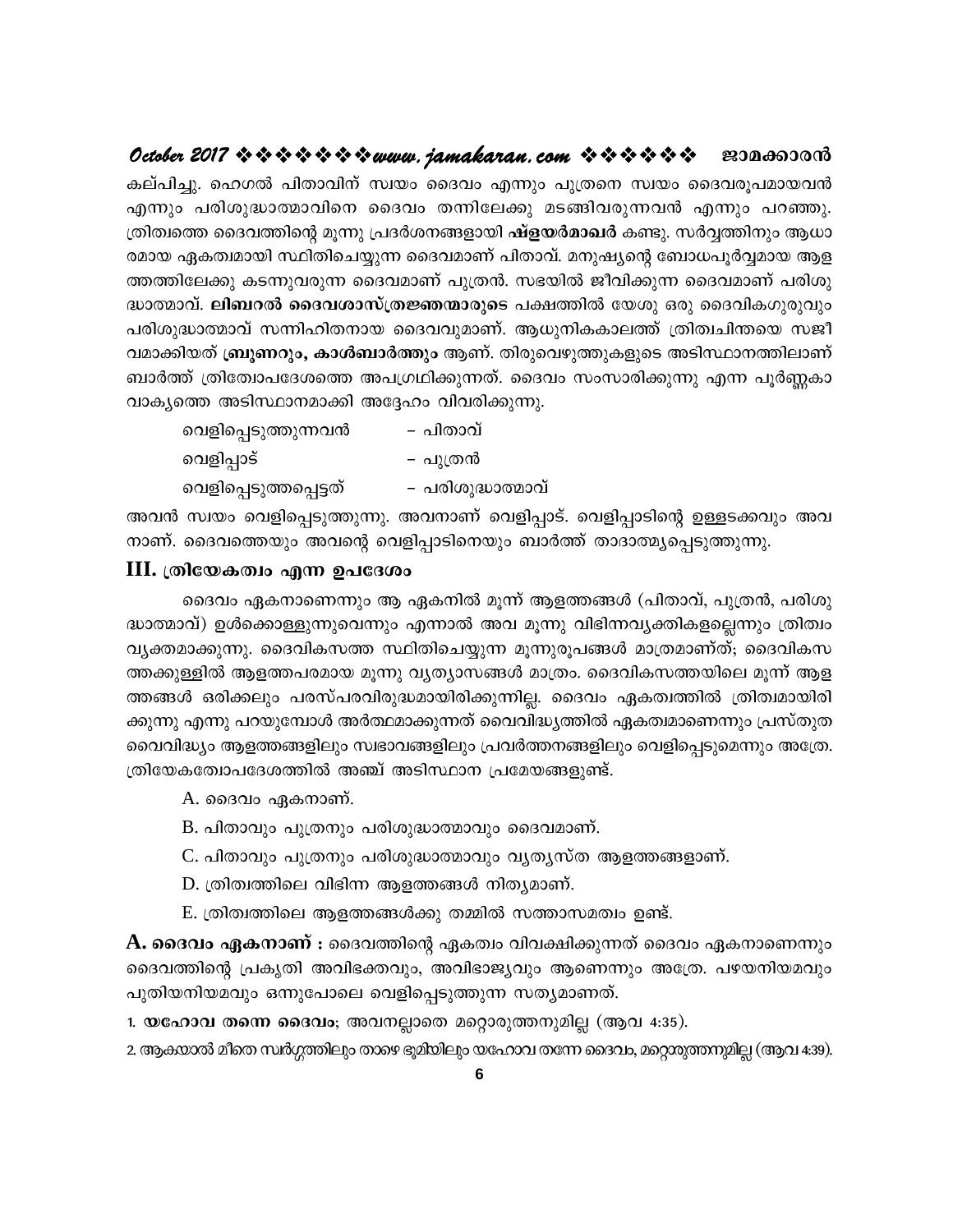# **October 2017 www.jamakaran.com Pma¡mc³**

3. bn{km -tb -te, tIÄ¡; btlmh \½psS ssZh -am -Ip -¶p; **btlmh GI³ Xs¶** (ആവ 6:4).

4. btlmh Xt¶ ssZhw; asäm-cp -¯ -\p -anà F¶p `qan -bnse kI-e-Pm-Xn -Ifpw Adn -tb - ണ്ടതിനു (1 രാജാ 8:59). 5. യിസ്രായേലേ, കോക്ക; യഹോവ നമ്മുടെ ദൈവമാകുന്നു; **യഹോവ ഏക്രീ തന്നെ**<br>(ആവ 6:4).<br>4. യഹോവ തന്നേ ദൈവം; മറ്റൊരുത്തനുമില്ല എന്നു ഭൂമിയിലെ സകലജാതികളും അറിയേ<br>ണ്ടതിനു (1 രാജാ 8:59).<br>5. ഞാൻ യഹോവയാകുന്നു; മറ്റൊരുത്തനുമില്ല; **ഞാനല്ലാതെ** 4. യഹോവ തന്നേ ദൈവം; മറ്റൊരുത്തനുമില്ല എന്നു ഭൂമിയിലെ സകലജാതികളും അറിയേ<br>ണ്ടതിനു (1 രാജാ 8:59).<br>5. ഞാൻ യഹോവയാകുന്നു; മറ്റൊരുത്തനുമില്ല; **ഞാനല്ലാതെ ഒരു ദൈവവുമില്ല**; നീ എന്നെ<br>അറിയാതിരിക്കെ ഞാൻ നിന്റെ അര മുറുക്കിയിരിക്കുന്നു (

5. ഞാൻ യഹോവയാകുന്നു; മറ്റൊരുത്തനുമില്ല; **ഞാനല്ലാതെ ഒരു ദൈവവുമില്ല**; നീ എന്നെ

്ക്ക്ക്ക്ക് (സ്ലോട് കുട്ട).<br>5. ഞാൻ യഹോവയാകുന്നു; മറ്റൊരുത്തനുമില്ല; **ഞാനല്ലാതെ ഒരു ദൈവവുമില്ല**; നീ എന്നെ<br>അറിയാതിരിക്കെ ഞാൻ നിന്റെ അര മുറുക്കിയിരിക്കുന്നു (യെശ 45:5).<br>6. യഹോവയിൽ യിസ്രായേൽ സന്തതിയെല്ലാം നീതികരിക്കപ്പെട്ടു പ ന്നതു തന്നെ **നിതൃജീവൻ** ആകുന്നു (യോഹ 17:3).

കാരം കാരിയിൽ യിസ്രായേൽ സന്തതിയെല്ലാം നീതികരിക്കപ്പെട്ടു പുകഴും (യെശ 45:25).<br>7. ഏകസത്യദൈവമായ നിന്നെയും നീ അയച്ചിരിക്കുന്ന യേശുക്രിസ്തുവിനെയും അറിയു<br>ന്നതു തന്നെ **നിത്യജീവൻ** ആകുന്നു (യോഹ 17:3).<br>8. ലോകത്തിൽ വിഗ്രഹം ഏതുമില്ല എ യുന്നു (1 കൊരി 8:4).

9. കർത്താവ് **ഒരുവൻ**, വിശ്വാസം ഒന്ന്, സ്നാനം ഒന്ന് (എഫെ 4:5).

ന്നതു തെന്ന് നാരുമാലാലാ ആയുന്നു (യോലാ നാ).<br>8. ലോകത്തിൽ വിഗ്രഹം ഏതുമില്ല എന്നും ഏകദൈവമല്ലാതെ ദൈവമില്ല എന്നും നാം അറി<br>യുന്നു (1 കൊരി 8:4).<br>9. കർത്താവ് **ഒരുവൻ, വിശ്വാസം ഒന്ന്, സ്നാനം ഒന്ന് (എഫെ** 4:5).<br>10. **ദൈവം ഒരുവനല്ലോ;** ദ 11. ssZhw GI³ F¶p \o hniz-kn -¡p -¶pthm; sImÅmw ]nim-Np -¡fpw A§s\ hni - 10. **ദൈവം ഒരുവനല്ലോ;** ദൈവത്തിനും മനുഷ്യർക്കും മദ്ധ്യസ്ഥനും ഒരുവൻ (1 തിമൊ 2:5).<br>11. ദൈവം ഏകൻ എന്നു നീ വിശ്വസിക്കുന്നുവോ; കൊള്ളാം പിശാചുക്കളും അങ്ങനെ വിശ<br>സിക്കുകയും വിറെക്കുകയും ചെയ്യുന്നു (യാക്കോ 2:19).<br>12. നമ്മുടെ രക്ഷിതാ

12. \½psS c£n -Xm-hmb GIssZh-¯n¶p (bqZm 25). ssZhw Hcp ssZhw F¶Ã; GIio. ദൈവം ഒരുവന്നല്ലാ; ദൈവരാനും മനുഷുരക്കും മദ്ധ്യസ്ഥനും ഒരുവന (1 തിമൊ 2:3).<br>11. ദൈവം ഏകൻ എന്നു നീ വിശ്വസിക്കുന്നുവോ; കൊള്ളാം പിശാചുക്കളും അങ്ങനെ വിശ<br>സിക്കുകയും വിറെക്കുകയും ചെയ്യുന്നു (യാക്കോ 2:19).<br>12. നമ്മുടെ രക്ഷിതാവായ 11. ദൈവം ഏകന്മ എന്നു നി വിശിസിക്കുന്നുവോ; കൊള്ളാം പിശാചുക്കളും അങ്ങനെ വിശ<br>സിക്കുകയും വിറെക്കുകയും ചെയ്യുന്നു (യാക്കോ 2:19).<br>12. നമ്മുടെ രക്ഷിതാവായ ഏകദൈവത്തിന്നു (യൂദാ 25). ദൈവം ഒരു ദൈവം എന്നല്ല; ഏക<br>ദൈവം എന്നത്രേ. അതിനാൽ സിക്കുകയും വിറെക്കുകയും ചെയ്യുന്നു (യാക്കോ 2:19).<br>12. നമ്മുടെ രക്ഷിതാവായ ഏകദൈവത്തിന്നു (യൂദാ 25). ദൈവം ഒരു ദൈവം എന്നല്ല; ഏക<br>ദൈവം എന്നത്രേ. അതിനാൽ ദൈവം നിസ്തുല്യനാണ്. പുറ 15:11, സെഖ 14:19. അനന്തവും<br>സമ്പൂർണ്ണവുമായ സത്ത ഒന് ദൈവം എന്നത്രേ. അതിനാൽ ദൈവം നിസ്തുലൃനാണ്. പുറ 15:11, സെഖ 14:19. അനന്തവും<br>സമ്പൂർണ്ണവുമായ സത്ത ഒന്നേ ആകാവൂ. ഒന്നിലധികം സത്തയെക്കുറിച്ചുളള ധാരണ സ്വഗത<br>വിരുദ്ധവും അയുക്തിയവുമാണ്. ദൈവത്തിന്റെ പ്രകൃതിയെക്കുറിച്ച് ആവ 6:4–ൽ വ്യക്തമ ദൈവം എന്നത്രേ. അതിനാൽ ദൈവം നിസ്തുല്യനാണ്. പുറ 15:11, സെഖ 14:19. അനന്തവും<br>സമ്പൂർണ്ണവുമായ സത്ത ഒന്നേ ആകാവൂ. ഒന്നിലധികം സത്തയെക്കുറിച്ചുളള ധാരണ സ്വഗത<br>വിരുദ്ധവും അയുക്തിയവുമാണ്. ദൈവത്തിന്റെ പ്രകൃതിയെക്കുറിച്ച് ആവ 6:4–ൽ വ്യക്ത സമ്പൂർണ്ണവുമായ സത്ത ഒന്നേ ആകാവൂ. ഒന്നിലധികം സത്തയെക്കുറിച്ചുളള ധാരണ സ്വഗത<br>വിരുദ്ധവും അയുക്തിയവുമാണ്. ദൈവത്തിന്റെ പ്രകൃതിയെക്കുറിച്ച് ആവ 6:4–ൽ വൃക്തമാ<br>ക്കിയിട്ടുണ്ട്. "യിസ്രായേലേ കേൾക്ക; യഹോവ നമ്മുടെ ദൈവമാകുന്നു. യഹോവ ഏകൻ<br> വിരുദ്ധവും അയുക്തിയവുമാണ്. ദൈവത്തിന്റെ പ്രകൃതിയെക്കുറിച്ച് ആവ 6:4–ൽ വ്യക്തമാ<br>ക്കിയിട്ടുണ്ട്. "യിസ്രായേലേ കേൾക്ക; യഹോവ നമ്മുടെ ദൈവമാകുന്നു. യഹോവ ഏകൻ<br>തന്നെ." ദൈവത്തെ വിഭജിക്കാൻ സാദ്ധ്യമല്ല. മനുഷ്യനു ഭൗതികവും അഭൗതികവുമായ അംശ ക്കിയിട്ടുണ്ട്. "യിസ്രായേലേ കേൾക്ക; യഹോവ നമ്മുടെ ദൈവമാകുന്നു. യഹോവ ഏകൻ<br>തന്നെ." ദൈവത്തെ വിഭജിക്കാൻ സാദ്ധ്യമല്ല. മനുഷ്യനു ഭൗതികവും അഭൗതികവുമായ അംശ<br>ങ്ങളുണ്ട്. എന്നാൽ ദൈവം ആത്മാവാകുന്നു. ഏകത്വം എന്നത് ഏകകം അല്ലാത്തതുകൊണ്ട്<br>ഏക തന്നെ." ദൈവത്തെ വിഭജിക്കാൻ സാദ്ധ്യമല്ല. മനുഷ്യനു ഭൗതികവും അഭൗതികവുമായ അം<br>ങ്ങളുണ്ട്. എന്നാൽ ദൈവം ആത്മാവാകുന്നു. ഏകത്വം എന്നത് ഏകകം അല്ലാത്തതുകൊം<br>ഏകത്വം ത്രിത്വത്തിന്റെ ആശയത്തിനു വിരുദ്ധമല്ല. ദൈവത്തിന്റെ ഏകത്വം ആളത്ത സവിദ<br>ഷ

B. പിതാവും പുത്രനും പരിശുദ്ധാത്മാവും ദൈവമാണ് : (1) പിതാവ് ദൈവമാണ് : ഏകത്വം ത്രിത്വത്തിന്റെ ആശയത്തിനു വിരുദ്ധമല്ല. ദൈവത്തിന്റെ ഏകത്വം ആള്ത്ത സവിശേ<br>ഷതകളെ ദൈവിക ഭാവത്തിൽ നിലനില്ക്കുവാൻ അനുവദിക്കുന്നു. ദൈവിക സത്തയ്ക്കുള്ളി<br>ലുള്ള സത്തയെ ത്രിത്വത്തിന്റെ മൂന്നു ആളത്തങ്ങളും വേർപ്പെടുത്തുന്നു.<br>**B.** യനിയമത്തിലും വേണ്ടുവോളം തെളിവുകളുണ്ട്. പിതാവായ ഏകദൈവമേ നമുക്കുളളു (1 കൊരി ലുള്ള സത്തയെ ത്രിതിത്തിന്റെ മൂന്നു ആളത്തങ്ങളും വേരപ്പെടുത്തുന്നു.<br>**B. പിതാവും പുത്രനും പരിശുദ്ധാത്മാവും ദൈവമാണ് : (1) പിതാവ് ദൈവമാണ് :**<br>പിതാവിന്റെ ദൈവത്വത്തെക്കുറിച്ച് അധികം സംശയത്തിനിടയില്ല. പഴയനിയമത്തിലും പുതി<br>യനിയമത്തി **B. പിതാവും പുത്രനും പരിശുദ്ധാത്മാവും ദൈവമാണ് : (1) പിതാവ് ദൈവമാണ് :**<br>പിതാവിന്റെ ദൈവത്വത്തെക്കുറിച്ച് അധികം സംശയത്തിനിടയില്ല. പഴയനിയമത്തിലും പുതി<br>യനിയമത്തിലും വേണ്ടുവോളം തെളിവുകളുണ്ട്. പിതാവായ ഏകദൈവമേ നമുക്കുളളു (1 കൊരി<br>8 പിതാവിന്റെ ദൈവത്വത്തെക്കുറിച്ച് അധികം സംശയത്തിനിടയില്ല. പഴയനിയമത്തിലും പുതി<br>യനിയമത്തിലും വേണ്ടുവോളം തെളിവുകളുണ്ട്. പിതാവായ ഏകദൈവമേ നമുക്കുളളു (1 കൊരി<br>8:6) എന്നു പൗലൊസ് വ്യക്തമായി വെളിപ്പെടുത്തുന്നു. പിതാവ്, ദൈവം എന്നീ പേര യനിയമത്തിലും വേണ്ടുവോളം തെളിവുകളുണ്ട്. പിതാവായ ഏകദൈവമേ നമുക്കുളളു (1 കൊരി<br>8:6) എന്നു പൗലൊസ് വൃക്തമായി വെളിപ്പെടുത്തുന്നു. പിതാവ്, ദൈവം എന്നീ പേരുകളെ<br>ക്രിസ്തു പരസ്പരം മാറ്റി പ്രയോഗിക്കുന്നുണ്ട്. (മത്തായ 6:26–30). സ്വർഗ്ഗസ് 8:6) എന്നു പൗലൊസ് വൃക്തമായി വെളിപ്പെടുത്തുന്നു. പിതാവ്, ദൈവം എന്നീ പേരുകളെ<br>ക്രിസ്തു പരസ്പരം മാറ്റി പ്രയോഗിക്കുന്നുണ്ട്. (മത്തായ 6:26–30). സ്വർഗ്ഗസ്ഥനായ നിങ്ങളുടെ<br>പിതാവ് എന്ന് 26–ാം വാകൃത്തിലും സമാന്തരമായി വയലിലെ പുല്ലിനെ ക്രിസ്തു പരസ്പരം മാറ്റി പ്രയോഗിക്കുന്നുണ്ട്. (മത്തായ 6:26–30). സ്വർഗ്ഗസ്ഥനായ നിങ്ങളുടെ<br>പിതാവ് എന്ന് 26–ാം വാകൃത്തിലും സമാന്തരമായി വയലിലെ പുല്ലിനെ ദൈവം ഇങ്ങനെ ചമ<br>യിക്കുന്നു എന്ന് 30–ാം വാകൃത്തിലും പറയുന്നു. തുടർന്ന് സ്വർഗ് പിതാവ് എന്ന് 26–ാം വാകൃത്തിലും സമാന്തരമായി വയലിലെ പുല്ല<br>യിക്കുന്നു എന്ന് 30–ാം വാകൃത്തിലും പറയുന്നു. തുടർന്ന് സ്വർഗ്ഗസ്ഥ<br>ഇതൊക്കെയും നിങ്ങൾക്ക് ആവശ്യം എന്ന് അറിയുന്നുവല്ലോ എന്ന്<br>യുന്നുണ്ട്. യേശു ദൈവം എന്നു പറഞ്ഞിട്ടുള്ള പല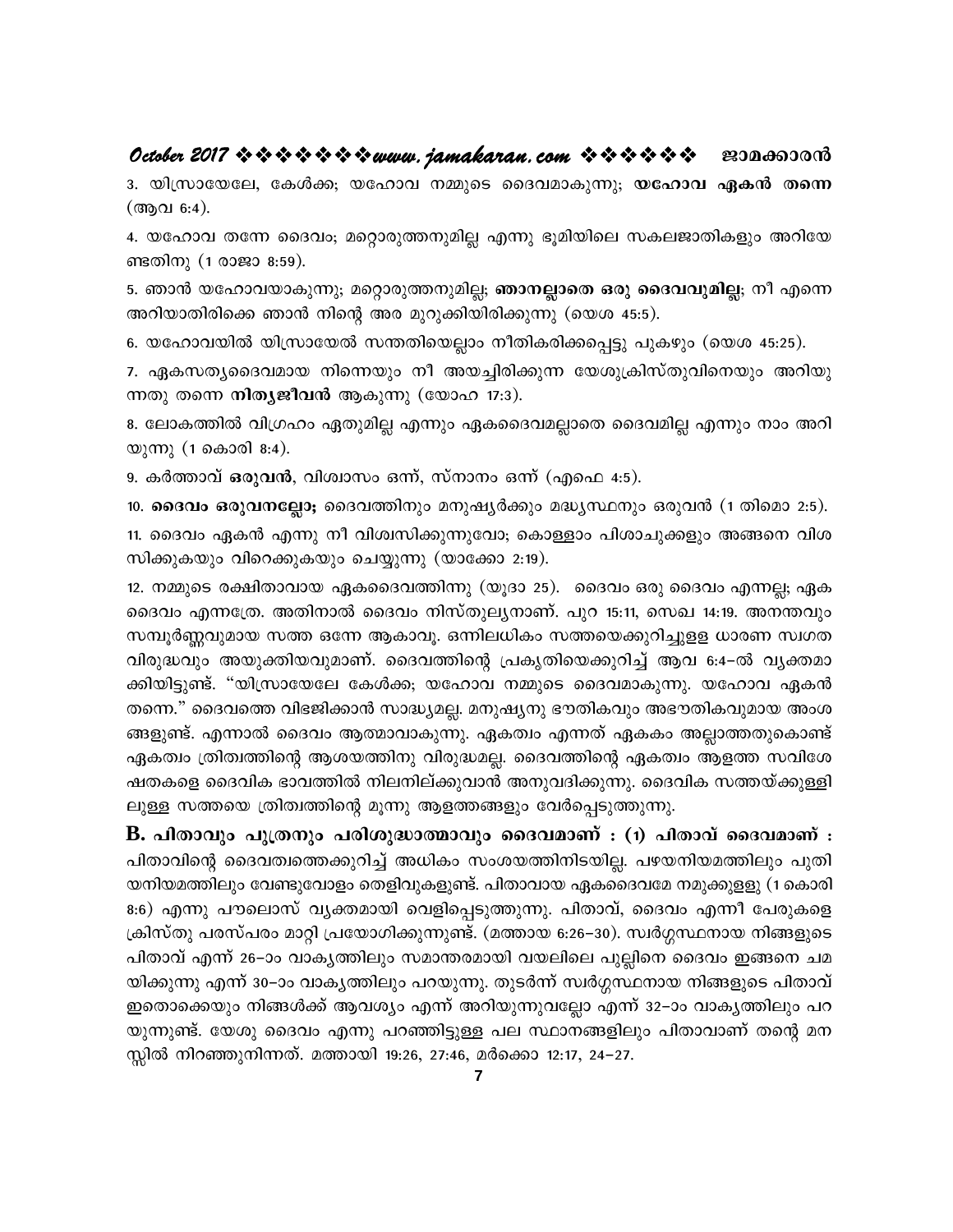## October 2017 \* \* \* \* \* \* \* \* www.jamakaran.com \* \* \* \* \* \* \* E3Da60000

(2) യേശു (പുത്രൻ) ദൈവമാണ് : യേശുവിന്റെ ദൈവത്തെക്കുറിച്ചുള്ള പ്രത്യേകപരാമർശ ങ്ങൾ അധികവും പുതിയനിയമത്തിലാണ്. പഴയനിയമത്തിലും ചില സൂചനകളുണ്ട്; പക്ഷേ അവ പ്രവാചകപുസ്തകങ്ങളിലാണ്. വരാനിരിക്കുന്ന മശീഹയെക്കുറിച്ച് **യെശയ്യാവ് പ്രവചി** ച്ചു. "നമുക്കു ഒരു ശിശു ജനിച്ചിരിക്കുന്നു; നമുക്കു ഒരു മകൻ നല്കപ്പെട്ടിരിക്കുന്നു; ആധി പത്യം അവന്റെ തോളിൽ ഇരിക്കും; അവന്നു അത്ഭുതമന്ത്രി, വീരനാം ദൈവം, നിത്യപിതാവ്, സമാധാനപ്രഭു എന്നു പേർ വിളിക്കപ്പെടും"(യെസ 9:6). മശീഹയെ പ്രവാചകൻ വീരനാം ദൈവം എന്നു വിളിക്കുന്നു. "അവൻ ദൈവരൂപത്തിൽ ഇരിക്കെ **ദൈവത്തോടുള്ള സമത്വം** മുറുകെപി ടിച്ചുകൊള്ളേണം എന്നു വിചാരിക്കാതെ" (ഫിലി 2:6) എന്നു പൗലൊസ് എഴുതി. ഇവിടെ രൂപം എന്നതിന് മോർഫീ എന്നാണ് ഗ്രീക്ക്. ദൈവത്തിന്റെ സകലസാരാംശവും ഉൾക്കൊ ള്ളുന്നു എന്നാണ് ആ പ്രയോഗത്തിന്റെ ധ്വനി. എബ്രായലേഖനത്തിൽ ആദ്യത്തെ മൂന്നു വാക്യ ങ്ങളിൽ ക്രിസ്തുവിന്റെ ദൈവത്വത്തെ സ്പഷ്ടമായി ചിത്രീകരിച്ചിരിക്കുന്നു. **പുത്രൻ മുഖാ** ന്തരം ദൈവം അരുളിച്ചെയ്തു എന്നും അവനെ സകലത്തിനും അവകാശിയാക്കി വച്ചു എന്നും അവൻ മുഖാന്തരം പ്രപഞ്ചത്തെ സൃഷ്ടിച്ചു എന്നും പറഞ്ഞശേഷം ക്രിസ്തുവിന്റെ ആള ത്തത്തെ "അവൻ അവന്റെ തേജസ്സിന്റെ പ്രഭയും തത്വത്തിന്റെ മുദ്രയും സകലത്തെയും തന്റെ ശക്തിയുളള വചനത്താൽ വഹിക്കുന്നവനും ആകകൊണ്ടു പാപങ്ങൾക്കു പരിഹാരം ഉണ്ടാ ക്കിയശേഷം ഉയരത്തിൽ **മഹിമയുടെ വലത്തുഭാഗത്തു ഇരിക്കയും**" (എബ്രാ 1:3) ചെയ്തു എന്നു പറഞ്ഞിരിക്കുന്നു. ക്രിസ്തു ദൈവത്തിന്റെ ആളത്തത്തിന്റെ സാക്ഷാൽ പ്രതിരൂപം അഥവാ മുദ്ര ആണ്. ക്രിസ്തുവിന്റെയും ദൈവത്തിന്റെയും സത്താസമത്വം സംശയത്തിന് ഇട നല്കാതെ ഈ പ്രയോഗം വ്യക്തമാക്കുന്നു. തുടർന്ന് 8–ാം വാകൃത്തിൽ പിതാവായ ദൈവം പുത്രനെ ദൈവം എന്നു വിളിക്കുന്നതായി സങ്കീ 45:6-ൽ നിന്നും ഉദ്ധരിക്കുന്നു. "ദൈവമോ നിന്റെ സിംഹാസനം എന്നും എന്നേക്കും ഉള്ളതാകുന്നു. നിന്റെ രാജത്വത്തിന്റെ ചെങ്കോൽ നീതിയുള്ള ചെങ്കോലാകുന്നു" തുടർന്ന് 10–ാം വാകൃത്തിൽ ക്രിസ്തുവിനെ ദൈവം കർത്താവേ എന്നു വിളിക്കുന്നത് തെളിയിക്കുവാൻ സങ്കീ 102:25 ഉദ്ധരിക്കുന്നു. യോഹ 1:1–ൽ **വചനം ദൈവ** മായിരിക്കുന്നു എന്നു പ്രത്യക്ഷമായി പറഞ്ഞിട്ടുണ്ട്. ഈ വാകൃത്തിൽ വചനത്തിന്റെ നിത്യാ സ്തികൃവും (ആദിയിൽ വചനം ഉണ്ടായിരുന്നു), ദൈവിക ആളത്തവും അതായത് ദൈവ ത്തോടുള്ള സമത്വവും (വചനം ദൈവത്തോടു കുടെ ആയിരുന്നു), വചനത്തിനു ദൈവത്തോ ടുള്ള അഭേദവും (വചനം ദൈവം ആയിരുന്നു) വ്യക്തമാക്കിയിട്ടുണ്ട്. ക്രിസ്തുവിന്റെ ദൈവ ത്വത്തെ തെളിയിക്കുന്ന മറ്റുചില ഭാഗങ്ങൾ കൂടി ഉദ്ധരിക്കുന്നു.

1. തോമസ് അവനോടു : എന്റെ കർത്താവും എന്റെ ദൈവവും ആയുള്ളോവേ എന്നു ഉത്തരം പറഞ്ഞു (യോഹ 20:28).

2. ജഡപ്രകാരം ക്രിസ്തുവും അവരിൽ നിന്നല്ലോ ഉത്ഭവിച്ചതു; അവൻ സർവ്വത്തിനും മീതെ ദൈവമായി എന്നെന്നേക്കും വാഴ്ത്തപ്പെട്ടവൻ (റോമ 9:5).

3. നാം ഭാഗൃകരമായ പ്രത്യാശയ്ക്കായിട്ടും മഹാദൈവവും നമ്മുടെ രക്ഷിതാവുമായ യേശു ക്രിസ്തുവിന്റെ തേജസ്സിൽ പ്രത്യക്ഷമായിട്ടും കാത്തുകൊണ്ടു (തീത്തൊ 2:12).

4. ദൈവപൂത്രൻ വന്നു എന്നും സത്യദൈവത്തെ അറിവാൻ നമുക്കു വിവേകം തന്നു എന്നും നാം അറി യുന്നു; നാം സത്യദൈവത്തിൽ അവന്റെ പുത്രനായ യേശൂകിസ്തുവിൽ തന്നേ ആകുന്നു (1യൊഹ 5:20).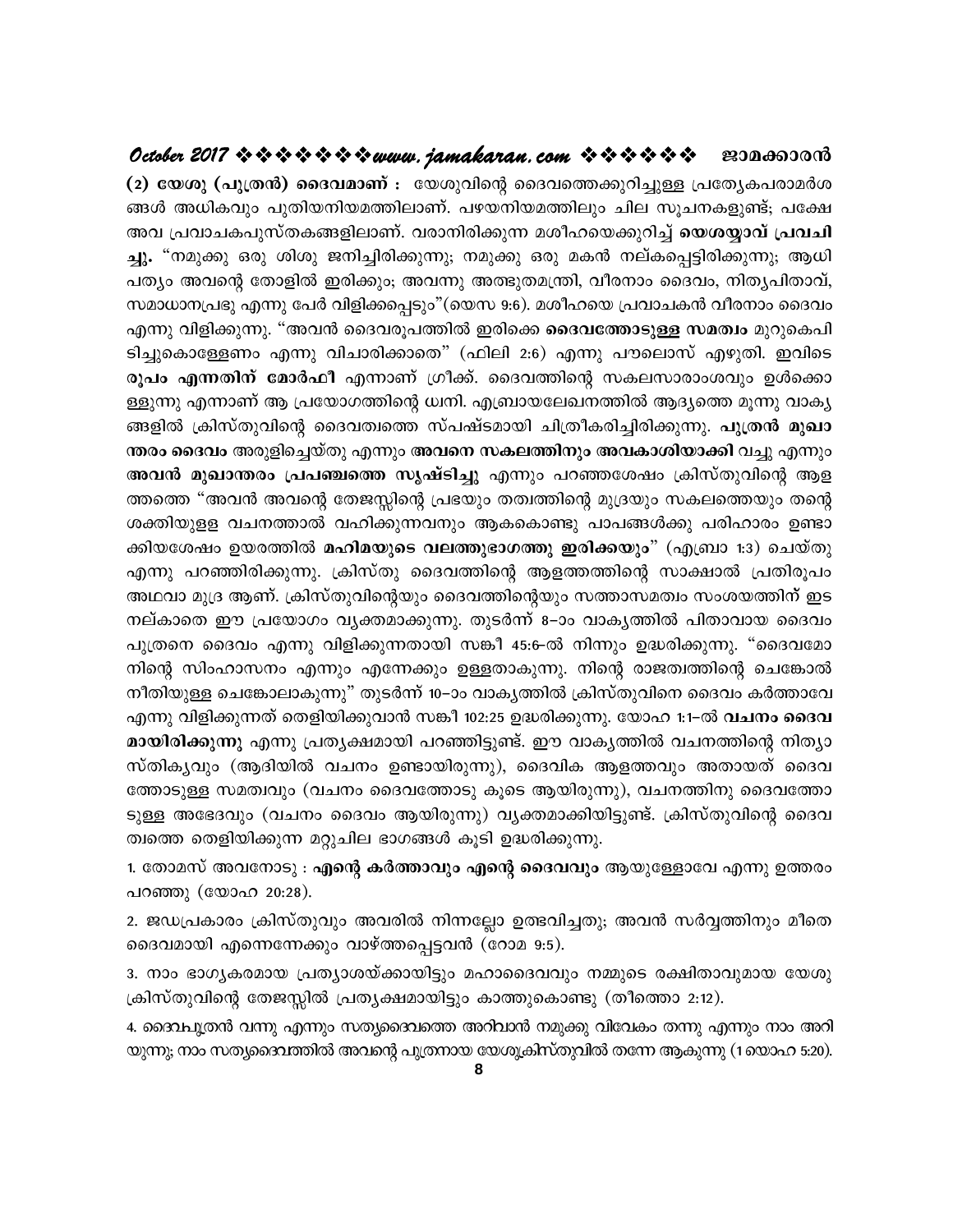# **October 2017 www.jamakaran.com Pma¡mc³**

kz´w ssZh-Xz-s¯ -¡p -dn¨p {InkvXp -hn -\p -m-bn -cp¶ Ah-t\_m-[hpw \mw a\-Ên -em-t¡- -Xm-Wv. ]{´ -m-as¯ hb -Ên kz´w ]nXmhv Bcm-sW¶pw X\n -¡pÅ ]nXm-hnsâ Ah-Im-ihpw {InkvXp shfn -s¸ -Sp -¯n. ""Fs¶ Xnc -ªXp F´n\p? Fsâ ]nXm-hn -\p -Å - സ്വന്തം ദൈവത്വത്തെക്കുറിച്ചു ക്രിസ്തുവിനുണ്ടായിരുന്ന അവബോധവും നാം മനസ്സിലാക്കേ<br>ണ്ടതാണ്. പന്ത്രണ്ടാമത്തെ വയസ്സിൽ സ്വന്തം പിതാവ് ആരാണെന്നും തനിക്കുള്ള പിതാവിന്റെ<br>അവകാശവും ക്രിസ്തു വെളിപ്പെടുത്തി. "എന്നെ തിരഞ്ഞതു എന്തിനു? എന സ്വന്തം ദൈവത്വത്തെക്കുറിച്ചു ക്രിസ്തുവിനുണ്ടായിരുന്ന അവബോധവും നാം മനസ്സിലാക്കേ<br>ണ്ടതാണ്. പന്ത്രണ്ടാമത്തെ വയസ്സിൽ സ്വന്തം പിതാവ് ആരാണെന്നും തനിക്കുള്ള പിതാവിന്റെ<br>അവകാശവും ക്രിസ്തു വെളിപ്പെടുത്തി. "എന്നെ തിരഞ്ഞതു എന്തിനു? എന ണ്ടതാണ്. പന്ത്രണ്ടാമത്തെ വയസ്സിൽ സ്വന്തം പിതാവ് ആരാണെന്നും തനിക്കുള്ള പിതാവിന്റെ<br>അവകാശവും ക്രിസ്തു വെളിപ്പെടുത്തി. "എന്നെ തിരഞ്ഞതു എന്തിനു? എന്റെ പിതാവിനുള്ള<br>തിൽ ഞാൻ ഇരിക്കേണ്ടതു എന്നു നിങ്ങൾ അറിയുന്നില്ലയോ എന്നു പ അവകാശവും ക്രിസ്തു വെളിപ്പെടുത്തി. "എന്നെ തിരഞ്ഞതു എന്തിനു? എന്റെ പിതാവിനുള്ള<br>തിൽ ഞാൻ ഇരിക്കേണ്ടതു എന്നു നിങ്ങൾ അറിയുന്നില്ലയോ എന്നു പറഞ്ഞു:" (ലൂക്കോ<br>2:49). ദൈവത്തിന്റെ ദൂതന്മാർ (ലൂക്കൊ 12:8–9, 15:10) തന്റെ ദൂതന് തിൽ ഞാൻ ഇരിക്കേണ്ടതു എന്നു നിങ്ങൾ അറിയുന്നില്ലയോ എന്നു പറഞ്ഞു:" (ലൂക്കോ<br>2:49). ദൈവത്തിന്റെ ദൂതന്മാർ (ലൂക്കൊ 12:8–9, 15:10) തന്റെ ദൂതന്മാരാണെന്നും (മത്താ 13:41),<br>ദൈവത്തിന്റെ രാജ്യം തന്റെ രാജ്യമാണെന്നും ക്രിസ്തു അവകാശപ്പെട് 2:49). ദൈവത്തിന്റെ ദൂതന്മാർ (ലൂക്കൊ 12:8–9, 15:10) തന്റെ ദൂതന്മാരാണെന്നും (മത്താ 13:41),<br>ദൈവത്തിന്റെ രാജ്യം തന്റെ രാജ്യമാണെന്നും ക്രിസ്തു അവകാശപ്പെട്ടു; (മത്താ 12:28, 19:14–24,<br>21:31–43). ദൈവത്തിന്റെ വൃതന്മാർ തന്റെ വൃതന്മ ദൈവത്തിന്റെ രാജ്യം തന്റെ രാജ്യമാണെന്നും ക്രിസ്തു അവകാശപ്പെട്ടു; (മത്താ 12:28, 19:14–24,<br>21:31–43). ദൈവത്തിന്റെ വൃതന്മാർ തന്റെ വൃതന്മാരാണ്. (മത്തായി 12:28, 19:14–24, 21:31–43)<br>ദൈവത്തെക്കുറിച്ചുള്ള പല പഴയനിയമപരാമർശങ്ങളും തന 21:31–43). ദൈവത്തിന്റെ വൃതന്മാർ തന്റെ വൃതന്മാരാണ്. (മത്തായി 12:28, 19:14–24, 21:31–43)<br>ദൈവത്തെക്കുറിച്ചുള്ള പല പഴയനിയമപരാമർശങ്ങളും തന്നെക്കുറിച്ചുള്ളതായി ക്രിസ്തു ഉദ്ധ<br>രിച്ചു. മത്താ 25–ലെ ന്യായവിധിയുടെ രംഗം ദാനി 7:9–10; യ ദൈവത്തെക്കുറിച്ചുള്ള പല പഴയനിയമപരാമർശങ്ങളും തന്നെക്കുറിച്ചുള്ളതായി ക്രിസ്തു ഉദ്ധ<br>രിച്ചു. മത്താ 25–ലെ ന്യായവിധിയുടെ രംഗം ദാനി 7:9–10; യോവേ 3:1–12, സെഖ 14:5 എന്നീ<br>ഭാഗങ്ങളെ പ്രതിബിംബനം ചെയ്യുന്നു. പുതിയനിയമത്തിൽ ഭാവിവിധികർത് രിച്ചു. മത്താ 25–ലെ ന്യായവിധിയുടെ രംഗം ദാനി 7:9–10; യോവേ 3:1–12, സെഖ 14:5 എന്നീ<br>ഭാഗങ്ങളെ പ്രതിബിംബനം ചെയ്യുന്നു. പുതിയനിയമത്തിൽ ഭാവിവിധികർത്താവ് ദൈവമാ<br>ണെന്നും ക്രിസ്തുവാണെന്നും പറഞ്ഞിട്ടുണ്ട്. ഈ ഭാഗങ്ങൾ ദൈവവും ക്രിസ്തുവും ഭാഗങ്ങളെ പ്രതിബിംബനം ചെയ്യുന്നു. പുതിയനിയമത്തിൽ ഭാവിവിധികർത്താവ് ദൈവമാ<br>ണെന്നും ക്രിസ്തുവാണെന്നും പറഞ്ഞിട്ടുണ്ട്. ഈ ഭാഗങ്ങൾ ദൈവവും ക്രിസ്തുവും തമ്മി<br>ലുള്ള അഭിന്നത്വവും ക്രിസ്തു എന്ന ദൈവമാണ് വിധികർത്താവെന്ന സത്യവും പ്രദ്യോത ണെന്നും ക്രിസ്തുവാണെന്നും പറഞ്ഞിട്ടുണ്ട്. ഈ ഭാഗങ്ങൾ ദൈവവും ക്രിസ്തുവും തമ്മി<br>ലുള്ള അഭിന്നത്വവും ക്രിസ്തു എന്ന ദൈവമാണ് വിധികർത്താവെന്ന സതൃവും പ്രദ്യോതിപ്പി<br>ക്കുന്നു. യഹോവയുടെ പ്രവൃത്തികൾ ക്രിസ്തു ഏറ്റെടുക്കുന്ന അനേകം പരാമർ ലുള്ള അഭിന്നത്വവും ക്രിസ്തു എന്ന ദൈവമാണ് വിധികർത്താവെന്ന സതൃവും പ്രദ്യോതിപ്പി<br>ക്കുന്നു. യഹോവയുടെ പ്രവൃത്തികൾ ക്രിസ്തു ഏറ്റെടുക്കുന്ന അനേകം പരാമർശങ്ങളുണ്ട്.<br>ദാനി 7:9 ലോകരാഷ്ട്രങ്ങളെ വിധിക്കുന്നതിന് വയോധികൻ ഇരിക്കുന്ന രംഗമാ

ക്കുന്നു. യഹോവയുടെ പ്രവൃത്തികശ ക്രിസതു ഏറ്റെടുക്കുന്ന അനേകം പരാമരശങ്ങളുണ്ട.<br>ദാനി 7:9 ലോകരാഷ്ട്രങ്ങളെ വിധിക്കുന്നതിന് വയോധികൻ ഇരിക്കുന്ന രംഗമാണ്. തേജസ്സിന്റെ<br>സിംഹാസനത്തിൽ ഇരിക്കുന്ന വയോധികൻ താനാണെന് ക്രിസ്തു വെളിപ്പെടുത്തി ദാനി 7:9 ലോകരാഷ്ട്രങ്ങളെ വിധിക്കുന്നതിന വയോധികൻ ഇരിക്കുന്ന രാഗമാണ. തേജസ്സിന്റെ<br>സിംഹാസനത്തിൽ ഇരിക്കുന്ന വയോധികൻ താനാണെന്ന് ക്രിസ്തു വെളിപ്പെടുത്തി. പഴയനി<br>യമത്തിലെ ഇടയനും മണവാളനും ആയ യഹോവ താനാണെന്ന് ക്രിസ്തു പ്രസ്താവിച്ചു.<br> സരഹാസനത്തിരം ഇരിക്കുന്ന വയോധികൻ താനാണെന്ന ക്രിസതു വെളിപ്പെടുത്തി. പഴയനി<br>യമത്തിലെ ഇടയനും മണവാളനും ആയ യഹോവ താനാണെന്ന് ക്രിസ്തു പ്രസ്താവിച്ചു.<br>**(3) പരിശുദ്ധാത്മാവ് ദൈവമാണ് :** ക്രിസ്തുവിന്റെ ദൈവത്വത്തെക്കുറിച്ചുള്ള ഉപദേശം<br>സ "കർത്താവും ജീവിപ്പിക്കുന്നവനും പിതാവിൽനിന്നും പുത്രനിൽനിന്നും പുറപ്പെടുന്നവനും പിതാ<br>വിനോടും പുത്രനോടുംകൂടെ വന്ദിക്കപ്പെടുന്നവനും, പ്രവാചകരെക്കൊണ്ട് പറയിച്ചവനുമായ<br>പരിശുദ്ധാത്മാവിലും ഞാൻ വിശ്വസിക്കുന്നു. "പിതാവിന്റെയും പുത് (3) പരിശുദ്ധാത്മാവ് ദൈവമാണ് : ക്രിസ്തുവിന്റെ ദൈവത്വത്തെക്കുറിച്ചുള്ള ഉപദേശം<br>സാന്ദ്രമായ ശേഷമാണ് പരിശുദ്ധാത്മാവിനെക്കുറിച്ചുള്ള ഉപദേശം സമർത്ഥിക്കപ്പെട്ടത്. **നിഖ്യാ**<br>വിശ്വാസപ്രമാണം പരിശുദ്ധാത്മാവിന്റെ ദൈവത്വത്തെ അസന്നിഗ്ദ്ധമ സാന്ദ്രമായ ശേഷമാണ് പരിശുദ്ധാത്മാവിനെക്കുറിച്ചുള്ള ഉപദേശം സമർത്ഥിക്കപ്പെട്ടത്. **നിഖ്യാ**<br>**വിശ്വാസപ്രമാണം** പരിശുദ്ധാത്മാവിന്റെ ദൈവത്വത്തെ അസന്നിഗ്ദ്ധമായി അവതരിപ്പിച്ചു.<br>"കർത്താവും ജീവിപ്പിക്കുന്നവനും പിതാവിൽനിന്നും പുത്രനിൽന വിശ്വാസപ്രമാണം പരിശുദ്ധാത്മാവിന്റെ ദൈവത്വത്തെ അസന്നിഗ്ദ്ധമായി അവതരിപ്പിച്ചു.<br>"കർത്താവും ജീവിപ്പിക്കുന്നവനും പിതാവിൽനിന്നും പുത്രനിൽനിന്നും പുറപ്പെടുന്നവനും പിതാ<br>വിനോടും പുത്രനോടുംകൂടെ വന്ദിക്കപ്പെടുന്നവനും, പ്രവാചകരെക്കൊണ വിനോടും പുത്രനോടുംകൂടെ വന്ദിക്കപ്പെടുന്നവനും, പ്രവാചകരെക്കൊണ്ട് പറയിച്ചവനുമായ<br>പരിശുദ്ധാത്മാവിലും ഞാൻ വിശ്വസിക്കുന്നു. "പിതാവിന്റെയും പുത്രന്റെയും ദൈവത്വത്തെ<br>കുറിച്ച് ഉള്ളിടത്തോളം തെളിവുകൾ പരിശുദ്ധാത്മാവിന്റെ ദൈവത്വത്തെക്ക കുറിച്ച് ഉള്ളിടത്തോളം തെളിവുകൾ പരിശുദ്ധാത്മാവിന്റെ ദൈവത്വത്തെക്കുറിച്ചില്ല. എങ്കിലും<br>ചില പ്രത്യക്ഷപരാമർശങ്ങൾ ലഭിക്കുന്നുണ്ട്.<br>ദൈവിക ലക്ഷണങ്ങൾ പരിശുദ്ധാത്മാവിൽ ഉണ്ട് :<br>1. നിത്യത്വം : പരിശുദ്ധാത്മാവു നിത്യാത്മാവാണ് (എബ്രാ 9

ക ലക്ഷണങ്ങൾ പരിശുദ്ധാത്മാവിൽ ഉ<br>1. നിതൃത്വം : പരിശുദ്ധാത്മാവു നിതൃ<br>2. സർവ്വവ്യാപകത്വം (സങ്കീ 139:7-10)<br>3. സർവ്വശക്തൻ (ലൂക്കൊ 1:35)<br>**താവും പുത്രനും പരിശുദ്ധാത്മാവ**<br>ദൈവിക അഞ്ഞങ്ങൾ വിഭിന്നങ്ങളാളെ

- 1. നിതൃത്വം : പരിശുദ്ധാത്മാവു നിതൃാത്മാവാണ് (എബ്രാ 9:14).
- 
- 

# $\mathbf C$ . പിതാവും പുത്രനും പരിശുദ്ധാത്മാവും വൃതൃസ്ത ആളത്തങ്ങളാണ്

ദെെവിക ആളത്തങ്ങൾ വിഭിന്നങ്ങളാണെന്ന് പറയുമ്പോൾ പിതാവു പുത്രനെ പരിശുദ്ധാ ത്മാവോ അല്ലെന്നും പുത്രൻ പിതാവോ പരിശുദ്ധാത്മാവോ അല്ലെന്നും പരിശുദ്ധാത്മാവ് പുത്രനോ പിതാവോ അല്ലെന്നും വ്യക്തമാക്കുന്നു. പരിശുദ്ധാത്മാവു പിതാവിൽ നിന്നും പുത്രനിൽ നിന്നും വൃത്യസ്തനാണെന്ന് ക്രിസ്തു തന്നെ വെളിപ്പെടുത്തി. പിതാവും പുത്രനും പരിശുദ്ധാത്മാവിനെ അയക്കുന്നതായി പറഞ്ഞിട്ടുണ്ട്. (യോഹ 14:16, 17:26, 15:26). നിങ്ങൾ മക്കൾ ആകകൊണ്ടു അബ്ബാ പിതാവേ എന്നു വിളിക്കുന്ന സ്വപുത്രന്റെ ആത്മാവിനെ ദൈവം നമ്മുടെ ഹൃദയങ്ങളിൽ അയച്ചു.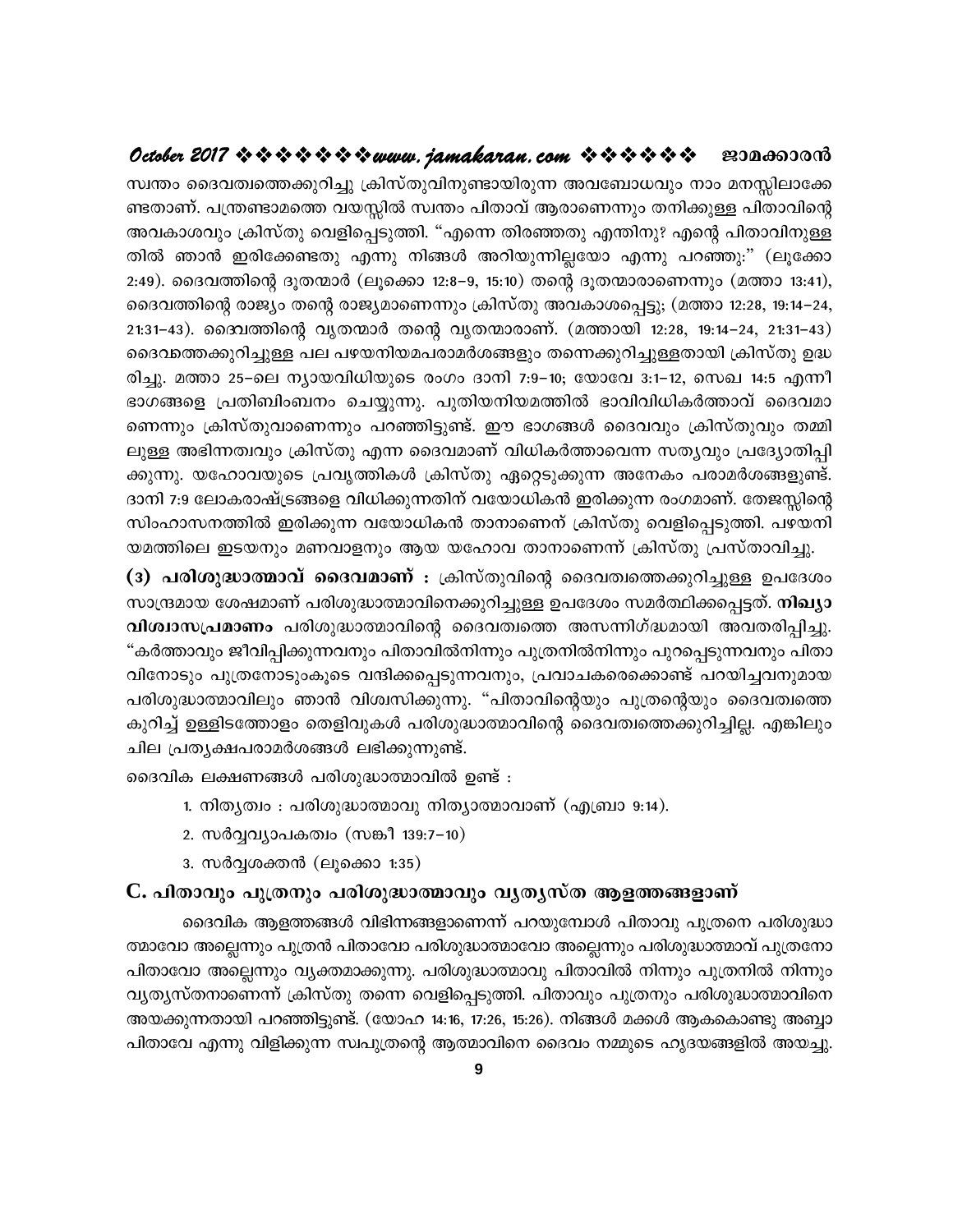# $\mathbf D$ . ത്രിത്വത്തിലെ വിഭിന്ന ആളത്തങ്ങൾ നിത്യമാണ്

പിതാവിനോടുകൂടെ നിത്യത മുതൽ ക്രിസ്തുവിന്റെ അസ്തിത്വം സൂചിപ്പിക്കുന്ന ബൈബിൾ ഭാഗങ്ങളാണ് യോഹ 1:1, 17:5,24; ഫിലി 2:6. പരിശുദ്ധാത്മാവിന്റെ നിത്യാസ്തി കൃത്തെ ചൂണ്ടിക്കാണിക്കുന്ന വാകൃങ്ങളാണ് ഉല്പ 1:2, എബ്രാ 9:14. പരിശുദ്ധാത്മാവിനെ നിത്യാത്മാവെന്ന് നാമകരണം ചെയ്യുന്നു. പിതാവിനും പുത്രനും തമ്മിലുളള നിതൃബന്ധത്തിന്റെ സ്വഭാവത്തെ ജനിപ്പിക്കൽ എന്നാണ് പറയുന്നത്. നിത്യജനനം നിത്യമായ പുറപ്പാടിനെ അഥവാ നിസ്സരണത്തെ കാണിക്കുന്നു. "നിയോ, ബെത്ലഹേം എഫ്രാത്തേ, നീ യെഹൂദാസഹസ്രങ്ങ ളിൽ ചെറുതായിരുന്നാലും യിസ്രായേലിനു അധിപതിയായിരിക്കേണ്ടുന്നവൻ എനിക്കു നിന്നിൽ നിന്നു ഉത്ഭവിച്ചുവരും; അവന്റെ ഉത്ഭവം പണ്ടേയുളളതും പുരാതനമായതും തന്നെ." (മീഖാ  $5:2$ ).

## E. ത്രിത്വത്തിലെ ആളത്തങ്ങൾക്കു തമ്മിൽ സത്താസമത്വം ഉണ്ട്

പിതാവിനും പുത്രനും പരിശുദ്ധാത്മാവിനും തമ്മിൽ സമത്വം ഉണ്ട്. ഈ സമത്വം പിതാവ് ഒന്നാമൻ, പുത്രൻ രണ്ടാമൻ, പരിശുദ്ധാത്മാവ് മൂന്നാമൻ എന്ന ക്രമത്തെ ഒഴിവാക്കുന്നില്ല. ഈ ക്രമീകരണം ക്രമത്തെ സംബന്ധിക്കുന്നതു മാത്രമാണ്. അതു പദവിയിലോ മഹത്വത്തിലോ ശക്തി യിലോ നിതൃസ്തികൃത്തിലോ ഉള്ള വൃത്യാസത്തെ വിവക്ഷിക്കുന്നില്ല. പിതാവിനു വിധേ യരാണെങ്കിലും പരിശുദ്ധാത്മാവും പുത്രനും തുല്യരാണ്; വിധേയത്വമാകട്ടെ സ്വേച്ചയാ ഉള്ള ഥാണ്, നിർബന്ധപൂർവ്വമുള്ളതല്ല. "അവൻ ദൈവരൂപത്തിൽ ഇരിക്കെ ദൈവത്തോടുള്ള സമത്വം മുറുകെ പിടിച്ചുകൊളേളേണം എന്നു വിചാരിക്കാതെ ദാസരൂപം എടുത്തു മനുഷ്യസാദൃശ്യ ത്തിലായി തന്നെത്താൻ ഒഴിച്ചു വേഷത്തിൽ മനുഷ്യനായി വിളങ്ങി തന്നെത്താൻ താഴ്ത്തി മര ണത്തോളം ക്രൂശിലെ മരണത്തോളം തന്നെ, അനുസരണമുള്ളവനായിത്തീർന്നു" (ഫിലി 2:6–8). ദൈവത്തിന്റെ പിതൃത്വം നിതൃത മുതല്ക്കുള്ളതാണ്. സ്വർഗ്ഗത്തിലും ഭൂമിയിലുമുള്ള സകല കുടുംബത്തിനും പേർ വരുവാൻ കാരണമായത് ദൈവത്തിന്റെ പിതൃത്വമാണ്.

**കൂട്ടാളി :** സെഖ്യരാവ് 13:7 ഈ വചനത്തിൽ ഇടയൻ എന്ന് വിളിക്കപ്പെടുന്നവരും കൂട്ടാളി എന്ന് വിളിക്കപ്പെടുന്നവനും യേശുക്രിസ്തുവിനെയാണ് സൂചിപ്പിക്കുന്നത്.

കൂട്ടാളി, പിതാവ് പുത്രൻ പരിശുദ്ധാത്മാവ്.

# പ്രത്യേക ശ്രദ്ധയ്ക്ക്

 $\Box$  ഞങ്ങളുമായി ഫോണിൽ ബന്ധപ്പെടാനാകാത്തവർ കത്തുകളിലൂടെ, നിങ്ങ ളുടെ പ്രാർത്ഥനാ വിഷയങ്ങൾ അയക്കാവുന്നതാണ്.

 $\Box$  ഇ–മെയിൽ എഴുതുമ്പോൾ മുഴുവിലാസവും, ഫോൺ നമ്പരും വയ്ക്കാൻ മറക്കരുത്. കത്തിലൂടെ മറുപടി എഴുതാൻ അത്സ സഹായമായിരിക്കും. ആഴ്ചയിൽ രണ്ട് ദിവസം മാത്രം ഭവനത്തിലുള്ളതിനാൽ എന്റെ യാത്രയ്ക്കിടയിൽ മറുപടികൾ എഴുതും. അതിന് മുഴുവിലാസം ആവശ്യമെന്ന് ഒരിക്കൽ കൂടെ ഓർമ്മിപ്പിക്കുന്നു.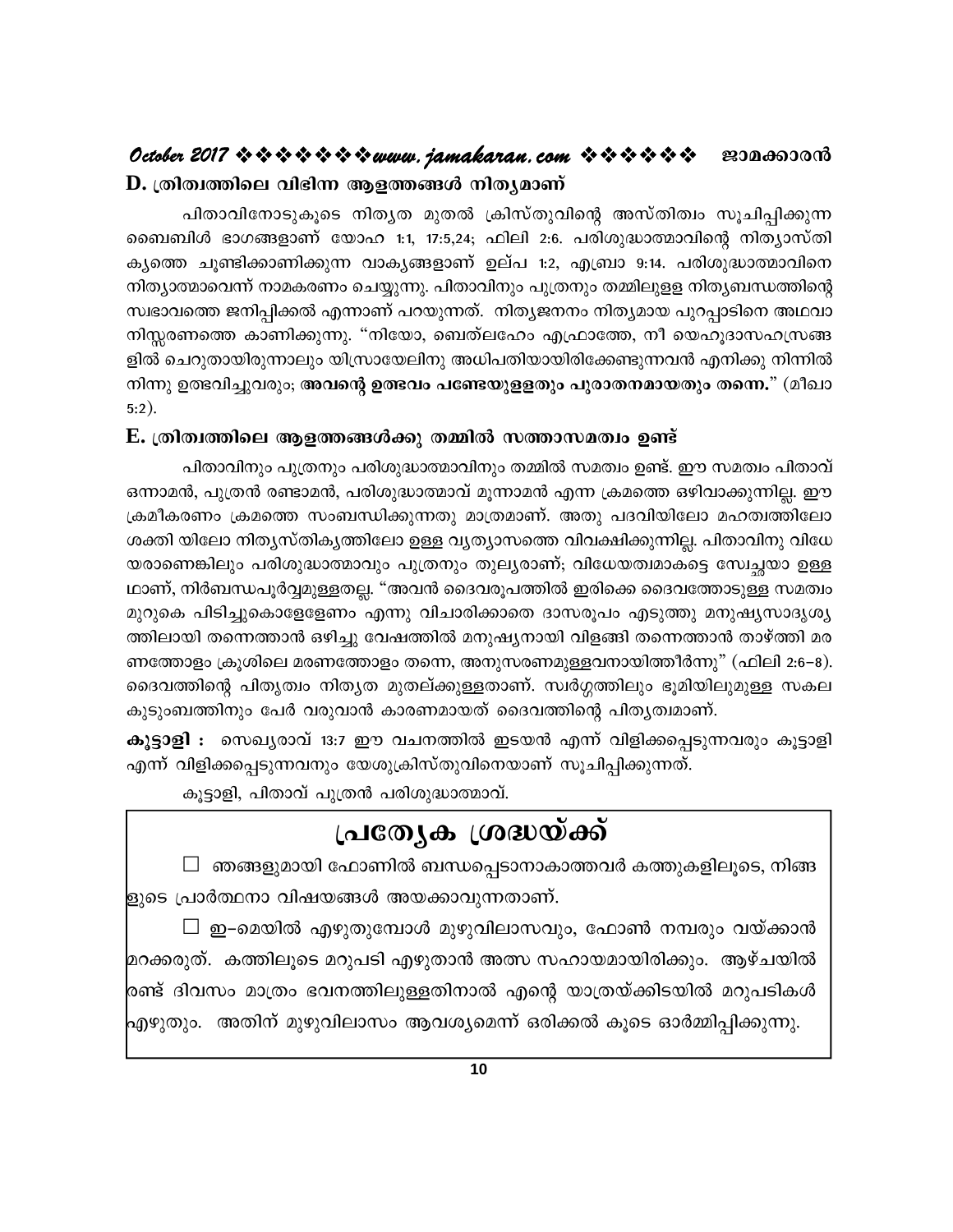ചോദൃവും ഉത്തരങ്ങളും

# ശ്രീലങ്കൻ യോഗം – മിഷണറി വേല

## $0.103$  :

കഴിഞ്ഞ ഏപ്രിൽ മാസം 2017 ൽ ശ്രീലങ്കയിലെ GALE FACE എന്ന സ്ഥലത്ത് നടന്ന യോഗ ങ്ങൾ വളരെ അനുഗ്രഹമായിരുന്നു. താങ്കളുടെ ശുശ്രൂഷാ മധ്യേ "സഭകൾ മിഷണറി വേലക്ക് മുഖ്യസ്ഥാനം നല്കണം" എന്ന് പറഞ്ഞിരുന്നു. ശ്രീലങ്കയിൽ ഇന്ത്യയിൽ ഉള്ളതുപോലെ remote area കൾ ഇല്ലല്ലോ? അങ്ങനെയെങ്കിൽ വേറെ ഏതു രീതിയ്ക്കു മിഷണറി വേല ചെയ്യാം? ഉത്തരം :

ശ്രീലങ്കയിലെ BATICOALO എന്ന സ്ഥലം ഒരു കാലത്ത് remote area ആയിരുന്നു. 32 വർഷ ങ്ങൾക്കു മുമ്പ് ആ area യെക്കുറിച്ച് ശ്രീലങ്കയിലെ Sun എന്ന ഇംഗ്ലീഷ് പത്രത്തിലൂടെ വേഡാസ് എന്നു വിളിക്കപ്പെടുന്ന ആദിവാസികളെക്കുറിച്ചുള്ള വിവരങ്ങൾ വായിച്ചറിഞ്ഞു. കർത്താവിൽ നിദ്രപ്രാപിച്ച Dr.Vincent എന്ന വ്യക്തിയോടൊപ്പം ഒരു ടീം ആദ്യമായി എന്റെ നേതൃത്വത്തിൽ അവിടെ സുവിശേഷവുമായി കടന്നുചെന്നു. പിന്നെ ആ സ്ഥലം ശ്രീലങ്കയിലെ civil war area ആയതിനാൽ അവിടെ പോകാനായില്ല.

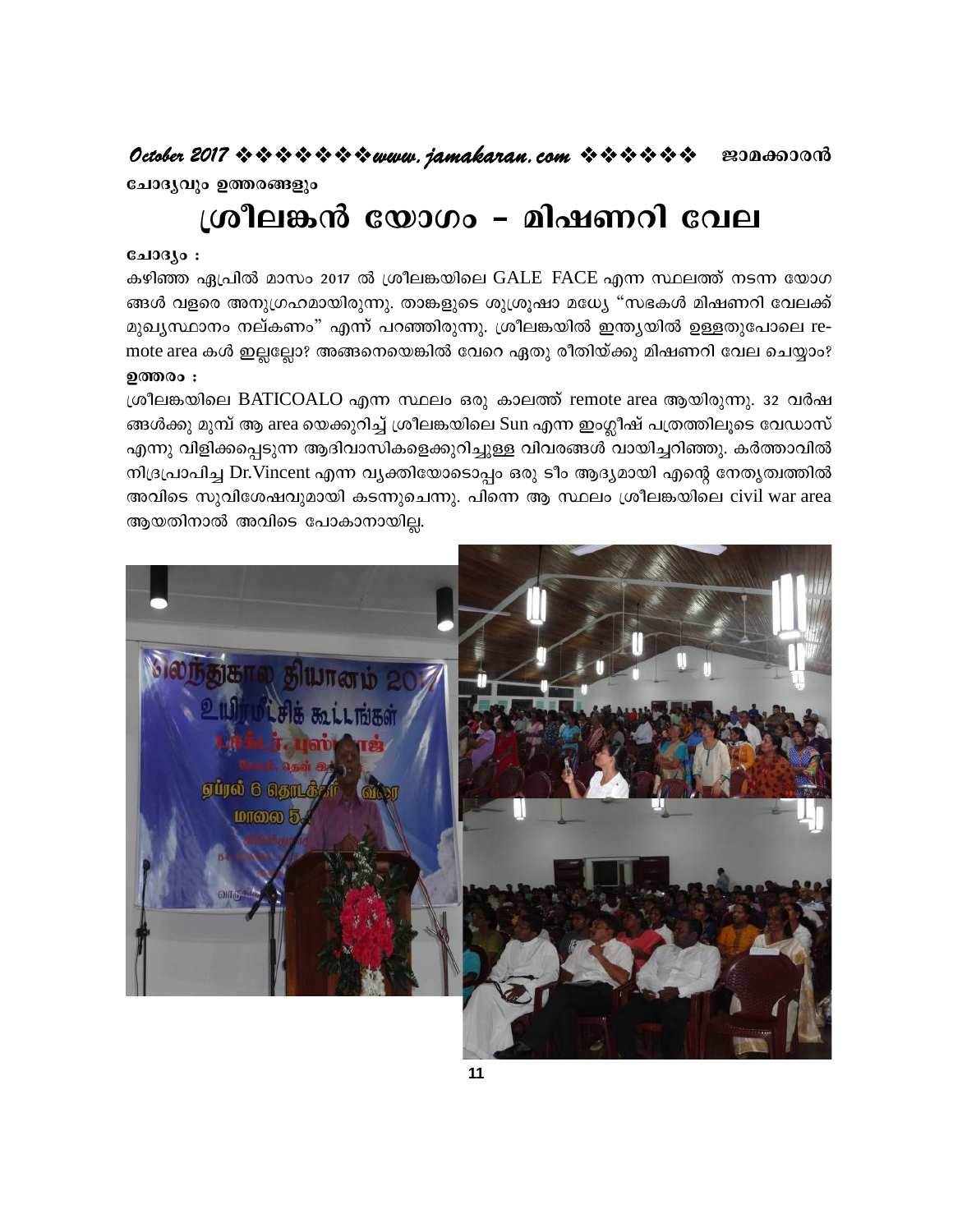## 

ശ്രീലങ്കയിലെ ദൈവമക്കൾ സുവിശേഷ വേലക്കായി remote area കൾ തേടേണ്ടതില്ല. പക്ഷെ സുവിശേഷ വേലയ്ക്കു ധാരാളം സാധ്യതകളുണ്ട്. **വവുനിയ, ജാഫ്ന, ത്രികോണമ ല, നുവരേലിയ, മന്നാൽ** തുടങ്ങിയ സ്ഥലങ്ങളിൽ സുവിശേഷമറിയിക്കാൻ പറ്റിയ സ്ഥല മാണ്. ഇപ്പോൾ ലഭിച്ചിരിക്കുന്ന അനുകൂല സാഹചര്യം പരമാവധി പ്രയോജനപ്പെടുത്തുക! സുവിശേഷം ഒരിക്കൽപ്പോലും കേൾക്കാത്ത ധാരാളം ജനം ഈ ഭാഗത്തുണ്ട്. ഈ സ്ഥലങ്ങ ളിൽ ധാരാളം രോഗികളും വിവിധ ആവശ്യങ്ങൾക്കായി മനോഭാരത്താൽ കഷ്ടപ്പെടുന്നവരു മാണ്. ജീവിതത്തിൽ എല്ലാം നഷ്ടപ്പെട്ട് ഉറ്റവരും ഉടയവരും ഇല്ലാതെ ചിതറിപ്പാർക്കുന്ന ഈ ജനം എത്രയോ പരിതാപകരമായ സ്ഥിതിയിലാണ്. അവർക്കു ക്രിസ്തുവിന്റെ സമാധാനം നല്കുക. മനസ്സിൽ ഏല്പിക്കപ്പെട്ട ക്ഷതങ്ങളുടെ വ്രണം ആറാതെ കിടപ്പുണ്ട്. കർത്താവിനെ അവർക്കു പരിചയപ്പെടുത്തുക. ശ്രീലങ്കയിൽ നടന്ന civil war നാൽ ആയിരക്കണക്കിന് കുഞ്ഞു ങ്ങൾ അനാഥരായി. പല സ്ഥലങ്ങളിലെ അനാഥമന്ദിരങ്ങളിൽ അഭയാർത്ഥികളായിക്കഴിയു ന്നു. ഭൂരിപക്ഷം കുഞ്ഞുങ്ങളും യൗവ്വനാപായത്തിലായി. ഈ പ്രായത്തിലാണ് ക്രിസ്തുവിനെ വേണ്ടത്. അവരുടെ ഹൃദയത്തിലെ ശൂന്യത, കയ്പ് എന്നിവ മാറണം. ഞങ്ങൾക്കു ഒരു ജീവിതം ഉണ്ടോ? ഭാവി ഉണ്ടോ? എന്ന ആകാംക്ഷ അവരെ വല്ലാതെ അലട്ടുന്നു.

ഈ തക്കസമയത്ത് അവർക്ക് ക്രിസ്തുവിനെ പരിചയപ്പെടുത്തിയാൽ അതാവും അവർക്കു നല്കാവുന്ന ഏറ്റവും വലതും വിലപിടിപ്പുള്ളതുമായ സമ്മാനം! കാരണം, ഈ പ്രായത്തിലാണ് മനുഷ്യൻ ഏറ്റവും തെറ്റ് ചെയ്യുന്നത്. ശരീരവികാരങ്ങൾ തിരതള്ളുന്നത് ഈ പ്രായത്തിലാണ്. ഇന്ന് അവർക്ക് 'വിശുദ്ധി' വിതയ്ക്കുന്നില്ലെങ്കിൽ അവർ പാപവഴികളിലേക്ക് തിരിയും. ശ്രീലങ്കയിലെ ചില സുവിശേഷ സംഘടനകളും, സഹോദരിമാർ ചിലരും മാത്ര മാണ് യൗവ്വനക്കാരുടെ ഇടയിൽ പ്രവർത്തിക്കുന്നത്. ഇത് കടലിൽ കായം കലക്കുന്നതിന് തുല്യമത്രേ. രക്ഷിക്കപ്പെട്ട അനേകരും ശ്രീലങ്കയിലുണ്ട്. അവർ തങ്ങളുടെ ജോലികൾ കള യാതെ തന്നെ പാർട്ട്ടൈം ആയി ഈ ശുശ്രൂഷ ചെയ്യാവുന്നതാണ്. ആഴ്ചയിൽ ഒരു ദിവസം ചില മണിക്കൂർ വീതം മാറ്റിവെച്ച് സമയങ്ങൾ ക്രമീകരിച്ചാൽ ഈ മഹത്തായ ശുശ്രൂഷ ചെയ്യാ വുന്നതേയുള്ളൂ. 2017 ഏപ്രിലിൽ GALE FACE ൽ നടന്ന ശുശ്രൂഷയിൽ എന്നെക്കാണാൻ ഒരു കുടുംബം വന്നിരുന്നു. മറ്റാരെയും അറിയിക്കാതെ അവരുടെ സഭയ്ക്കുപോലും അറിയാതെ യുവതിയുവാക്കളുടെ ഇടയിലെ ഈ ശുശ്രൂഷ ചെയ്തുവരുന്നു. സ്വന്തമായി വാഹനം പോലും ഇല്ലെങ്കിലും പല ബസ്സുകൾ കയറി ഈ ശുശ്രൂഷ ചെയ്യുന്നു. ഇവരെയോർത്ത് ദൈവത്തെ സ്തുതിക്കുന്നു. മനസ്സും ആത്മഭാരവുമുണ്ടെങ്കിൽ ശുശ്രൂഷ ചെയ്യാനുള്ള വഴികളെ ദൈവം തന്നെ തുറന്ന് തരും.

ശുശ്രൂഷയ്ക്കിടയിൽ യുവതീയുവാക്കളെ തങ്ങളുടെ ലൈംഗികാവശൃങ്ങൾക്കു ഉപയോ ഗിക്കുന്ന ശുശ്രൂഷരെക്കുറിച്ച് വാർത്തകൾ കേൾക്കുന്നു. ഇങ്ങനെയുള്ളവരിൽ നിന്നും ഈ തലമുറയെ സൂക്ഷിക്കേണ്ടത് നമ്മുടെ കടമയാണ്.

അനാഥ മന്ദിരങ്ങളിൽ ലെസ്ബിയൻ, ഹോമാ സെക്സ് തുടങ്ങിയ അവിഹിത ബന്ധ ങ്ങളും ഉണ്ട്. 'സുനാമി കണ്ണുനീർ തുടയ്ക്കൽ ശുശ്രൂഷയ്ക്ക്' വന്നപ്പോൾ ഈ വാർത്തകൾ കേട്ടു. അനേകരെ കയ്യോടെ പിടിച്ചു. ഇവർക്കു മാസത്തിലൊരിക്കൽ Clinical Psychologist കളുടെ ലേഖനംണ്ടെൾ ലഭ്യമാക്കി പാപവഴികളിൽ നിന്ന് പിൻതിരിപ്പിക്കണം. നിങ്ങളുടെ ചോദ്യ ത്തിന് നന്ദി. അനേകർക്ക് ഇത് പ്രയോജനകരമായിരിക്കും എന്ന് വിശ്വസിക്കുന്നു.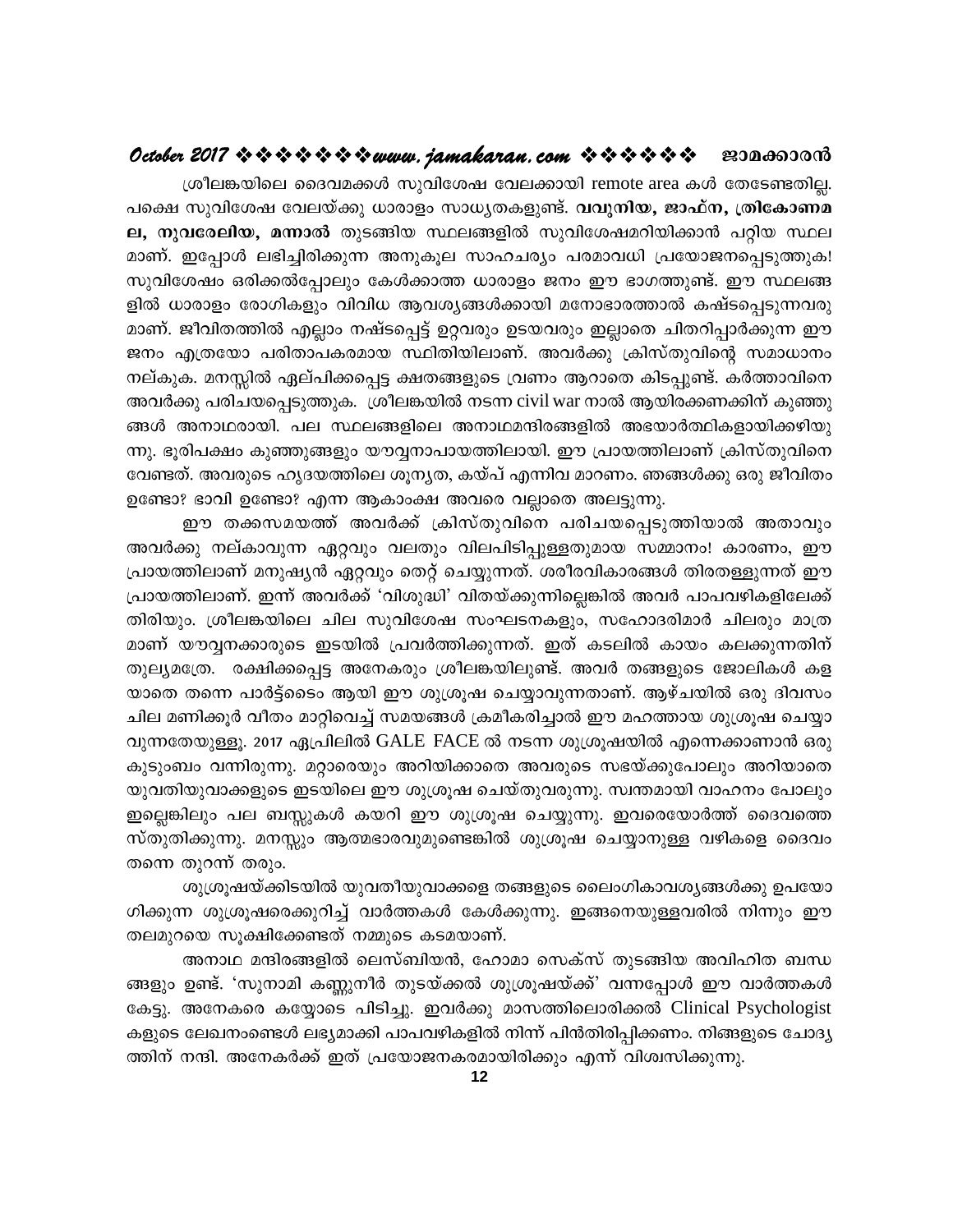# October 2017  $\Leftrightarrow \Leftrightarrow \Leftrightarrow \Leftrightarrow \Leftrightarrow www.$ jamakaran.com  $\Leftrightarrow \Leftrightarrow \Leftrightarrow \Leftrightarrow \Leftrightarrow w$  enanonomo

# പീലാത്തോസ്



## **Dr.Theodre Williams**

നമ്മുടെ ജീവിതത്തിൽ എടുക്കേണ്ട തീരുമാനങ്ങൾ തക്കസമയത്ത് ദൈവഹിതപ്രകാരം ചെയ്തില്ലെങ്കിൽ രക്ഷപ്പെടാനാകില്ല; നീട്ടിവയ്ക്കാനുമാകില്ല. ഇത് പീലാത്തോസിന്റെ ജീവിത ത്തിൽ നിന്ന് മനസ്സിലാക്കാം.

ലൂക്കോസ് എഴുതിയ സുവിശേഷം 23–ാം അദ്ധ്യായത്തിലേക്ക് നിങ്ങളുടെ ശ്രദ്ധ ക്ഷണി ക്കട്ടെ: യേശുവിനെ പീലാത്തോസിന്റെ മുമ്പിൽ നിർത്തിയിരിക്കുന്നു. യേശുവിനെ ന്യായംവി ധിക്കാനുള്ള ചുമതല ഇപ്പോൾ പീലാത്തോസിനാണ്. ഈ നല്ല സന്ദർഭം തന്റെ ആത്മരക്ഷ യുടെ അവസരമാക്കിത്തീർക്കാമായിരുന്നു.

പീലാത്തോസ് തന്റെ ജീവിതകാലം മുഴുവൻ തന്റെ ഇഷ്ടപ്രകാരം ജീവിച്ചവനായിരു ന്നു. മനഃസാക്ഷി കഠിനമാക്കി തന്റെ ഹിതപ്രകാരം നോക്കി ജീവിച്ചവൻ. പക്ഷേ ഈ സമയ ത്തിലും ദൈവം ഒരു അവസരം തനിക്കായി നല്കുന്നു. പീലാത്തോസിന്റെയും സർവ്വലോക രുടെയും രക്ഷകൻ അവന്റെ മുമ്പാകെ നിർത്തപ്പെട്ടിരിക്കുന്നു.

യേശു യഹുദന്മാരുടെ – രാജാവ്, മിശിഹാ എന്ന് അറിഞ്ഞിരുന്നു. അവിടുന്നു ദൈപു ത്രൻ എന്നും കേട്ടിരുന്നു. ഈ വാക്കുകൾ കേട്ട് മനസ്സ് കലങ്ങിയിരുന്നു. ഇതാ ഒരു സുവർണ്ണാ വസരം ദൈവം അവന് നല്കുന്നു.

പ്രിയ സഹോദരാ സഹോദരി നാം നിനച്ചിരിക്കാത്ത വേളകളിലും സമയങ്ങളിലും ദൈവം നമ്മെ സന്ദർശിക്കാൻ വരുന്നു. നമ്മുടെ ചുറ്റുമുള്ളവരിലും സാഹചര്യങ്ങൾ വഴിയും തന്റെ വചനം വഴിയ്ക്കും ദൈവം നമ്മോട് സംസാരിക്കുന്നു. നമ്മുടെ ഉള്ളിൽ പരിശുദ്ധാത്മാവും പക്ഷവാദം ചെയ്യുന്നു. ഇവയൊക്കെ നാം ശ്രദ്ധിച്ചിട്ടുണ്ടോ? പ്രത്യേകിച്ച് കർത്താവിനെക്കു റിച്ച് ചിന്തിക്കാനോ, കേൾക്കാനോ അവസരം ലഭിക്കുമ്പോൾ നമ്മോട് സംസാരിക്കാൻ ശ്രമി ക്കുന്നത് ശ്രദ്ധിച്ചിട്ടുണ്ടോ? ഇനിയും എത്രയോ വഴികളിലൂടെ ദൈവം സംസാരിച്ചുകൊണ്ടേയി രിക്കുന്നു!

പീലാത്തോസും യഹൂദന്മാരിലൂടെ കർത്താവിനെക്കുറിച്ച് പല കാര്യങ്ങൾ കേട്ടുകൊ ണ്ടിരിക്കുന്നു. ഈ രീതിയിൽ ദൈവശബ്ദം അവന് കേൾക്കാൻ അവസരം ലഭിച്ചു. തന്റെ ഭാര്യയിലൂടെയും ദൈവം അവനോട് ഇടപെട്ടു. യേശു യാതൊരു തെറ്റും ചെയ്തിട്ടില്ല; നിരപ രാധി എന്ന് തന്റെ ഭാര്യ പ്രത്യേകം എടുത്തു പറയുന്നു. ഇതിന്റെ മധ്യത്തിൽ മനഃസാക്ഷി യുടെ ശബ്ദം വേറെ. നീതി, ന്യായം എന്നിവയുടെ അടിസ്ഥാനത്തിൽ പീലാത്തോസ് നട ക്കേണ്ട നേരം. യേശുക്രിസ്തു കുറ്റമില്ലാത്തവൻ, നിരപരാധി എന്ന് വിവിധ വിചാരണകളി ലൂടെ മനസ്സിലാക്കി. മൂന്ന് തവണ താൻ വിചാരണ ചെയ്തതായി പീലാത്തോസ് തന്നെ പറ ഇപ്പോൾ ജനങ്ങളുടെ ശബ്ദം പീലാത്തോസ് കേൾക്കുന്നു. അതു ജനക്കൂട്ട യുന്നുണ്ട്. ത്തിന്റെ ശബ്ദം. ഈ ശബ്ദം എന്തു പറയുന്നു : "അവനെ ക്രൂശിക്ക, അവനെ ക്രൂശിക്ക" (ലുക്കൊ 23:21). അവസാനം ജനങ്ങളുടെ ശബ്ദത്തിന്, നിലവിളിക്ക് തലചായിച്ചു.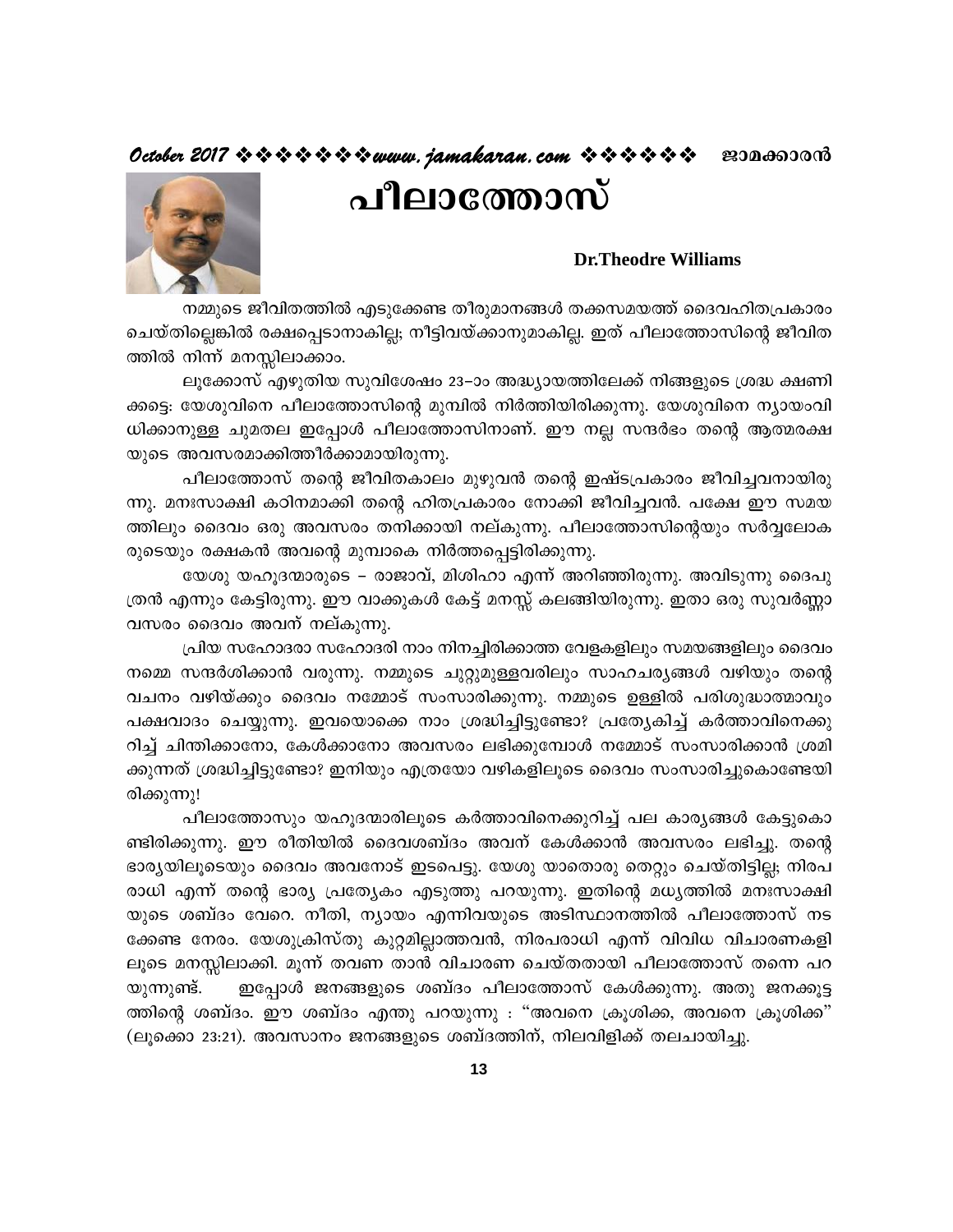ചില സഹോദരി സഹോദരാ, ദൈവശബ്ദം കേൾക്കുമ്പോൾ മറ്റ് ശബ്ദങ്ങളെ നാം മാറ്റിവ യ്ക്കണം; മറ്റ് ശബ്ദങ്ങൾക്ക് കാത് അടയ്ക്കണം. ഇല്ലെങ്കിൽ മറ്റ് ശബ്ദങ്ങൾക്ക് ക്രമേണ വലു തായി വലുതായി അത് ശരിയെന്നും; ദൈവശബ്ദം ക്രമേണ ചെറുതായി ചെറുതായി ശരി യായ തീരുമാനത്തിലെത്താതെയാകും.

ദൈവശബ്ദം കേൾക്കുമ്പോൾ ഇത് ശരി ഇത് തെറ്റ് എന്ന് വ്യക്തമായി കാണിച്ചുതരു ന്നു. തീരുമാനം നമ്മുടേതാണ്.

ശരിയെ ശരിയെന്നും തെറ്റിനെ തെറ്റെന്നും നാം അംഗീകരിക്കണം. പക്ഷേ ഒരു തീരു മാന ത്തിലും എത്താതെ, തീരുമാനങ്ങളെ നീക്കിവെയ്ക്കാൻ ശ്രമിക്കുമ്പോൾ മനസ്സ് കുഴപ്പ ത്തിലും കലക്കത്തിലും ആയിത്തീരുന്നു. അതിനുശേഷം തീരുമാനം എടുക്കാനുള്ള ശക്തി നഷ്ടപ്പെടുന്നു. ഈയൊരവസ്ഥ നമ്മുടെ ജീവിതത്തിലും ഉള്ളതല്ലേ.

നിന്റെ ജീവിതത്തിൽ എന്തു ചെയ്യണം ഏതു വഴിയിൽ നടക്കണം എന്ന് ദൈവം വൃക്ത മായി സംസാരിച്ചിട്ടുണ്ട്. പക്ഷേ നിന്റെ സ്വാർത്ഥതയ്ക്കായി ഒരു തീരുമാനത്തിലെത്താതെ മറ്റുള്ളവരുടെ വാക്കുകൾക്ക് ഇടം നല്കി. മറ്റുള്ളവരുടെ ശബ്ദമാണ് ഇപ്പോൾ മുഴച്ച് നില്ക്കു ന്നത്. ദൈവശബ്ദം ഇപ്പോൾ തീരെ നേർത്തതായിത്തീർന്നു.

ഇങ്ങനെയുള്ള അവസ്ഥയിലാണ് ജീവിതം കുഴപ്പമേറിയതായിത്തീരുന്നത്. വൃക്തി, കുടും ബ, സഭാ, സമൂഹ – ജീവിതങ്ങളിൽ ഇത് ദൃശ്യമാണ്. മക്കളുടെ കാര്യത്തിൽ എന്തു ചെയ്യണ മെന്ന് ദൈവം വൃക്തമായി അറിയിച്ചിട്ടും തീരുമാനം എടുക്കാത്തതിനാൽ ബന്ധുക്കളുടെ ശബ്ദം, പാരമ്പരൃങ്ങളുടെ ശബ്ദം തുടങ്ങിയ പല വൃതൃസ്ത ശബ്ദങ്ങൾ നിങ്ങളുടെ ജീവിത ത്തിൽ ഉച്ചസ്ഥായിൽ ആകുന്നു.

താങ്കൾ ഒരു ചുമതലയിൽ ഉള്ള വ്യക്തിയാണെങ്കിൽ ദൈവവചനത്തിന് വിരുദ്ധമായ തീരുമാനങ്ങൾ എടുക്കേണ്ടി വരികയാണെങ്കിൽ അവിടെ മൗനമായിരുന്നാൽ ദൈവശബ്ദത്തിന് നിങ്ങൾ കാതോർത്തില്ല; അനുസരിച്ചില്ല എന്നർത്ഥം.

ജാമക്കാരൻ : പ്രൈസ്തവഗോളത്തിലും Transgenders നെ Homo sexuals നെ സ്ത്രീകളെ – പുരോഹിതരാക്കണം എന്നിങ്ങനെ ദൈവികമല്ലാത്ത പല ശബ്ദങ്ങൾ ഉയർന്നുവരുന്നു; നില വിളികൾ ഉയരുന്നു. ഇവിടെ ശരിയായ തീരുമാനം എടുക്കാത്ത വ്യക്തികൾക്കു പീലാത്തോ സിന്റെ ഗതി തന്നെ ഉണ്ടാകും എന്നതിൽ രണ്ടു പക്ഷമില്ല.

ഹൈദരാബാദിൽ നടന്ന സി.എസ്.ഐ സിനഡിൽ നടന്ന യോഗത്തിൽ Homo sex വിവാഹങ്ങളിൽ നമ്മുടെ നിലപാട് എന്ത്? ഓരോ ഡയോസിസിലെ ബിഷപ്പുമാർ പുരോഹിത ന്മാരോടും അവിടുത്തെ കൗൺസിലുകളിലും സംസാരിച്ച് തീരുമാനങ്ങൾ അറിയിക്കണം. അങ്ങ നെതന്നെ ഓരോ സെമിനാരികളും ഈ വിഷയം ചർച്ചചെയ്തെടുത്ത് അവരുടെ തീരുമാന ങ്ങളും സിനഡിനെ അറിയിക്കണം. എന്നിങ്ങനെ അറിയിച്ചപ്പോൾത്തന്നെ, ഇത് ചർച്ച ചെയ്യേണ്ട വിഷയമല്ലെന്നും, വേദപുസ്തകം തന്നെ ഇതു പാപമെന്ന് (സോദോം ഗൊമോറ പാപം) വൃക്ത മായി എഴുതിയിരിക്കെ എന്തിന് ചർച്ച? എന്തിന് അഭിപ്രായം എന്ന് ആരും ചോദിച്ചില്ല. മറുപ ടിയും ഉത്തരവും ഇറക്കേണ്ട ബിഷപ്പുമാർ അന്ന് മൗനമായിരുന്നതു പീലാത്തോസ് തന്റെ കർത്തവ്യം നിർവ്വഹിക്കാത്തതുപോലെയായി!! സി.എസ്.ഐ ഈ പാപത്തിന് ഇടം നല്കി! സഭകൾ ജാഗ്രത!!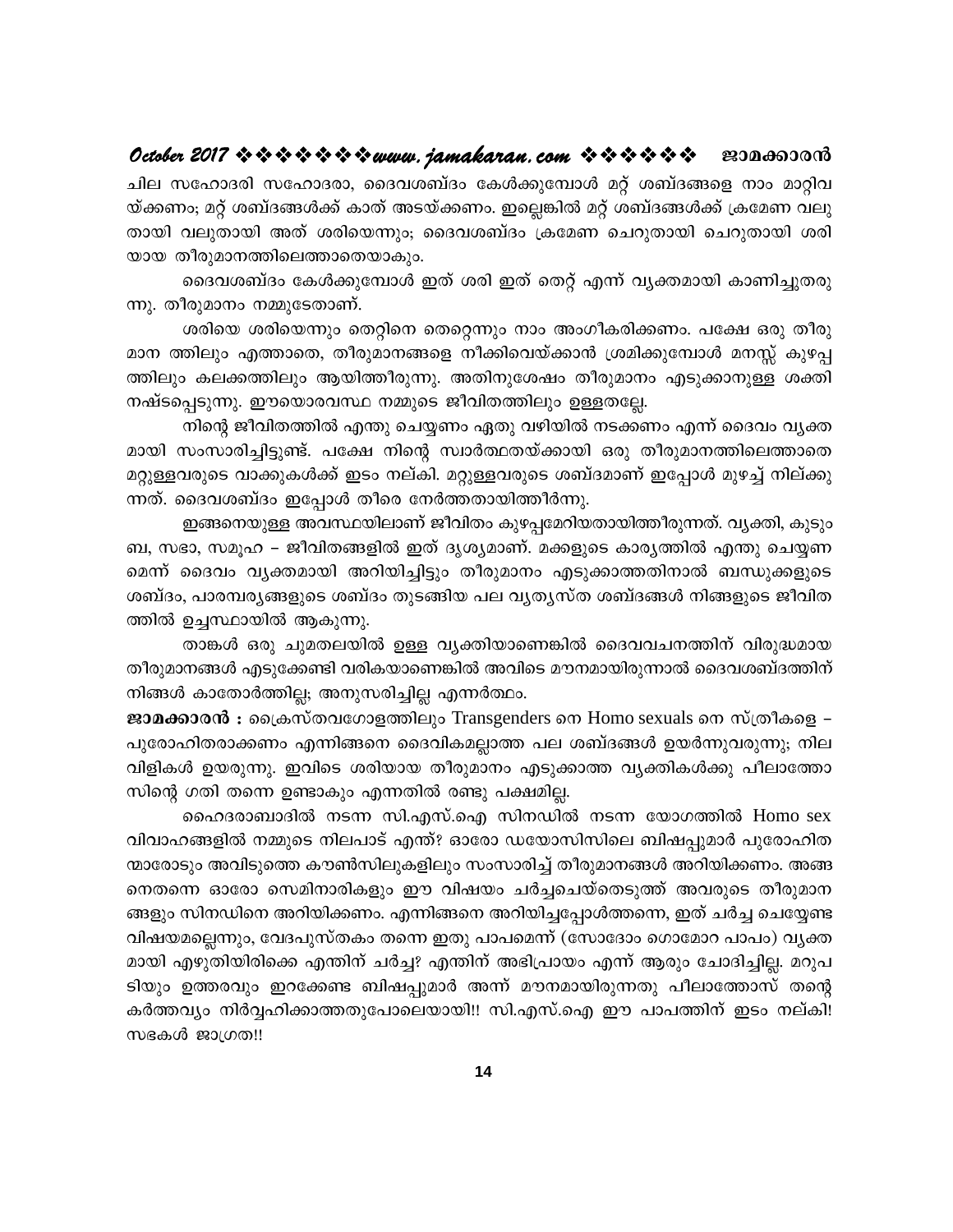എടുക്കേണ്ട തീരുമാനങ്ങൾ എടുത്തില്ലെങ്കിൽ ജീവിതം ഫലശൂന്യമായിത്തീരും; തെറ്റിലേക്കും ചെന്നുചേരും. ഇതാണ് പീലാത്തോസിന്റെ ജീവിതം കാട്ടിത്തരുന്നത്. ഉത്സവങ്ങൾ തോറും ഒരു വ്യക്തിയെ ജയിലിൽ നിന്ന് സ്വതന്ത്രനാക്കുന്നത് അന്നത്തെ രീതിയായിരുന്നു. ഇവിടെ രണ്ടുപേർ നിർത്തപ്പെടുന്നു. ഒന്ന് യശു മറ്റേത് ബറബാസ്. ഇതിൽ ആരെ സ്വതന്ത്രമാക്കണം എന്ന തീരുമാനത്തിനായി ജനങ്ങളുടെ ശബ്ദം പീലാത്തോസ് കേൾക്കുന്നു. തീരുമാനമെടു ക്കേണ്ട ചുമതല പീലാത്തോസിന്റെതാണ്. അത് ചെയ്യാതെ ജനങ്ങളുടെ ഇഷ്ടത്തിന് താളം തുള്ളുന്നു.

ജനം ബറബാസിനെ തെരഞ്ഞെടുത്തു. യേശുവിനെ തൃജിച്ചു. ജനത്തിന്റെ ഇഷ്ടത്തിന് പീലാത്തോസ് തലവണങ്ങിയപ്പോൾ ജനങ്ങളുടെ പാപത്തിൽ പീലാത്തോസ് പങ്കുകാരനായി എന്നാണർത്ഥം. ഇങ്ങനെ പാപങ്ങളുടെ കൂമ്പാരം നമ്മുടെ മേൽ ചേർക്കാതെ ദൈവശബ്ദ ത്തിന് കാതോർക്കുക, അനുസരിക്കുക.

പ്രിയ സഹോദരാ, സഹോദരി നിനക്കായി മറ്റുള്ളവർ കാര്യങ്ങൾ തീരുമാനിക്കാതെ ദൈവവചനത്തിന് സ്ഥാനം നല്കുക, അനുസരിക്കുക. പക്ഷേ പലപ്പോഴും ദൈവവചനത്തേ ക്കാൾ ജനങ്ങളും ജനനേതാക്കളും ഇടുന്ന ശബ്ദമാണ് ഉച്ചസ്ഥായിലാകുന്നതും അനുസരി ക്കുന്നതും (ലൂക്കൊസ് 23:23). ദൈവശബ്ദം തീരെ മങ്ങി. ഇങ്ങനെ നമ്മുടെ ജീവിതത്തിലും ആകരുത്; ഇങ്ങനെയൊരു അവസ്ഥയ്ക്കു സ്ഥാനം കൊടുക്കരുത്.

പ്രിയ സഹോദരാ സഹോദരി / ദൈവശബ്ദം മറന്ന് ദൈവത്തെ / ക്രിസ്തുവിനെ കാട്ടിക്കൊടുക്കുന്നവരാകരുത്. നമ്മുടെ തീരുമാനങ്ങൾ ശരിയായതും, അനുസരണം ദൈവ വൃവസ്ഥപ്രകാരമുള്ളതും ആയിരിക്കാൻ ദൈവം സഹായിക്കട്ടെ. പൂർണ്ണ അനുസരണമുള്ളവ രാകാൻ കർത്താവ് സഹായിക്കട്ടെ, വഴി നടത്തട്ടെ. ആമേൻ.

# കൂട്ടായ്മകൾ

- നിങ്ങൾ ഓൺലൈൻ, M.O., ചെക്ക് വഴിയായി അയച്ച എല്ലാ സാമ്പത്തിക  $\Box$ സഹായത്തിനും വളരെയധികം നന്ദിയുണ്ട്.
- നിങ്ങൾ എഴുതി അയച്ച എല്ലാ പ്രാർത്ഥനാവിഷയങ്ങൾക്കും ആഴ്ചതോറും  $\Box$ പ്രാർത്ഥിക്കുന്നുണ്ട് സൗഖ്യം പ്രാപിച്ചവരും അൽഭുതങ്ങൾ പ്രാപിച്ചവരും എനിക്കെഴുതി അറിയിച്ച വിവരങ്ങൾ അറിഞ്ഞ് ഞാൻ ദൈവത്തെ സ്തുതി ക്കുന്നു.
- $\Box$ എനിക്കുവേണ്ടിയും എന്റെ ദൈവവേലയ്ക്കു വേണ്ടിയും പ്രാർത്ഥിച്ചതായി അറിയിച്ച എല്ലാ അച്ചൻമാർക്കും എല്ലാ വിശ്വാസികൾക്കും ദൈവനാമത്തി ലുള്ള നന്ദി അറിയിക്കുന്നു.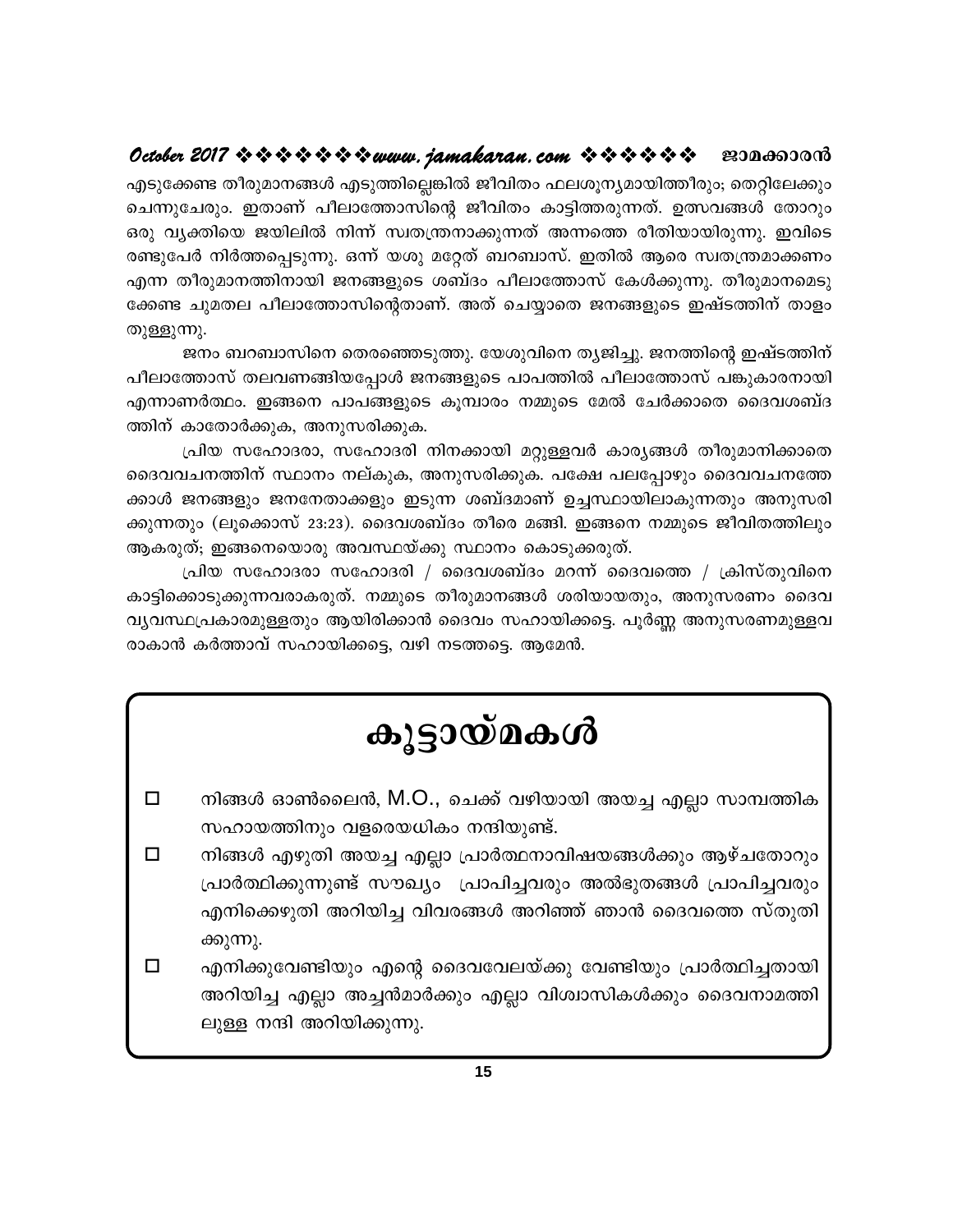**October 2017 www.jamakaran.com Pma¡mc³**

# വായനക്കാർക്ക് പ്രത്യേക അറിയിപ്പ് Xmsg sImSp -¯n -«pÅ \_m¦v A¡u -p -IÄ Rm³ \nÀ¯ -em-¡n.

1. എസ്.ബി.ടി (സ്റ്റേറ്റ് ബാങ്ക് ഓഫ് ട്രാൻവൻകൂർ) **-** (SBT)

<u>2. ഐ.ഒ.ബി (ഇന്ത്യൻ ഓവർസീസ് ബാങ്ക്)</u> - (IOB)

 $3.$  സിൻഡിക്കേറ്റ് ബാങ്ക് **- (Syndicate Bank)** 

# **മണി ട്രാൻസ്ഫർ & ഓൺലൈൻ മണി** ്രാൻസ്ഫർ

**മണി ട്രാൻസ്ഫർ & ഓൺലൈൻ മണി**<br>്രാൻസ്ഫർ<br><sup>നിങ്ങളുടെ വഴിപാടുകൾ (കാണിക്ക) ചെക്കായിട്ടോ ഡ്രാഫ്റ്റായിട്ടോ ഓൺലൈൻ<br>യോ അയക്കണം എന്ന് പരിശുദ്ധാത്മാവ് നിങ്ങളെ പ്രേരിപ്പിക്കുമെങ്കിൽ താഴെ പറ<br>എന്റെ പഴയ ബാങ്ക് അക്കൗണ്ടിൽ തന്നെ അയക്കേണ്ടതാ</sup> മണI (ടാന്ദസഫര് & ഓണാലെന് മണI<br>പ്രാൻസ്ഫർ<br>എഞ്ഞുടെ വഴിപാടുകൾ (കാണിക്ക) ചെക്കായിട്ടോ ഡ്രാഫ്റ്റായിട്ടോ ഓൺലൈൻ<br>വഴിയായോ അയക്കണം എന്ന് പരിശുദ്ധാത്മാവ് നിങ്ങളെ പ്രേരിപ്പിക്കുമെങ്കിൽ താഴെ പറ<br>തുന്ന എന്റെ പഴയ ബാങ്ക് അക്കൗണ്ടിൽ തന്നെ അയ **്രടാൻസ്ഫർ**<br>തിങ്ങളുടെ വഴിപാടുകൾ (കാണിക്ക) ചെക്കായിട്ടോ ഡ്രാഫ്റ്റായിട്ടോ ഓൺലൈൻ<br>യുന്ന എന്റെ പഴയ ബാങ്ക് അക്കൗണ്ടിൽ തന്നെ അയക്കേണ്ടതാണ്. പണം അയച്ചവർ<br>അതിന്റെ വിവരങ്ങളെ കത്തുവഴിയായിട്ടോ ഇ–മെയിൽ വഴിയായിട്ടോ നിങ്ങളുടെ ഫോൺ<br>നമ്പർ വ Mamagos വഴിപാടുകൾ (കാണിക്ക) ചെക്കായിട്ടോ ഡ്രാഫ്റ്റായിട്ടോ ഓൺലൈൻ<br>വഴിയായോ അയക്കണം എന്ന് പരിശുദ്ധാത്മാവ് നിങ്ങളെ പ്രേരിപ്പിക്കുമെങ്കിൽ താഴെ പറ<br>യുന്ന എന്റെ പഴയ ബാങ്ക് അക്കൗണ്ടിൽ തന്നെ അയക്കേണ്ടതാണ്. പണം അയച്ചവർ<br>അതിന്റെ വിവരങ് നിങ്ങളുടെ വഴിപാടുകൾ (കാണിക്ക) ചെക്കായിട്ടോ ഡ്രാഫ്റ്റായിട്ടോ ഓൺലൈൻ<br>വഴിയായോ അയക്കണം എന്ന് പരിശുദ്ധാത്മാവ് നിങ്ങളെ പ്രേരിപ്പിക്കുമെങ്കിൽ താഴെ പറ<br>യുന്ന എന്റെ പഴയ ബാങ്ക് അക്കൗണ്ടിൽ തന്നെ അയക്കേണ്ടതാണ്. പണം അയച്ചവർ<br>അതിന്റെ വിവര അതിന്റെ വിവരങ്ങളെ കത്തുവഴിയായിട്ടോ ഇ–മെയിൽ വഴിയായിട്ടോ നിങ്ങളുടെ ഫോൺ യുന്ന എന്റെ പഴയ ബാങ്ക് അക്കൗണ്ടിൽ തന്നെ അതിന്റെ വിവരങ്ങളെ കത്തുവഴിയായിട്ടോ ഇ–മെയി<br>നമ്പർ വെച്ച് എന്നെ അറിയിച്ചാൽ രസീതു അയക്കാറ<br>നമായിരിക്കും. ഇതുവരെ പണം അയച്ച് ഈ ദൈവ<br>പ്പെടുത്തുന്നു. (എബ്രായർ 6:10).<br>**Name : Dr. M.G.E. PUSHPA** 

1) **Bank Name :(SBI) State Bank of India Srirangapalayam Branch - SALEM -1970**

**A/c No. 10764116842**

**IFSC CODE : SBIN0001970-10764116842**

**SWIFT CODE : SBININBB637 - 10764116842**

2) **Bank Name: CANARA BANK, Suramangalam Branch - 1219**

**A/c No. 1219101013622**

**IFSC CODE : CNRB0001219 - 1219101013622**

**SWIFT CODE : CNRBINBBSLM - 1219101013622**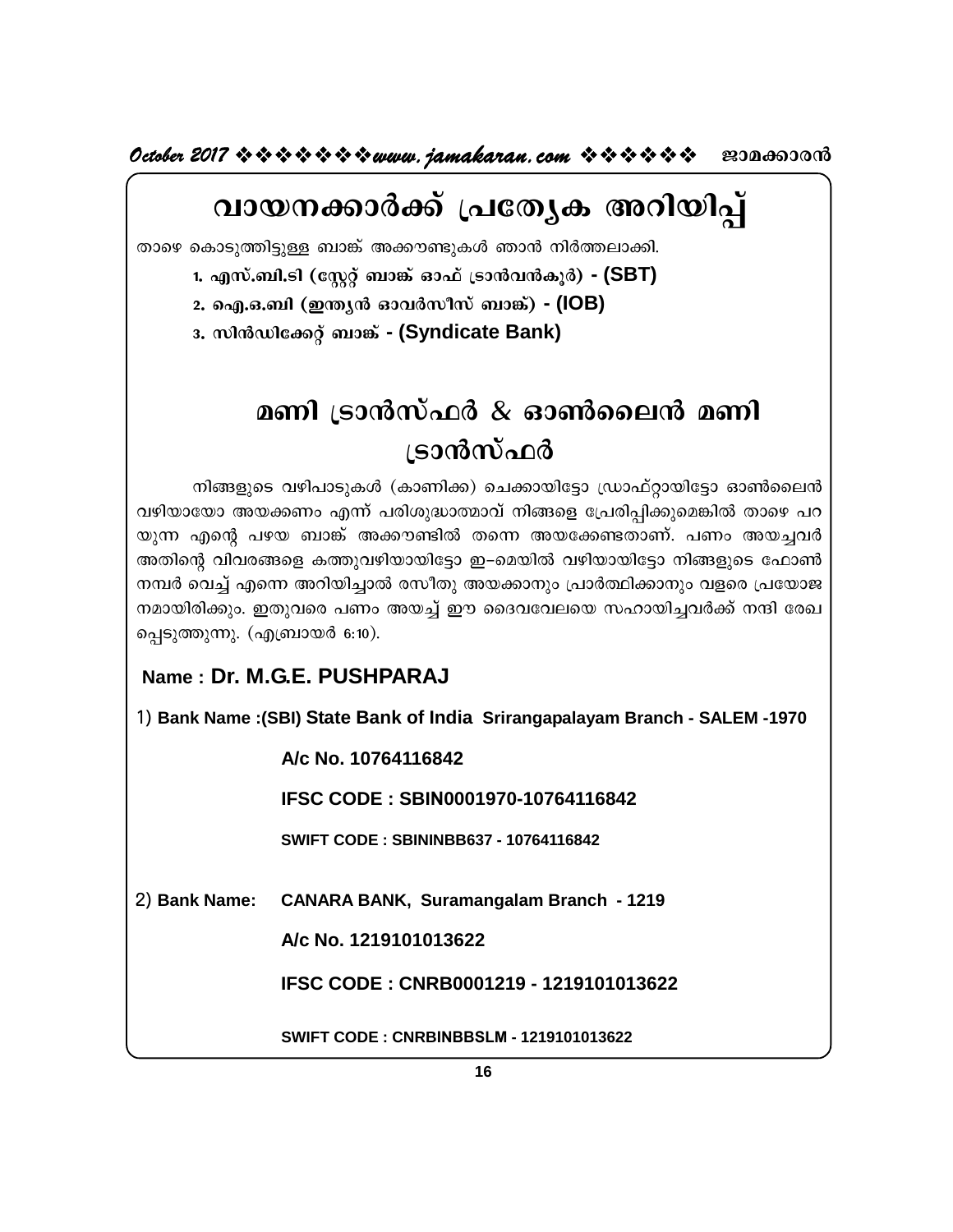# **YOUR PAIN OFTEN REVEALS GODS PURPOSE:**

## **Selected**

Your pain often reveals God's purpose for you. God never wastes a hurt! If you've gone through a hurt, he wants you to help other people going through that same hurt. He wants you to share it.

God can use the problems in your life to give you a ministry to others. In fact, the very thing you're most ashemed of in your life and resent the most could become your greatest ministry in helping other people.

Who can better help somebody going through a bankruptcy than somebody who went through a bankruptcy? Who can better help somebody struggling with an addiction than somebody who's struggled with an addiction?

Who can better help parents of a special needs child than parents who raised a special needs child? Who can better help someboy who's lost a child than somebody who lost a child?

The very thing you hate the most in your life is what God wants to use for good in your life.

The Bible says in 2 Corinthians 1, verses 4 and 6, "God comforts us in all our troubles so that we can comfort others. When we are weighed down with troubles. it is for your comfort and salvation!. For when we ourselves are comforted, we will certainly comfort you. Then you can patiently endure the same things".

This is called redemptive suffering, Redemptive suffering is when you go through a problem of a pain for the benefit of others.

This is what Jesus did. When Jesus died on the cross, he did'nt deserve to die.

He went through that pain for your benefit so that you can be saved and go to Heaven. There are many different causes for the problems. pains and suffering in your life.

Sometimes the stuff that happens you bring on yourself. When you make stupid decisions. then it causes pain in your life. If you go out and overspend and buy things you can't afford and presume on the future. and then you go deeply in debt and lose your house. you can't say, "God,why did you let me lose my house?" You can't blame God for your wrong choices.

But in some of your problems, you're innocent.

You've been hurt by the pain, stupidity, and sins of other people.

And some of the pain in your life is for redemptive suffering God often allows us to go through a problem so that we can then help others.

## \*\*\*\*\*\*\*\*\*\*\*\*\*\*\*\*\*\*\*\*\*\*\*\*\*\*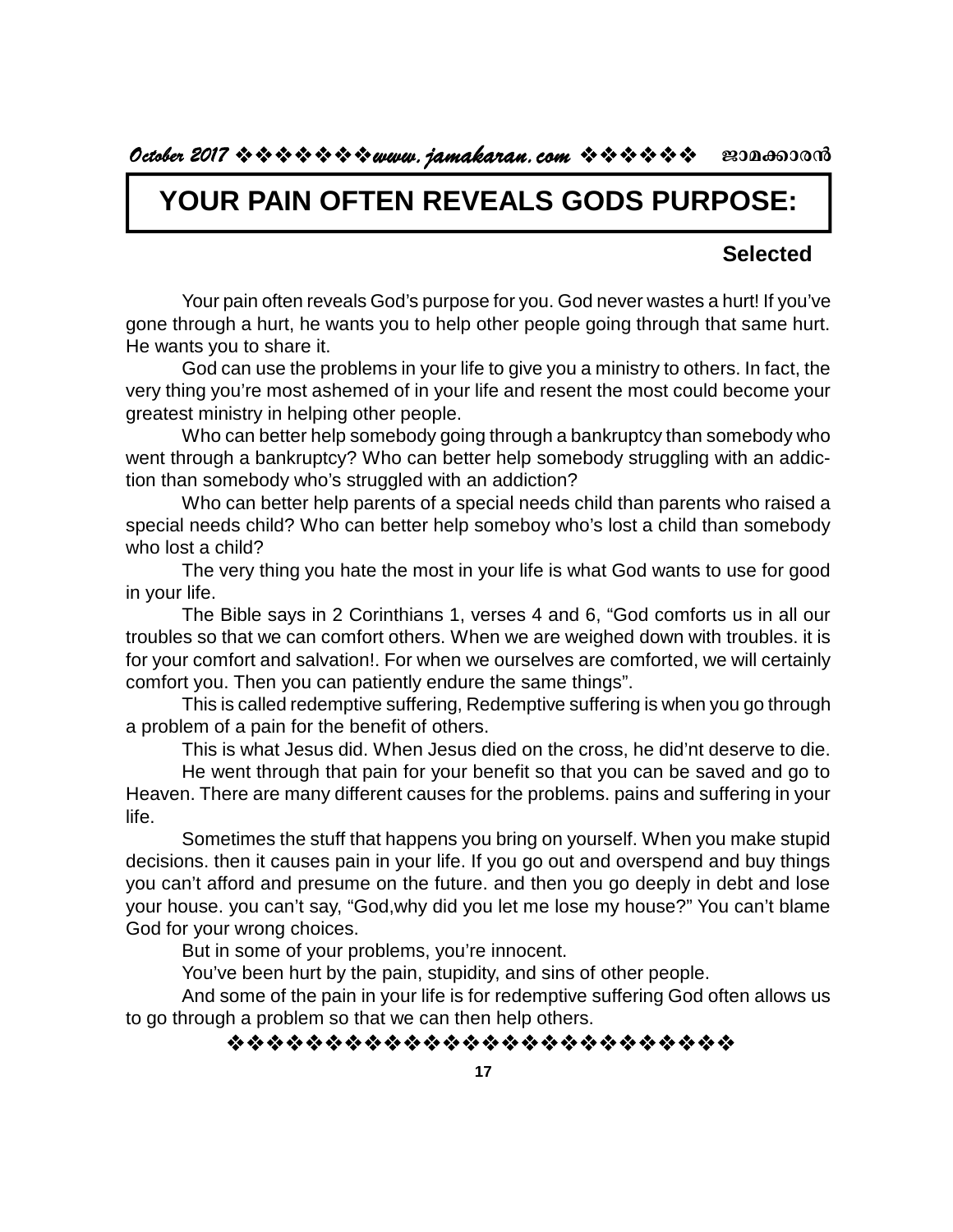# October 2017  $\rightsquigarrow \rightsquigarrow \rightsquigarrow \rightsquigarrow \rightsquigarrow www.$  jamakaran.com  $\rightsquigarrow \rightsquigarrow \rightsquigarrow \rightsquigarrow \rightsquigarrow w$ മഹത്വത്തിൽ പ്രവേശിച്ച Br.R. കൃഷ്ണൻകുട്ടി, തിരുവട്ടാർ

ലോകപ്രശസ്ത സുവിശേഷ പ്രഭാഷകൻ ശ്രീ.ആർ.കൃഷ്ണൻകുട്ടി തിരുവട്ടാർ അവർകൾ

2017 മാർച്ച് മാസം ................. തീയതി തന്റെ .......... വയസ്സിൽ ഇഹ ലോക ജീവിതത്തിലെ ഓട്ടം തീർത്ത് കർത്തൃസന്നിധിയിലെത്തി. കന്യാകുമാർ ജില്ലയിലെ കൽക്കുളം താലൂക്കിൽ തിരുവട്ടാർ ദേശത്ത് ചരിത്രപരമായും പ്രകൃതിരമണീയമായും നിരവധി സവി ശേഷതകൾ നിറഞ്ഞ കൊൽമേൽ എന്ന ഗ്രാമത്തിൽ ജനനം. അച്ഛൻ രാമൻപിള്ള അമ്മ മാളവള്ളിയമ്മ.

വായനയോടുള്ള പ്രണയം ചെറുപ്പം മുതലേ ഉണ്ടായിരുന്നു. മണ്ണെണ്ണ വിളക്കിന്റെ ഇത്തിരിവെട്ടത്തിൽ രാവേറെ ചെല്ലുന്നതു വരെ വായന തുടരും.



യേശുദാസൻ തിരുവട്ടാറിന്റെ ബാല്യകാല സുഹൃത്താണ്. സി. എസ്.ഐ സഭാംഗമായ യേശുദാസനിൽ നിന്നാണ് യേശുവിനെ

ക്കുറിച്ച് കേൾക്കുന്നത്. എന്നാൽ യേശുക്രിസ്തു ലോകരക്ഷിതാവ് എന്ന നിലപാടിനോടു യോജിച്ചിരുന്നില്ല. 'യേശുക്രിസ്തു വേശ്യാപുത്രൻ' ഇതായിരുന്നു അക്കാലത്ത് തിരുവട്ടാറിന്റെ നിലപാട്. എന്തായാലും തർക്കങ്ങളും വാദങ്ങളും ബൈബിൾ വായനയിലേക്കു തിരിച്ചു. മാർത്താ ണ്ഡത്ത് നടന്ന ഒരു സുവിശേഷപ്രസംഗമാണ് യേശുവിനെ ഉടമസ്ഥനും നാഥനുമായി സ്വീക രിക്കാൻ ഇടയാക്കിയത്. അങ്ങനെ ഹിന്ദുമതം, കമ്മ്യൂണിസം, യുക്തിവാദം, യോഗം, യോഗ എന്നിങ്ങനെ പലതിൽ നിന്നും തടിതപ്പി ക്രിസ്തുസവിധത്തിൽ സാഷ്ടാംഗപ്രണാമം ചെയ്തു. യേശുവിനെ രക്ഷകനും കർത്താവുമായി ഹൃദയത്തിൽ സ്ഥീകരിച്ചവർ സ്നാനം സ്ഥീക

രിക്കണം എന്ന പുതിയനിയമവ്യവസ്ഥ ബൈബിൾ വായനയിലൂടെ തിരിച്ചറിഞ്ഞതിനെ തുടർന്ന് തിരുവട്ടാർ സ്നാനത്തിന് തയ്യാറായി. മലവിള എന്ന സ്ഥലത്തുള്ള പെന്തകോസ്തു സഭാംഗ മായ ദേവനേശ്വരൻ സന്ന്യാസിയുടെ കൈക്കീഴിൽ താമ്രപർണ്ണി നദിയിൽ വിശ്വാസസ്നാനം ഏറ്റു. അന്നേദിവസം ദേവനേശ്വരൻ സന്ന്യാസിയുടെ ആശ്രമത്തിൽ സംഘടിപ്പിച്ചിരുന്ന സുവി ശേഷ യോഗത്തിൽ തിരുവട്ടാർ തന്റെ കന്നിപ്രസംഗം നടത്തി. ഗലാതൃർ 6:4–ാം വാകൃത്തെ അധികരിച്ചായിരുന്നു കന്നിപ്രസംഗം.

തിരുവട്ടാറിന്റെ പ്രസംഗവാസനയെ കണ്ടറിഞ്ഞ് അതിനെ പരിപോഷിപ്പിച്ചതിന്റെ പ്രതി ഫലം നെൽസൺ സന്യാസിക്കു അവകാശപ്പെട്ടതാണ്. കേരളത്തിലും, തമിഴ്നാട്ടിലും ഇന്ത്യ യുടെ വിവിധ ഭാഗങ്ങളിലും വിദേശരാജ്യങ്ങളിലുമായി 50–ലധികം വർഷങ്ങൾ പ്രസംഗ / പ്രഭാഷണ ശുശ്രൂഷയിൽ കർത്താവിനെ ഉയർത്തി. ക്രൂശിക്കപ്പെട്ട ക്രിസ്തുവനെ ഉയർത്തി. പ്രഭാഷണങ്ങളിൽ ആരെയും കൂസാതെ വിമർശിക്കുമായിരുന്നു. കൈയ്യിൽ ബൈബിൾ എടു ക്കാതെ മണിക്കൂറുകൾ ബൈബിൾ വചനങ്ങൾ ഒഴുകി ഒഴുകി എത്തി പ്രസംഗിച്ച പ്രസംഗശ്രേ ഷ്ഠനാണ് തിരുവട്ടാർ. പ്രഭാഷണ വേദികളിൽ പലപ്പോഴും പോലീസിന്റെ സാന്നിധ്യമുണ്ടായി രുന്നു. വധഭീഷണികളെ തെല്ലും വകവച്ചില്ല. 'ജീവിച്ചാൽ ക്രിസ്തുവിനായ്, മരിച്ചാൽ ക്രിസ്തു വിനായ്' ഇത് ചങ്കുറപ്പോടെ വിളിച്ചു പറഞ്ഞു.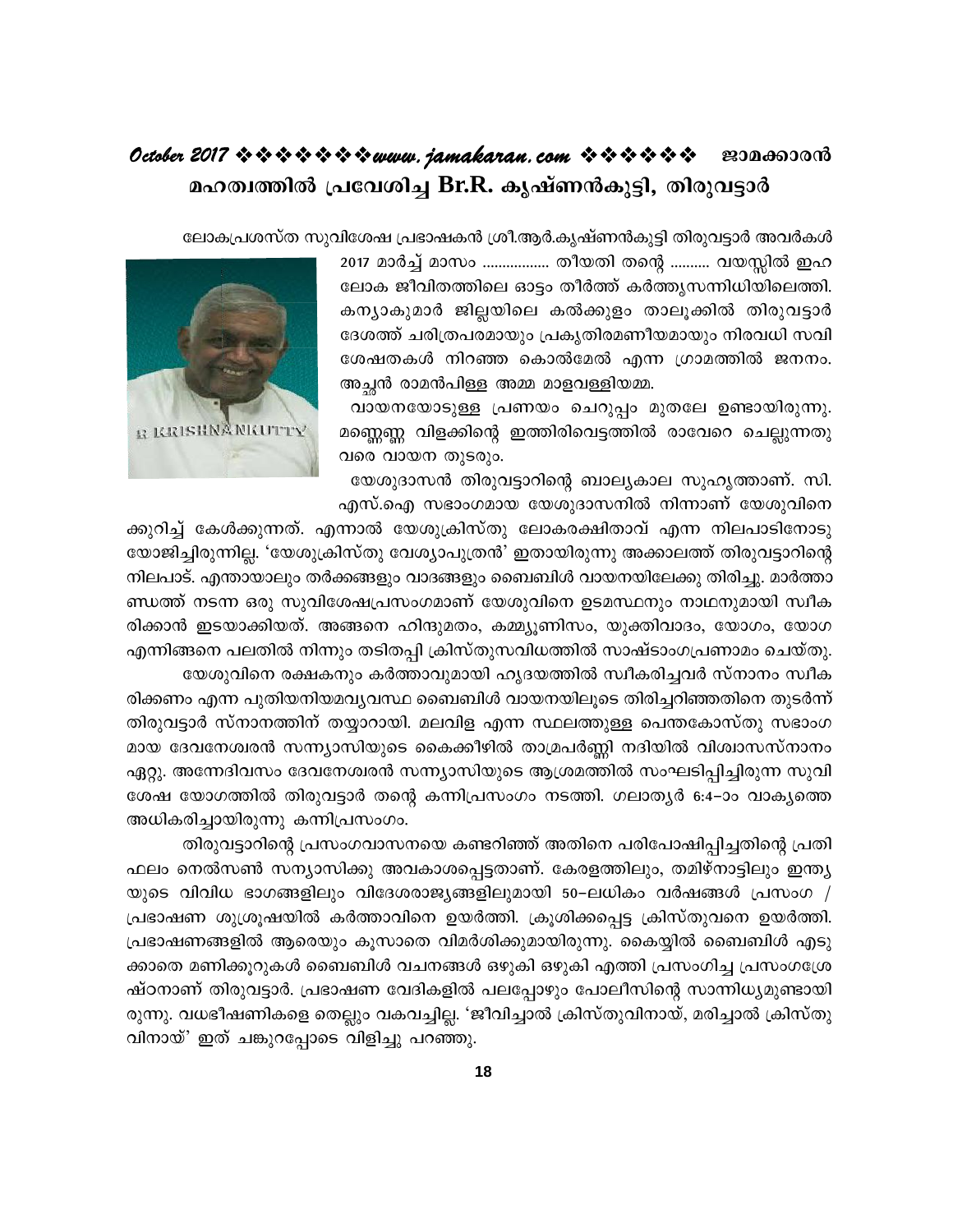# 

ചെറുതും വലുതുമായ 45 ഗ്രന്ഥങ്ങളുടെ രചയിതാവാണ് തിരുവട്ടാർ. ട്രാക്റ്ററുകൾ എഴുതി രചന തുടങ്ങി. ആരാകുന്നു ക്രിസ്ത്യാനികൾ ഇതാണ് ആദ്യഗ്രന്ഥം. പരന്ന വായനയുടെയും ഗവേഷണത്തിന്റെയും ഉല്പന്നങ്ങളാണ് ഓരോ പുസ്തകങ്ങളും. ഭാരതീയ മതഗ്രന്ഥം, തമ സ്സോമ ജ്യോതിർഗമയ, മലാഖി മുതൽ ക്രിസ്തുവരെ, യേശുക്രിസ്തു ചരിത്ര പുരുഷൻ, അവ താരം, ക്രിസ്തുശാസ്ത്രം, ഭാരതീയ മതങ്ങളിലൂടെ, ജംപുദ്വീപം, യേശുക്രിസ്തു സമ്പൂർണ്ണ വിപ്ലവകാരി, ഇവൻ ആർ, യെശയ്യാവിന്റെ പ്രവചനം – 53, യേശുക്രിസ്തു കർത്താവ്, ലോകൈക രക്ഷകൻ, ഇസ്ലാമിനെക്കാൾ അതിശ്രേഷ്ഠം ക്രൈസ്തവം, യേശുക്രിസ്തുവിന്റെ മാർഗ്ഗവും മുഹമ്മദിന്റെ മതവും, യേശുക്രിസ്തു – ഇസ്ലാം ആദ്യവേദങ്ങളിൽ, ക്രൈസ്തവ ഇസ്ലാം സംവാ ദം, പത്മൊസിലെ ക്രിസ്തു, എബ്രായർക്കു എഴുതിയ ലേഖനത്തിന് ഭാഷ്യം, യോഹന്നാൽ എഴുതിയ ലേഖനങ്ങൾക്കൊരു വ്യാഖ്യാനം, വെളിപ്പാട് പുസ്തക വ്യാഖ്യാനം, അപ്പോസ്തല നായ പൗലൊസ്, ഈശ്വരൻ മനുഷ്യൻ ക്രിസ്തു, യിസ്രായേൽ ബൈബിൾ പ്രവചനങ്ങളിൽ, ചരിത്രം സ്പന്ദിക്കുന്ന ഇറാക്ക് ഇവയെല്ലാം അദ്ദേഹത്തിന്റെ മഹദ്സംഭാവനകളിൽ ചിലതുമാ ത്രം.

തിരുവട്ടാറിന്റെ മിക്കവാറും എല്ലാ ഗ്രന്ഥങ്ങൾക്കും 3 ഉം 4 ഉം പതിപ്പുകൾ ഉണ്ടായിട്ടു ണ്ട്. മറ്റ് എഴുത്തുകാരെയും പ്രസംഗകരെയും മാനിക്കുകയും ആദരിക്കുകയും ചെയ്തിരുന്നു. തനിക്കു ലഭിച്ചിരുന്ന കൂട്ടായ്മകൾ കൂട്ടിച്ച് 14 സംഘം സഭകൾ തമിഴ്നാട്ടിൽ രൂപീകരി ച്ചു. അവയ്ക്കെല്ലാം സഭാഹാളുകളും നിർമ്മിച്ചു. ജീവിതം വളരെ ലളിതമായിരുന്നു, ആർഭാട

രഹിതമായിരുന്നു.

ഹിന്ദുമതത്തിൽ നിന്നും വിപ്ലവപ്രസ്ഥാനങ്ങളിൽ നിന്നും കർത്താവിനെ കണ്ടെത്തിയ തിരുവട്ടാൽ ആദ്യം സി.എസ്.ഐ സഭയിലും പിന്നെ പെന്തകോസ്ത്സഭകളിലും അവസാനം വരെ മേപ്പാട് പ്രസ്ഥാനത്തിലും നിലകൊണ്ടു. പക്ഷേ എല്ലാവരെയും സ്നേഹിച്ചു, മാനിച്ചു.

ക്രിസ്തുവിനെയോ ക്രിസ്തുമാർഗ്ഗത്തെയോ വെല്ലുവിളിച്ചാൽ തിരുവട്ടാർ അടങ്ങിയി രിക്കില്ല. വെല്ലുവിളിച്ചവരെ തിരിച്ചു വെല്ലുവിളിക്കും. അതേ സ്ഥലത്ത് അതേ വേദിയുണ്ടാക്കി തിരിച്ചുകൊടുക്കും. തിരുവട്ടാറിന്റെ ചോദ്യങ്ങൾക്കു മതതീവ്രവാദികൾ ഇതുവരെ മറുപടി നൽകി യിട്ടില്ല. എന്നും മതതീവ്രവാദികൾക്കു തിരുവട്ടാർ ഒരു പേടിസ്ഥപ്നമായിരുന്നു.

തിരുവട്ടാർ ബൈബിളിനെയും ക്രിസ്തുവിനെയും മനസ്സിലാക്കിയത് ഇപ്രകാരമായി രുന്നു:

(1) സമ്പൂർണ്ണ വിപ്ലവകാരിയായ ക്രിസ്തു : മനുഷ്യന്റെ അന്തരാത്മാവിൽ മാറ്റം വിതച്ച് കുടും ബങ്ങളിൽ ഓളി ഓളം തല്ലി സമൂഹത്തിൽ ശോഭ പരത്തിയ സമ്പൂർണ്ണ വിപ്ലവകാരി.

(2) ക്രൈസ്തവം – വിപ്ലവ പ്രസ്ഥനം : രക്തസാക്ഷിയായ ക്രിസ്തുവിനാൽ ജന്മംകൊടുത്ത് രക്തസാക്ഷികളാൽ വളർന്ന് രക്തസാക്ഷികളാൽ നിലനില്ക്കുന്ന നിതൃജീവൻ പ്രസ്ഥാനം.

(3) തിരുവത്താഴം : ജാതിവ്യവസ്ഥയ്ക്കെതിരെ വിപ്ലവാഹ്വാനം ചെയ്ത യേശുക്രിസ്തു ഒരു ജാതിരഹിത സമൂഹത്തിന് അടിത്തറ ഇട്ടു. ജാതിയെ നിലനിർത്തുന്ന ഭക്ഷണനിയമം ലംഘിച്ച് ഭക്ഷണപാനീയങ്ങൾ സ്വീകരിച്ച ക്രിസ്തു വ്യത്യാസങ്ങളില്ലാതെ എല്ലാവരെയും സ്വീകരിക്കു ന്നതിന്റെ അടയാളമാണ് തിരുവത്താഴം.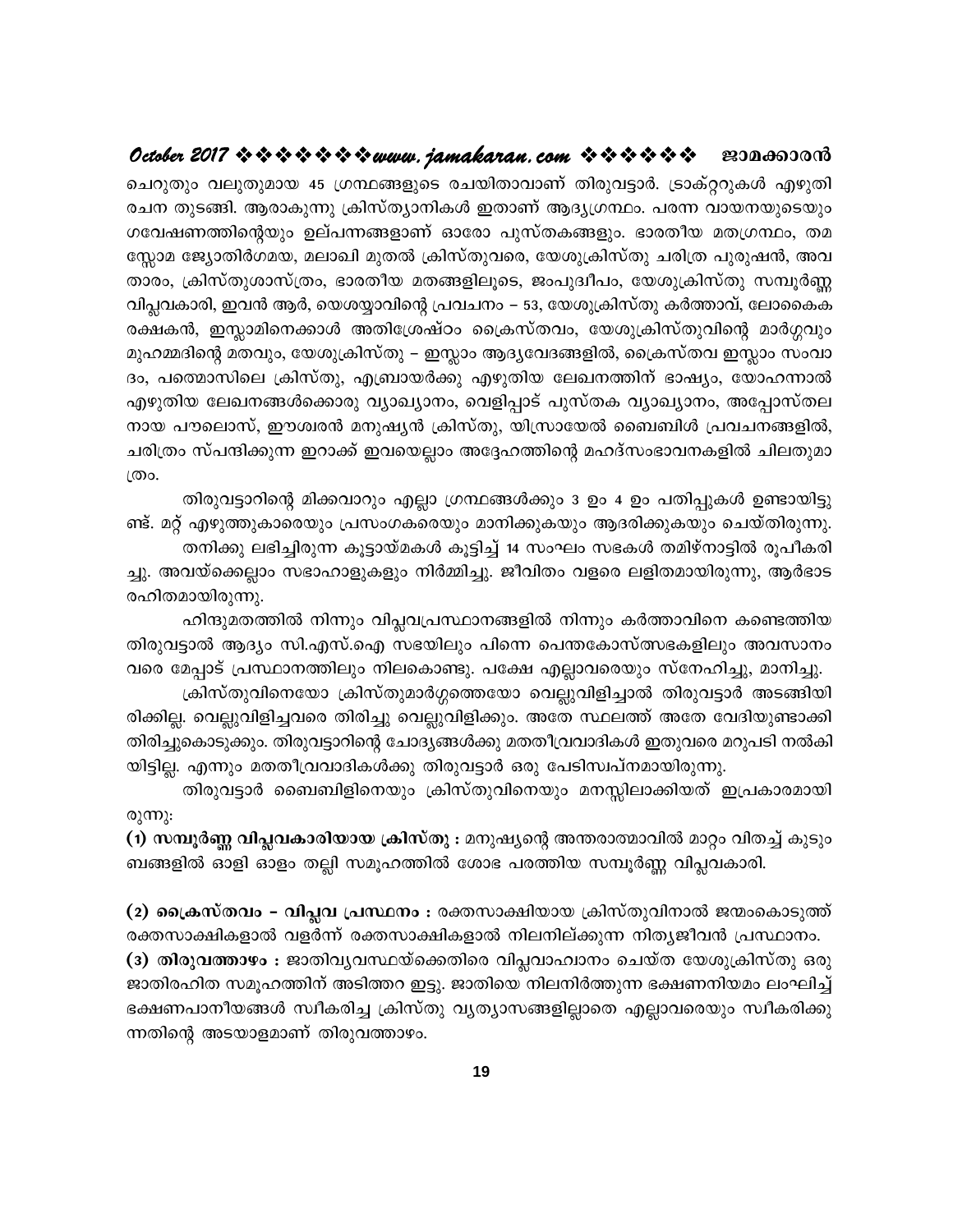# October 2017  $\Leftrightarrow \Leftrightarrow \Leftrightarrow \Leftrightarrow \Leftrightarrow www$ . jamakaran. com  $\Leftrightarrow \Leftrightarrow \Leftrightarrow \Leftrightarrow \Leftrightarrow w$  ezonasororo

കമ്മ്യൂണിസം : ക്രിസ്തു ശിഷ്യർ ബൈബിളിനെ വിശ്വസിച്ച് ദൈവത്തെ ഭയപ്പെട്ട്  $\left( 4\right)$ കണ്ണിൽക്കാണുന്ന മനുഷ്യരെ സ്നേഹിച്ച് ഉള്ളവും ഉളളതും പങ്കുവെച്ചിരുന്നെങ്കിൽ കമ്മ്യൂ ണിസത്തിന്റെ ആവശ്യം ഇല്ലായിരുന്നു.

(5) അടിമത്തം അടിയറ പറഞ്ഞു : അടിമത്തത്തിനും അടിയായ്മയ്ക്കും എതിരായി ആദ്യ മായി ശബ്ദിച്ചത് ക്രിസ്തുവാണ്. പ്ലേറ്റോ, അരിസ്റ്റോട്ടിൻ, യാജ്ഞവല്കൃൻ, ബുദ്ധൻ എന്നി വർ അടിത്തത്തെ ന്യായീകരിച്ചവരാണ്. "മാനവസാഹോദര്യം" ആദ്യമായി പഠിപ്പിച്ചത് ക്രിസ്തു വാണ്.

(6) ക്രിസ്തുസന്ദേശം : തൊഴിലാളികളെ മനുഷ്യരാക്കി, അനാചാരങ്ങളെയും അന്ധവിശ്വാ സങ്ങളെയും വെല്ലുവിളിച്ച്, ജന്മിമേധാവിത്വം അവസാനിപ്പിച്ച്, ബൂർഷ്വാ വ്യവസ്ഥിതിയെ തകർത്തു, നിറത്തിന്റെ പേരിൽ നീക്കിനിറുത്തിയവരെ ഈശ്വരസൃഷ്ടികളെന്ന് കാണാൻ പഠി പ്പിച്ചു.

(7) എഴുന്നേൽക്കുക ക്രിസ്തു ശിഷ്യരാകുക : വീണ്ടും ജനനത്തിലൂടെ രണ്ടാം മരണത്തെ തോല്പിച്ചവർ ജന്മം നല്കിയ നാഥന്റെ ശിഷ്യരാണ്. പാപത്തിന്റെ കൂരിരുട്ടിൽ തപ്പിത്തഴയു ന്നവർക്ക് സുവിശേഷമാകുന്ന സത്യ, നിത്യ വെളിച്ചമേകാൻ ആ ഒരൊറ്റ ദൗത്യം മാത്രം ഏല്പിച്ച ക്രിസ്തുവിന്റെ ശിഷ്യരാകണം; വിശ്വാസിയായി മാത്രം തുടരരുത്!

(8) അങ്ങേയ്ക്കു പ്രണാമം : അനന്തതയിൽ നിന്ന് ഇറങ്ങിവന്ന നസറേയനായ യേശുവേ, മഹോന്നതനായ ദൈവപുത്രാ ഞങ്ങൾ 'അങ്ങയെ സതൃത്തിലും ആത്മാവിലും' വണങ്ങുന്നു. ഞങ്ങളുടെ പിതാക്കന്മാർ അറിയാതെ ആരാധിച്ച കല്ലും മണ്ണും, മുപ്പത്തിമുക്കോടികളെയും അങ്ങയുടെ സൃഷ്ടികൾ മാത്രമാണെന്നറിഞ്ഞു അങ്ങേയ്ക്കു സാഷ്ടാംഗപ്രണാമം അർപ്പി ക്കുന്നു.

## ഞാനും ബ്രദർ.കൃഷ്ണൻകുട്ടിയും

ഞങ്ങൾ തമ്മിൽ ഒരേയൊരിക്കൽ മാത്രം ഡൽഹിയിൽ വച്ച് കണ്ടുമുട്ടി. ആ ചുരുങ്ങിയ സമയത്തും എന്നെക്കുറിച്ചും എന്റെ ശുശ്രൂഷയെക്കുറിച്ചും ഏറെ ബഹുമാനത്തോടെ സംസാ രിച്ചു. ഏറെക്കാലമായി എന്നെ നന്നായി അറിയാവുന്ന വൃക്തിപോലെ സംസാരിച്ചു. അത് എന്നിൽ ആശ്ചര്യമുളവാക്കി.

ഇങ്ങനെയുള്ള ഈ മഹത് വ്യക്തിയോടൊപ്പം ചേർന്ന് ശുശ്രൂഷിക്കാനും ജീവിക്കാനും കഴിഞ്ഞില്ലല്ലോ എന്നോർത്ത് ഏറെ ദുഃഖമുണ്ട്.

ഞാൻ കേരളത്തിൽ ഒരു വശത്ത് സംസാരിക്കുവാൻ ബ്രദർ.കൃഷ്ണൻകുട്ടി മറ്റൊരുവ ശത്ത് ശുശ്രൂഷയിലായിരിക്കും. അതുകൊണ്ടാണ് ഒരുമിച്ച് കണ്ടുമുട്ടാനാകാത്തത്.

ബ്രദർ.കൃഷ്ണൻകുട്ടിയുടെ പ്രഭാഷണ കാസറ്റുകൾ, പുസ്തകങ്ങൾ എന്നിവ കൈയി ലുള്ളവർ അതിന്റെ ഒരു കോപ്പി എനിക്കു ദയവായി അയച്ചുതന്നാലും. ബ്രദർ.കൃഷ്ണൻകുട്ടി അവർകളുടെ ദേഹവിയോഗത്താൽ ദുഃഖത്തിലായിരിക്കുന്ന പ്രിയ ഭാര്യ, വിവാഹിതയായ 2 മക്കൾ, കുടുംബാംഗങ്ങൾ തനിക്കു കൂട്ടായ്മ നൽകി പുലർത്തിയ ഓരോ പ്രിയപ്പെട്ടവർക്കും കർത്താവ് ആശ്വാസം നല്കട്ടെ. ബ്രദർ.കൃഷ്ണൻകുട്ടിയുടെ സാക്ഷ്യജീവിതത്തെ ഓർത്തും സത്യസുവിശേഷ ശുശ്രൂഷയോർത്തും ദൈവത്തെ സ്തുതിക്കുന്നു. കർത്താവിനോട് കാണിച്ച ക്രിസ്തു സുവിശേഷ ആവേശത്തിന്റെ പാത പിൻതുടർന്ന് ധാരാളം പേർ ഉരുവാകാൻ പോകു ന്നതോർത്തും ദൈവത്തെ സ്തുതിക്കുന്നു.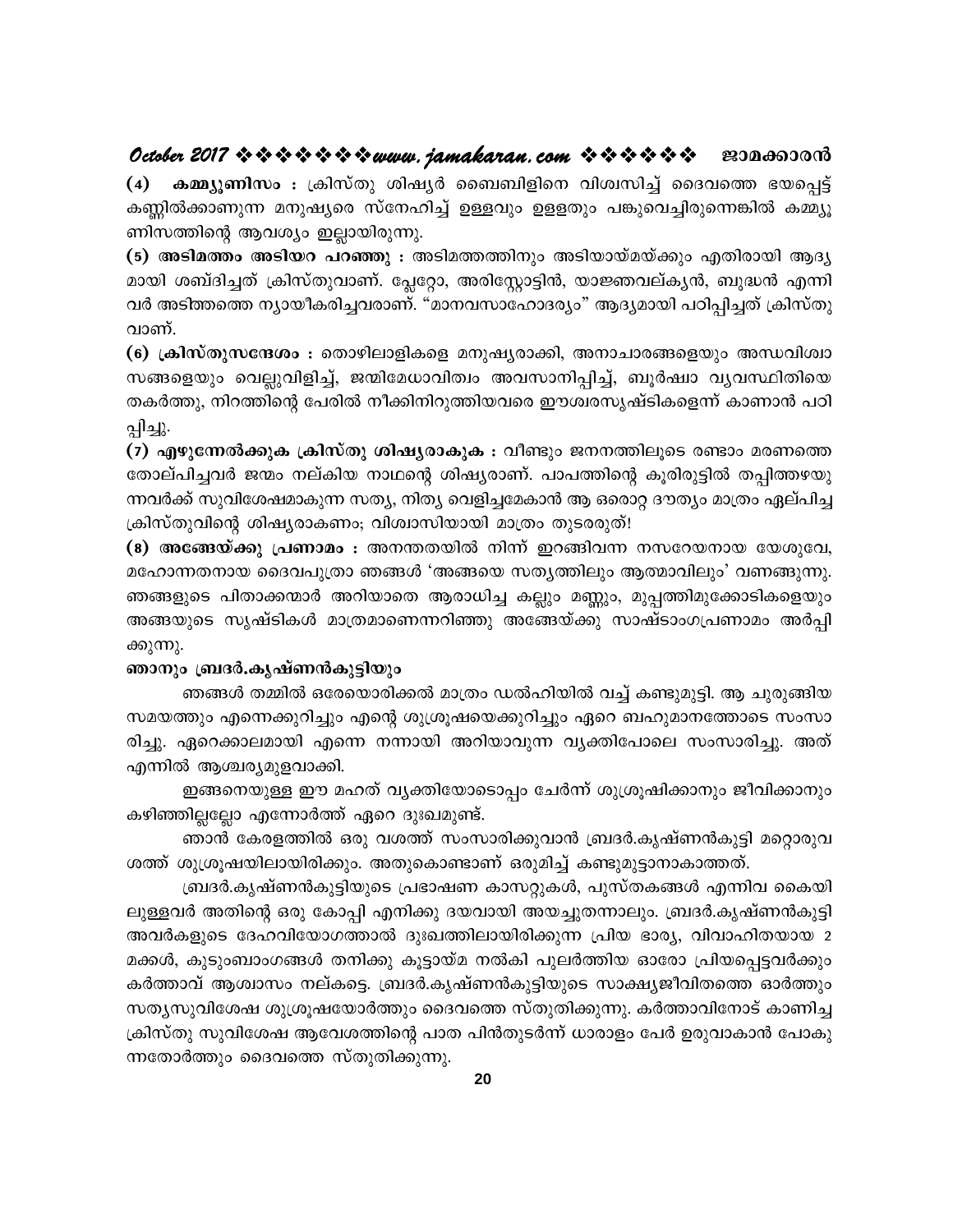ചരമവാർത്തകൾ

# മാറനാഥാ സഭാസ്ഥാപകൻ Rev.Dr.Hentry Joseph

മാറനാഥാ സഭാസ്ഥാപകൻ റവ.ഡോ.ഹെൻട്രി ജോസഫ് അവർകൾ 2017 ഏപ്രിൽ മാസം ചെന്നെയിൽ കർത്താവിൽ നിദ്രപ്രാപിച്ചു.



സുവിശേഷം അപ്രൈസ്തവർ മനസ്സിലാക്കുവാൻ തക്കവിധത്തിൽ എളിയ ഉദാഹരണങ്ങളാലും സംഭവങ്ങ ളാലും ശരിയായ വചനം വ്യാഖ്യാനങ്ങളാലും കൈകാര്യം ചെയ്യാൻ സവിശേഷ സിദ്ധി പ്രാപിച്ച വ്യക്തിയത്രേ. അദ്ദേ ഹത്തിന്റെ റേഡിയോ പ്രഭാഷണങ്ങൾ ശ്രദ്ധേയമാണ്.

അദ്ദേഹം താമസിച്ചിരുന്ന ചെന്നൈ കീൽപ്പാക്ക് ഗാർഡൻ ഭവനത്തിൽ നേരിൽച്ചെന്ന് ഒരിക്കൽ അദ്ദേഹത്തെ കണ്ടിരുന്നു. അന്ന് 'റേഡിയോ പ്രഭാഷണങ്ങളെല്ലാം കാസ റ്റിലാക്കി ട്രാക്റ്റ് പോലെ വിതരണം ചെയ്യാമല്ലോ' എന്ന നിർദ്ദേശം മുന്നോട്ടുവെച്ചു. പക്ഷേ അത് എന്നിലൂടെ

ചെയ്യാൻ അദ്ദേഹം ആഗ്രഹിച്ചില്ല. കാരണം അനൃഭാഷയെക്കുറിച്ച് ഞാൻ ചോദിച്ച ചോദ്യ ങ്ങൾക്കു വചനാടിസ്ഥാനത്തിൽ ഉത്തരം നല്കാൻ കഴിയാത്തതിനാൽ തുടർന്ന് സംസാരി ക്കാൻ താല്പര്യമില്ലാതെയായി.

ഇതിൽ ശ്രദ്ധിക്കേണ്ട കാര്യം ഞാനും അദ്ദേഹവും നീണ്ടകാല സ്നേഹിതന്മാർ എന്ന താണ്. സുവിശേഷീകരണത്തിലും, മുഴുരാത്രി യോഗങ്ങളിലും, കൺവെൻഷൻ യോഗങ്ങളിലും ഒരുമിച്ച് ശുശ്രുഷിച്ചിട്ടുണ്ട്. എന്നോട് വ്യക്തിപരമായി സവിശേഷമായ സ്നേഹവും ബഹുമാ നവും ഉണ്ടായിരുന്നു.

ക്രമേണ ഞങ്ങൾ തമ്മിൽ തിരക്കിന്റെ ലോകത്തായി. തമ്മിൽ കാണാനുള്ള അവസര ങ്ങൾ കുറഞ്ഞു. ക്രമേണ സൗഹൃദവും. അദ്ദേഹത്തിന്റെ മക്കൾ മാറനാഥ സഭയുടെ ചുമതല ക്കാരായി മാറി. പരിശുദ്ധാത്മ വിഷയത്തിലെ ഭാതഭാഷാവര ജ്ഞാനമൊഴിച്ച് ബാക്കി ഭാഗങ്ങ ളിൽ അദ്ദേഹത്തിന്റെ പ്രായോഗിക ബൈബിൾ പരിജ്ഞാനം ഒത്തിരി ആത്മാക്കളെ തൊട്ടു. അദ്ദേഹം അനേകം ദൈവശുശ്രൂഷകരെ ഉരുവാക്കി. തന്റെ ശുശ്രൂഷകൾക്കായി ദൈവത്തെ സ്തുതിക്കുന്നു. പാസ്റ്റർ.ഹെൻട്രി ജോസഫിനെ പിരിഞ്ഞ കുടുംബത്തിനും, സഭകൾക്കും ദൈവം ആശ്വാസം നല്കട്ടെ!!

# വായനക്കാരന്റെ കത്ത്

'അൾത്താരയിൽ സ്ത്രീകൾ' എന്ന ലേഖനം വേദപുസ്തകാടിസ്ഥാനത്തിൽ വളരെ വിശദ മായി പഠിച്ചുനല്കിയിരിക്കുന്ന ഒരു കുറിപ്പാണാണ് എന്നതിൽ യാതൊരു അഭിപ്രായവൃ ത്യാസവുമില്ല. പക്ഷെ അദ്ദേഹം എഴുതിയിരിക്കുന്നത് സഭ വിട്ടുപോകാം എന്ന തോന്നൽ **ഉണ്ടാകരുതേ എന്നാണ്.** സഭ എന്ന വാക്കിന്റെ അർത്ഥമെന്താണ് ? ഞാൻ വിശദീകരിക്കു ന്നില്ല. ഏതായാലും അത് **വിശുദ്ധന്മാരുടെ ഒരു കൂട്ടമാണ്** എന്നതിൽ രണ്ടുപക്ഷമില്ലല്ലോ.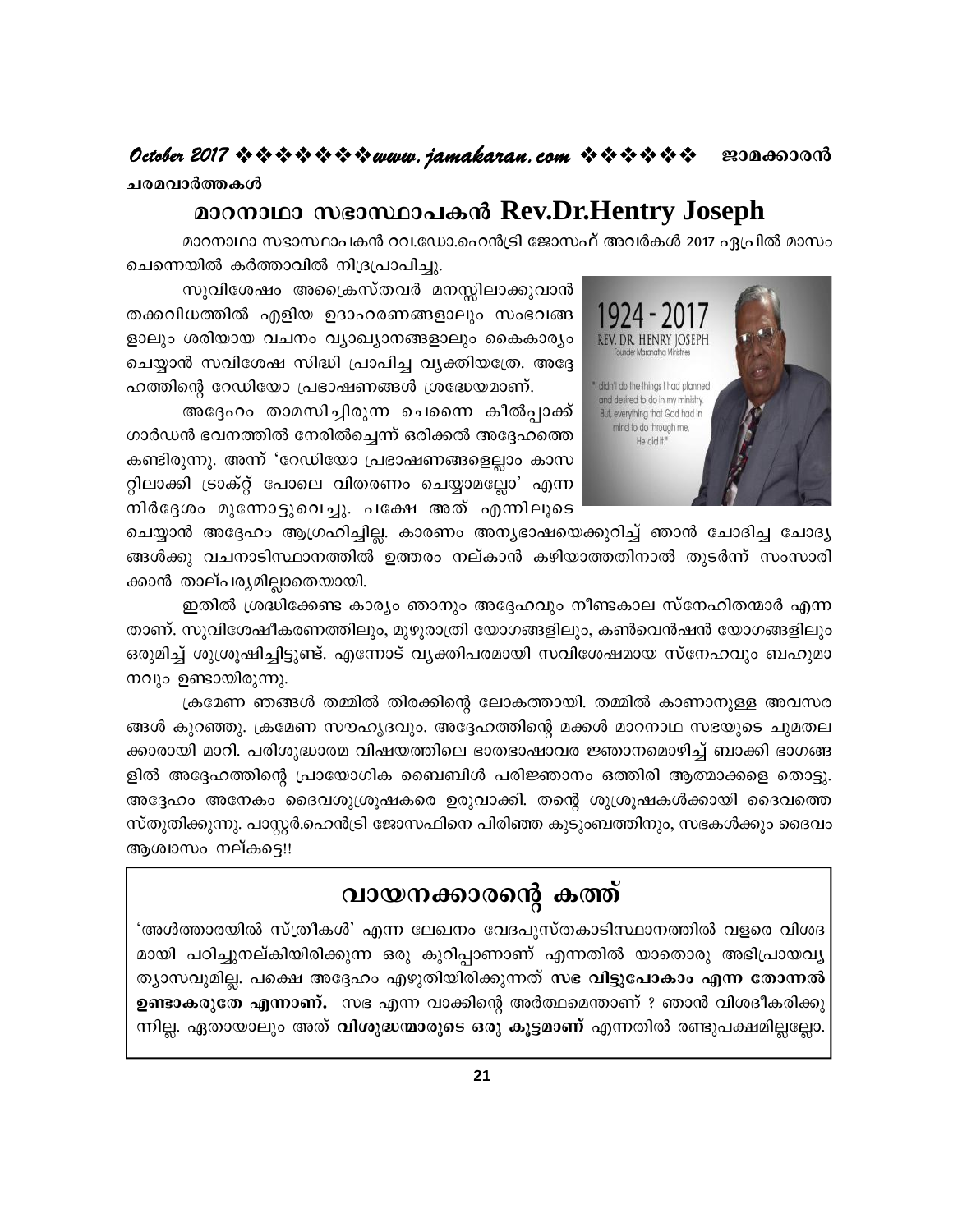# October 2017 \* \* \* \* \* \* \* \* www.jamakaran.com \* \* \* \* \* \* \* 2010600010 ഇസ്ലാമൃരുടെ അറിയിപ്പ്

ബാബാ റാംദേവിന്റെ തലവെട്ട് പ്രസംഗവാക്യം ഇസ്ലാം വെറുപ്പും മുസ്ലീങ്ങളുടെ ഇട യിൽ അമർഷമുണ്ടാക്കി.

അതിനാൽ **പതജ്ഞലി** എന്ന Trade Name പുറത്തുവരുന്ന ബാബാ റാംദേവിന്റെ എല്ലാ ആയുർവേദ ഉത്പന്നങ്ങളും ബഹിഷ്ക്കരിക്കാൻ മുസ്ലീങ്ങൾ തീരുമാനമെടുത്തു.

സൂര്യദേവനെ യോഗയിലൂടെ വണങ്ങണം എന്ന തീവ്രവാദ നിലപാടെടുക്കുന്ന ബാബാ റാംദേവിനെയും അദ്ദേഹത്തിന്റെ പതജ്ഞലി ഉത്പന്നങ്ങളും ബഹിഷ്കരിച്ചതു മാത്രമല്ല അവർ അതു നടപ്പിലാക്കുകയും ചെയ്തു.

## ക്രിസ്ത്യാനികളും അങ്ങനെ ചെയ്യുന്നത് നന്ന്:

ചില വർഷങ്ങൾക്കു മുമ്പ് Procter & Gamble എന്ന US Company യുടെ Vicks പോലെ യുള്ള സാധനങ്ങൾ എല്ലാം ക്രിസ്ത്യാനികൾ ബഹിഷ്ക്കരിച്ചു. കാരണം P & G കമ്പനിയിൽ നിന്ന് വരുന്ന വരുമാനത്തിന്റെ 1/10 "സാത്താൻ സഭയ്ക്ക്" നല്കുമെന്ന് പറഞ്ഞതായി പ്രഖ്യാ പിച്ചു.

ഈ അറിയിപ്പ് വന്ന് ചില ദിവസങ്ങളിൽ തന്നെ ക്രിസ്ത്യാനികൾ P & G Product കൾ ബഹിഷ്ക്കരിച്ചതിനാൽ ബിസിനസ്സ് വല്ലാതെ തടിഞ്ഞു.

ഉടനെ തന്നെ സാത്താൻ സഭയ്ക്കു ഒരു നയാപൈസ കൂടെ അയക്കില്ല. അതേ എന്റെ പേര് തെറ്റായി ഉപയോഗിച്ചു. ക്ഷമ ചോദിക്കുന്നു. എന്തിങ്ങനെ അറിയിച്ചു.

ദൈവം നമ്മുടെ നല്കുന്ന വരുമാനത്തിന്റെ ഒരംശം വിഗ്രഹാരാധനയ്ക്കു നല്കരു തെന്ന് തീരുമാനം എടുക്കണം. മുസ്ലീങ്ങൾക്കുള്ള മതവൈരാഗൃത്തിന്റെ ഒരംശമെങ്കിലും ക്രിസ്ത്യാനികൾക്കു സത്യദൈവത്തോട് വേണം!!

# <u>വായനക്കാരുടെ ശ്രദ്ധയ്ക്ക്</u>

\* വായനക്കാരായ നിങ്ങളുടെ പ്രാർത്ഥനാകുറിപ്പുകൾക്കായി തുടർന്നു പ്രാർത്ഥിക്കുന്നു.

\* പ്രാർത്ഥനാകുറിപ്പുകൾ ഫോണിൽ അറിയിക്കുന്നതിനെക്കാൾ കത്തിൽ അല്ലെങ്കിൽ ഇ–മെയിലോ എഴുതി അറിയിച്ചാൽ ഞാൻ യാത്ര ചെയ്യുന്ന സ്ഥലത്തിലായിരുന്നാലും പ്രാർത്ഥിക്കുവാൻ സാധിക്കും.

\* ജുലൈ, ആഗസ്റ്റ് മാസങ്ങളിൽ വായനക്കാരുടെ മക്കളുടെ പഠനത്തിനായി ധാരാളം പണം ചിലവഴിച്ചി രിക്കും എന്ന് എനിയ്ക്കറിയാം. എന്നിട്ടും നിങ്ങൾ ജാമക്കാരന്റെ വേലയെ നിങ്ങളുടെ പണം കൊണ്ടും പ്രാർത്ഥനകൊണ്ടും ആദിവാസികളുടെ മധൃത്തിൽ ചെയ്യുന്ന സുവിശേഷവേലയിലും പണം മുടക്കം വരാതെ എന്നെ താങ്ങിയതിന് വളരെ നന്ദിയുണ്ട്. അതിനുവേണ്ടി ഞാൻ ദൈവത്തെ സ്തുതിക്കുന്നു.

\* കഴിഞ്ഞ മാസങ്ങളിൽ കേരളത്തിലും തമിഴ്നാട്ടിലും മറ്റെല്ലാ ജില്ലകളിലും നടന്ന യോഗങ്ങൾ വളരെ അനുഗ്രഹകമ്മായിരുന്നു. സൗഖ്യം പ്രാപിച്ചവരുടെ സാക്ഷികളും, കുടുംബപ്രശ്നങ്ങൾ, കടപ്രശ്നങ്ങ ളിൽ നിന്നും വിടുതൽ പ്രാപിച്ചവരുടെ കത്തുകൾ വായിച്ച് ദൈവത്തെ ഞാൻ സ്തുതിച്ചു.

വചനം കേൾക്കുന്നവരായി മാത്രം ഇരിക്കാതെ, വചനപ്രകാരം ചെയ്യുന്നവരത്രേ ഭാഗ്യവാന്മാർ എന്ന് ദൈവവചനം നമ്മെ പഠിപ്പിക്കുന്നു.

എന്നെ മാനിക്കുന്നരെ ഞാൻ മാനിക്കും. (1 ശമുവേൽ 2:30).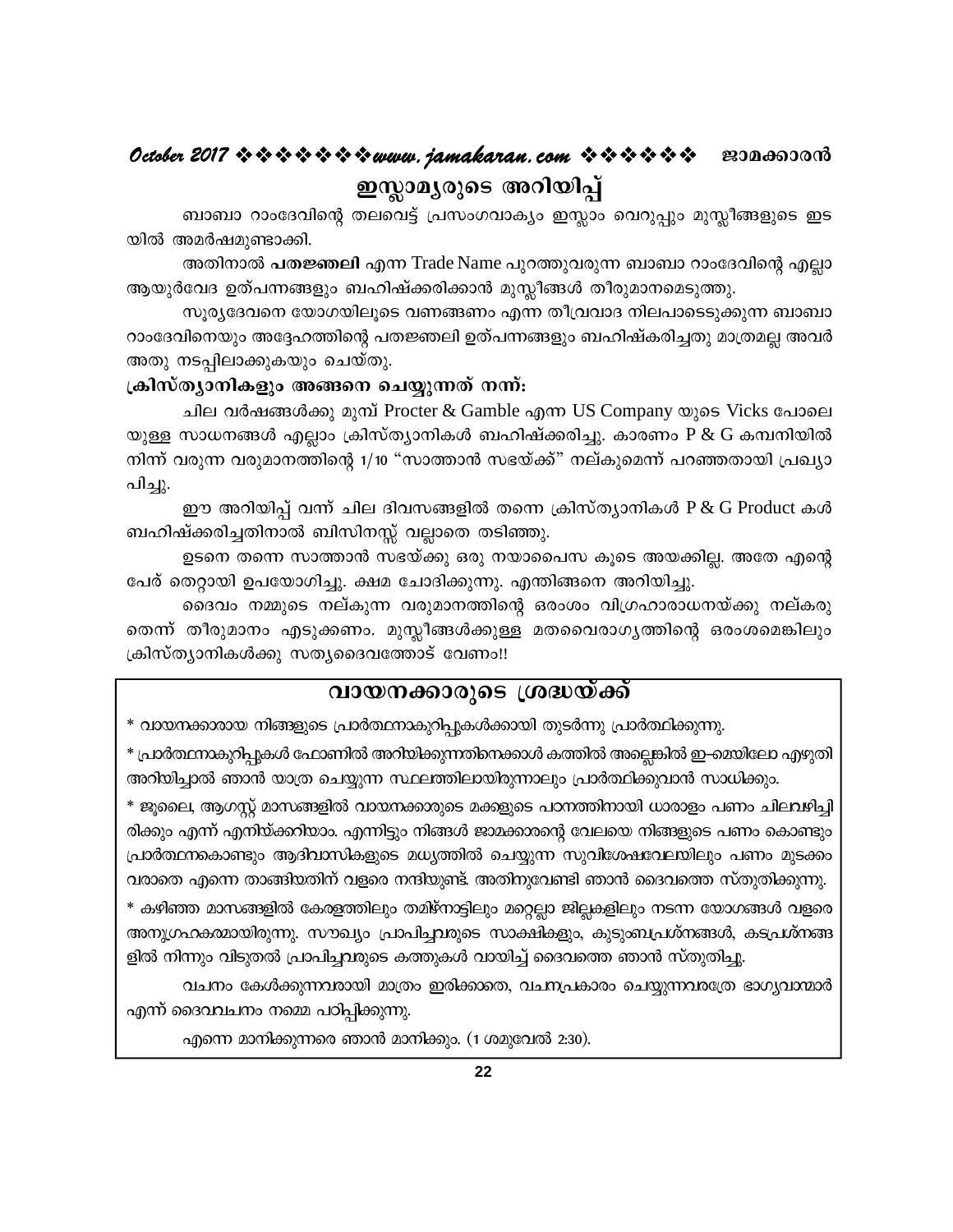#### October 2017  $\Leftrightarrow$   $\Leftrightarrow$   $\Leftrightarrow$   $\Leftrightarrow$   $\Leftrightarrow$   $\Leftrightarrow$  wurw. jamakaran.com  $\Leftrightarrow$   $\Leftrightarrow$   $\Leftrightarrow$   $\Leftrightarrow$   $\Leftrightarrow$ ജാമക്കാരൻ

വാർത്തകൾ!!

വാർത്തകൾ!!

# തലവെട്ടാനുള്ള ആഹ്വാനപ്രസംഗത്തിനായി ബാബാ റാംദേ വിന് അറസ്റ്റ് വാറന്റ്

യോഗയിലൂടെ പ്രശസ്തനായ ബാബാ റാംദേവ് ഒരു ഹിന്ദുതീവ്രവാദിയാണ്. ഇദ്ദേഹം ക്രിസ്ത്യാനികളെയും ഹിന്ദുക്കളെയും വെറുക്കുന്ന വ്യക്തിയാണ്. ഇന്ത്യയിൽ ജീവിക്കുന്ന ആരായാലും "ഭാരതമാതാ കീ ജയ്" എന്ന മുദ്രാവാകൃം വിളിക്കണമെന്നും അതിന് മടിക്കുന്ന വരുടെ തലവെട്ടുമെന്നും സംസാരിച്ച ഇദ്ദേഹത്തിന്റെ പ്രസംഗം ഇന്ത്യ മുഴുവൻ പ്രശ്നങ്ങളു ണ്ടാക്കാൻ തുടങ്ങി. അദ്ദേഹത്തെ അറസ്റ്റു ചെയ്യാൻ ജഡ്ജി ഹരീഷ് ഗോയൽ ഉത്തരവിട്ടു.

# \*\*\*\*\*\*\*\*\*\*\*\*\*\*\*\*\*\*\*\*\*\*\*

# കർത്താവിൽ നിദ്രപ്രാപിച്ചു

കേരളത്തിൽ തിരുവല്ല എന്ന സ്ഥലത്തു സെന്റ് തോമസ് സി.എസ്.ഐ ചർച്ച് (തോല ശ്ശേരി) ന്റെ അംഗവും (സി.എൽ.എസ്) സി.എസ്.എസ്. ബുക്ക്ഷോപ്പിൽ 33 വർഷം മാനേജ രായി ജോലി ചെയ്ത സഹോ.തോമസ് പി.വർഗ്ഗീസ്, (പെരുമ്പള്ളിക്കാട്ടു ഹൗസ്) അവർകൾ കഴിഞ്ഞ ഡിസംബർ മാസം (2016) കർത്താവിൽ നിദ്രപ്രാപിച്ചു.

> ഇദ്ദേഹം സെന്റർ കേരള സി.എസ്.ഐ ഡയോസിസിൽ ലിറ്ററേ ച്ചർ ബോർഡ് മെമ്പറായും, ഡി.സി.മെമ്പറായും, ചർച്ച് കമ്മിറ്റി മെമ്പ റായും തന്റെ ദൈവവേലയെ നിറവേറ്റി. ഇദ്ദേഹം പഴയ ആത്മീയ ക്രിസ്തീയ ഗാനങ്ങൾ തെരഞ്ഞെടുത്ത് അതിൽ ഇംഗ്ലീഷ് കോറസു കളെയും ചേർത്ത് ക്രിസ്തീയഭവനഗാനം എന്ന പേരിൽ പാട്ടുപു സ്തകം പ്രസിദ്ധീകരിച്ചു. ആ പാട്ടുകൾ, സഭകളിൽം ഇപ്പോഴും ഉപ യോഗിക്കപ്പെടുന്നു. 17 പ്രാവശ്യം വീണ്ടും ആ പുസ്തകം അച്ചടിക്ക പ്പെട്ട് വില്പന നടന്നുകൊണ്ടിരിക്കുന്നു.

> ഇതു വിറ്റുകിട്ടുന്ന പണത്തെ വീടില്ലാത്ത കുടുംബങ്ങളെ സഹായി

ക്കുന്ന സംഘടനകളെ ഏല്പിക്കുന്നു. കഴിഞ്ഞ 36 വർഷങ്ങളായി കേരളത്തിൽ മാർത്തോമാ, സി.എസ്.ഐ സഭകളിൽ ഞാൻ പ്രസംഗിക്കുന്ന യോഗങ്ങളിൽ പല സ്ഥലത്തിലേക്ക് ഇദ്ദേഹം തന്റെ സ്കൂട്ടറിലും, ബസിലും യാത്ര ചെയ്ത് എന്റെ പ്രസംഗം കേൾക്കാൻ തന്റെ സുഹൃത്തു ക്കളെയും കൂട്ടിക്കൊണ്ടുവരും.

ഇദ്ദേഹത്തിന്റെ മകൻ വിനോദ് ജോർജ് തോമസ് അവർകളും, തന്റെ പിതാവ് വേല ചെയ്ത (സി.എൽ.എസ്) സി.എസ്.എസ് ബുക്ക്ഷോപ്പിൽ തന്റെ പണി തുടരുന്നു. എന്റെ ആത്മീക സുഹൃത്തായ സഹോ.തോമസ് അവർകളുടെ വേർപാട് ദുഃഖത്തിലായിരിക്കുന്ന ആ കുടുംബത്തിനു ദൈവം ആശ്വാസം പകരട്ടെ!!!